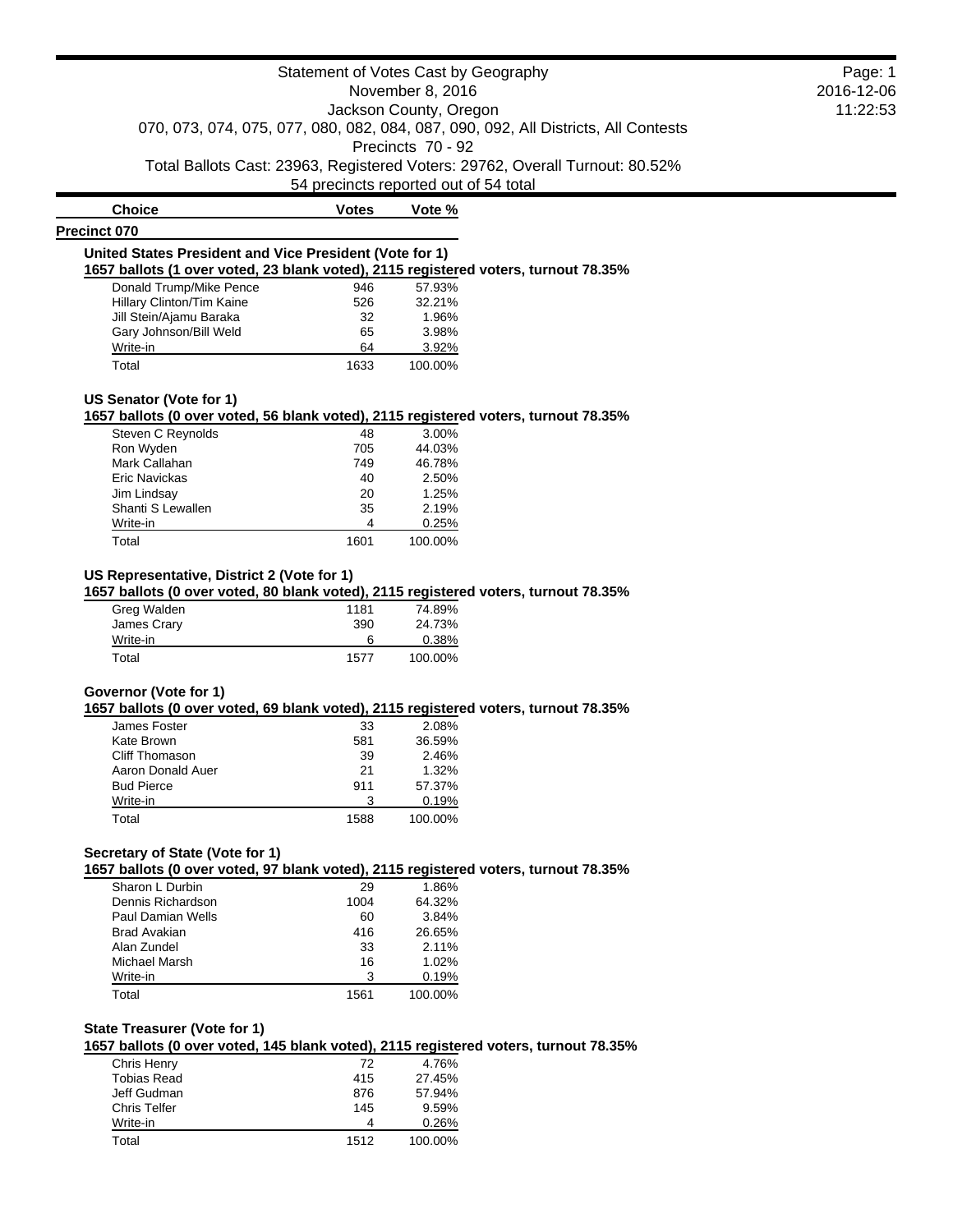|                                                                                                                                      |              | Statement of Votes Cast by Geography                                               |  | Page: 2    |
|--------------------------------------------------------------------------------------------------------------------------------------|--------------|------------------------------------------------------------------------------------|--|------------|
| November 8, 2016                                                                                                                     |              |                                                                                    |  | 2016-12-06 |
|                                                                                                                                      |              | Jackson County, Oregon                                                             |  | 11:22:53   |
|                                                                                                                                      |              | 070, 073, 074, 075, 077, 080, 082, 084, 087, 090, 092, All Districts, All Contests |  |            |
|                                                                                                                                      |              | Precincts 70 - 92                                                                  |  |            |
|                                                                                                                                      |              | Total Ballots Cast: 23963, Registered Voters: 29762, Overall Turnout: 80.52%       |  |            |
|                                                                                                                                      |              | 54 precincts reported out of 54 total                                              |  |            |
| <b>Choice</b>                                                                                                                        | <b>Votes</b> | Vote %                                                                             |  |            |
| <b>Attorney General (Vote for 1)</b>                                                                                                 |              |                                                                                    |  |            |
| 1657 ballots (0 over voted, 139 blank voted), 2115 registered voters, turnout 78.35%                                                 |              |                                                                                    |  |            |
| Lars D H Hedbor<br>Ellen Rosenblum                                                                                                   | 47<br>547    | 3.09%<br>36.01%                                                                    |  |            |
| Daniel Zene Crowe                                                                                                                    | 919          | 60.50%                                                                             |  |            |
| Write-in                                                                                                                             | 6            | 0.39%                                                                              |  |            |
| Total                                                                                                                                | 1519         | 100.00%                                                                            |  |            |
|                                                                                                                                      |              |                                                                                    |  |            |
| State Senator, 3rd District (Vote for 1)<br>1657 ballots (0 over voted, 104 blank voted), 2115 registered voters, turnout 78.35%     |              |                                                                                    |  |            |
| Alan DeBoer                                                                                                                          | 994          | 64.01%                                                                             |  |            |
| Tonia Moro                                                                                                                           | 552          | 35.54%                                                                             |  |            |
| Write-in                                                                                                                             | 7            | 0.45%                                                                              |  |            |
| Total                                                                                                                                | 1553         | 100.00%                                                                            |  |            |
| State Representative, 5th District (Vote for 1)                                                                                      |              |                                                                                    |  |            |
| 1503 ballots (0 over voted, 150 blank voted), 1902 registered voters, turnout 79.02%                                                 |              |                                                                                    |  |            |
| <b>Steven Richie</b>                                                                                                                 | 862          | 63.71%                                                                             |  |            |
| Pam Marsh                                                                                                                            | 487          | 35.99%                                                                             |  |            |
| Write-in                                                                                                                             | 4            | 0.30%                                                                              |  |            |
| Total                                                                                                                                | 1353         | 100.00%                                                                            |  |            |
|                                                                                                                                      |              |                                                                                    |  |            |
| State Representative, 6th District (Vote for 1)<br>154 ballots (0 over voted, 11 blank voted), 213 registered voters, turnout 72.30% |              |                                                                                    |  |            |
| Sal Esquivel                                                                                                                         | 100          | 69.93%                                                                             |  |            |
| Mike Moran                                                                                                                           | 42           | 29.37%                                                                             |  |            |
| Write-in                                                                                                                             | 1            | 0.70%                                                                              |  |            |
| Total                                                                                                                                | 143          | 100.00%                                                                            |  |            |
|                                                                                                                                      |              |                                                                                    |  |            |
| Judge of the Supreme Court, Position 6 (Vote for 1)                                                                                  |              |                                                                                    |  |            |
|                                                                                                                                      |              |                                                                                    |  |            |
| 1657 ballots (1 over voted, 779 blank voted), 2115 registered voters, turnout 78.35%                                                 |              |                                                                                    |  |            |
| Lynn R Nakamoto                                                                                                                      | 856          | 97.61%                                                                             |  |            |
| Write-in                                                                                                                             | 21           | 2.39%                                                                              |  |            |
| Total                                                                                                                                | 877          | 100.00%                                                                            |  |            |
| Judge of the Court of Appeals, Position 5 (Vote for 1)                                                                               |              |                                                                                    |  |            |
| 1657 ballots (0 over voted, 809 blank voted), 2115 registered voters, turnout 78.35%                                                 |              |                                                                                    |  |            |
| Scott Shorr                                                                                                                          | 824          | 97.17%                                                                             |  |            |
| Write-in                                                                                                                             | 24           | 2.83%                                                                              |  |            |
| Total                                                                                                                                | 848          | 100.00%                                                                            |  |            |
|                                                                                                                                      |              |                                                                                    |  |            |
| Judge of the Court of Appeals, Position 8 (Vote for 1)                                                                               |              |                                                                                    |  |            |
| 1657 ballots (0 over voted, 837 blank voted), 2115 registered voters, turnout 78.35%                                                 |              |                                                                                    |  |            |
| Roger J DeHoog                                                                                                                       | 800          | 97.56%                                                                             |  |            |
| Write-in<br>Total                                                                                                                    | 20<br>820    | 2.44%<br>100.00%                                                                   |  |            |
|                                                                                                                                      |              |                                                                                    |  |            |
| County Commissioner, Pos 2 (Vote for 1)                                                                                              |              |                                                                                    |  |            |
|                                                                                                                                      |              |                                                                                    |  |            |
| 1657 ballots (1 over voted, 178 blank voted), 2115 registered voters, turnout 78.35%<br><b>Jeff Thomas</b>                           | 501          | 33.87%                                                                             |  |            |
| <b>Robert Strosser</b><br>Write-in                                                                                                   | 964<br>14    | 65.18%                                                                             |  |            |
| Total                                                                                                                                | 1479         | 0.95%<br>100.00%                                                                   |  |            |

**1657 ballots (1 over voted, 430 blank voted), 2115 registered voters, turnout 78.35%**

David Arrasmith 720 58.68%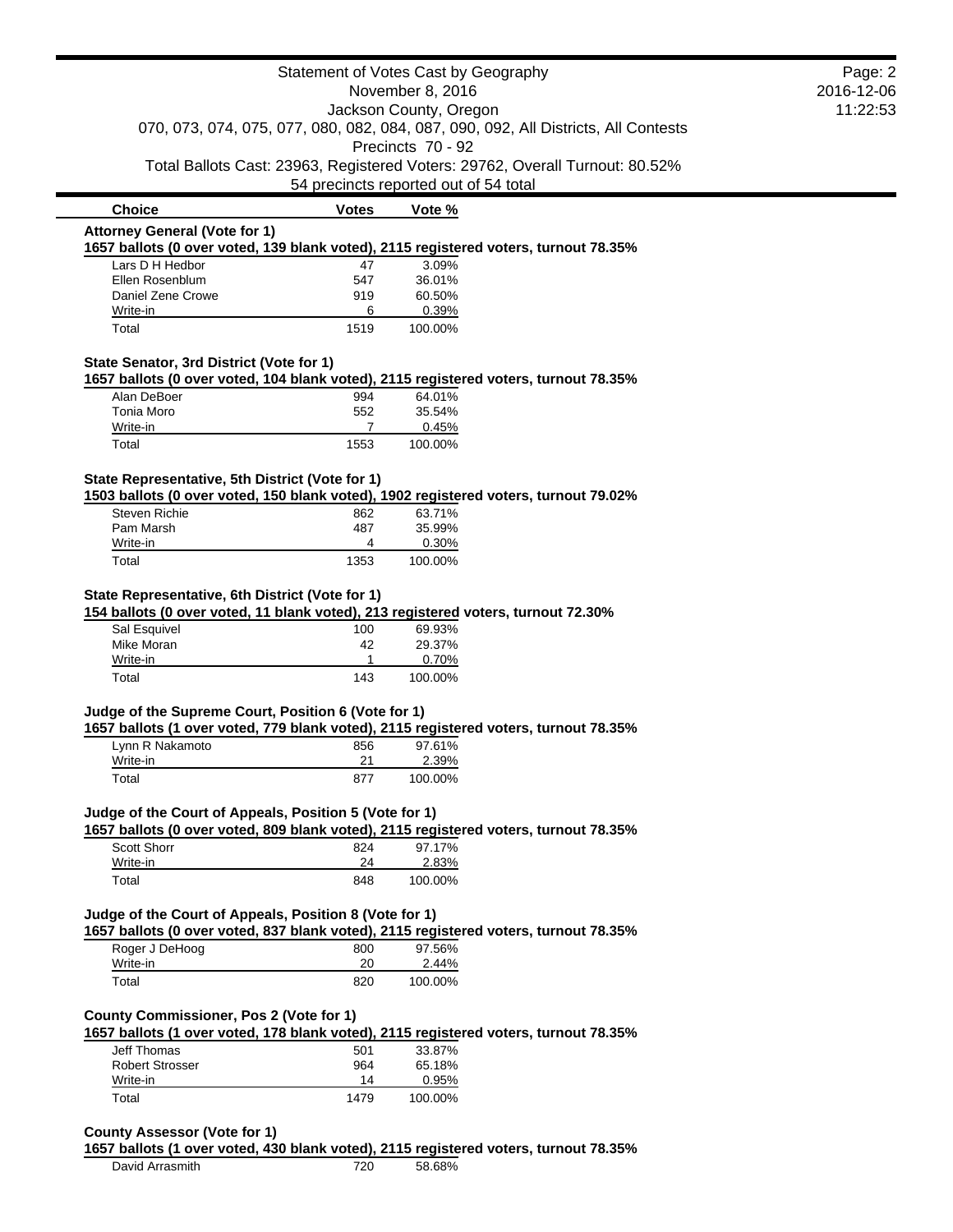|                                                                               |                  | Statement of Votes Cast by Geography                                                                     |  | Page: 3<br>2016-12-06 |
|-------------------------------------------------------------------------------|------------------|----------------------------------------------------------------------------------------------------------|--|-----------------------|
|                                                                               | November 8, 2016 |                                                                                                          |  |                       |
|                                                                               |                  | Jackson County, Oregon                                                                                   |  | 11:22:53              |
|                                                                               |                  | 070, 073, 074, 075, 077, 080, 082, 084, 087, 090, 092, All Districts, All Contests                       |  |                       |
|                                                                               |                  | Precincts 70 - 92                                                                                        |  |                       |
|                                                                               |                  | Total Ballots Cast: 23963, Registered Voters: 29762, Overall Turnout: 80.52%                             |  |                       |
|                                                                               |                  | 54 precincts reported out of 54 total                                                                    |  |                       |
| <b>Choice</b>                                                                 | Votes            | Vote %                                                                                                   |  |                       |
| Angela Stuhr                                                                  | 498              | 40.59%                                                                                                   |  |                       |
| Write-in<br>Total                                                             | 9<br>1227        | 0.73%<br>100.00%                                                                                         |  |                       |
| Jackson Soil & Water Dist. Director, Zone 1 (Vote for 1)                      |                  |                                                                                                          |  |                       |
|                                                                               |                  | 1657 ballots (2 over voted, 826 blank voted), 2115 registered voters, turnout 78.35%                     |  |                       |
| Marilyn Rice                                                                  | 811              | 97.83%                                                                                                   |  |                       |
| Write-in                                                                      | 18               | 2.17%                                                                                                    |  |                       |
| Total                                                                         | 829              | 100.00%                                                                                                  |  |                       |
| Jackson Soil & Water Dist, Director Zone 2 (Vote for 1)                       |                  |                                                                                                          |  |                       |
|                                                                               |                  | 1657 ballots (0 over voted, 826 blank voted), 2115 registered voters, turnout 78.35%                     |  |                       |
| Barbara Niedermeyer                                                           | 813              | 97.83%                                                                                                   |  |                       |
| Write-in                                                                      | 18               | 2.17%                                                                                                    |  |                       |
| Total                                                                         | 831              | 100.00%                                                                                                  |  |                       |
|                                                                               |                  |                                                                                                          |  |                       |
| Jackson Soil & Water Dist. Director, Zone 3 (Vote for 1)                      |                  | 1657 ballots (1 over voted, 848 blank voted), 2115 registered voters, turnout 78.35%                     |  |                       |
| Juanita Wright                                                                | 792              | 98.02%                                                                                                   |  |                       |
|                                                                               |                  |                                                                                                          |  |                       |
|                                                                               |                  |                                                                                                          |  |                       |
| Write-in<br>Total<br>Jackson Soil & Water Dist. Director, Zone 4 (Vote for 1) | 16<br>808        | 1.98%<br>100.00%<br>1657 ballots (0 over voted, 840 blank voted), 2115 registered voters, turnout 78.35% |  |                       |
| Don Hamann                                                                    | 801              | 98.04%                                                                                                   |  |                       |
| Write-in                                                                      | 16               | 1.96%                                                                                                    |  |                       |
| Total                                                                         | 817              | 100.00%                                                                                                  |  |                       |
|                                                                               |                  |                                                                                                          |  |                       |
| Jackson Soil & Water Dist. Director, Zone 5 (Vote for 1)                      |                  |                                                                                                          |  |                       |
|                                                                               |                  | 1657 ballots (0 over voted, 852 blank voted), 2115 registered voters, turnout 78.35%                     |  |                       |
| <b>Ronald W Hillers</b>                                                       | 791              | 98.26%                                                                                                   |  |                       |
| Write-in                                                                      | 14               | 1.74%                                                                                                    |  |                       |
| Total                                                                         | 805              | 100.00%                                                                                                  |  |                       |
| Jackson Soil & Water Dist.Dir.At Large, #2 (Vote for 1)                       |                  |                                                                                                          |  |                       |
|                                                                               |                  | 1657 ballots (0 over voted, 851 blank voted), 2115 registered voters, turnout 78.35%                     |  |                       |
| Stan Dean                                                                     | 794              | 98.51%                                                                                                   |  |                       |
| Write-in                                                                      | 12               | 1.49%                                                                                                    |  |                       |
| Total                                                                         | 806              | 100.00%                                                                                                  |  |                       |
| Rogue Valley Heritage District, Director (Vote for 5)                         |                  |                                                                                                          |  |                       |
|                                                                               |                  | 1657 ballots (4 over voted, 5017 undervotes), 2115 registered voters, turnout 78.35%                     |  |                       |
| Allen Dobney                                                                  | 639              | 19.64%                                                                                                   |  |                       |
| Charleen M Brown                                                              | 643              | 19.77%                                                                                                   |  |                       |
| Stephanie S Butler                                                            | 656              | 20.17%                                                                                                   |  |                       |
| Ronald Medinger                                                               | 630              | 19.37%                                                                                                   |  |                       |
| <b>Dennis Powers</b>                                                          | 650              | 19.98%                                                                                                   |  |                       |
| Write-in                                                                      | 12               | 0.37%                                                                                                    |  |                       |
| Write In                                                                      | 7                | 0.22%                                                                                                    |  |                       |
| Write In                                                                      | 7                | 0.22%                                                                                                    |  |                       |
| Write In<br>Write In                                                          | 5<br>4           | 0.15%<br>0.12%                                                                                           |  |                       |

**State 94 (Vote for 1)**

**1657 ballots (0 over voted, 136 blank voted), 2115 registered voters, turnout 78.35%**

Yes 441 28.99%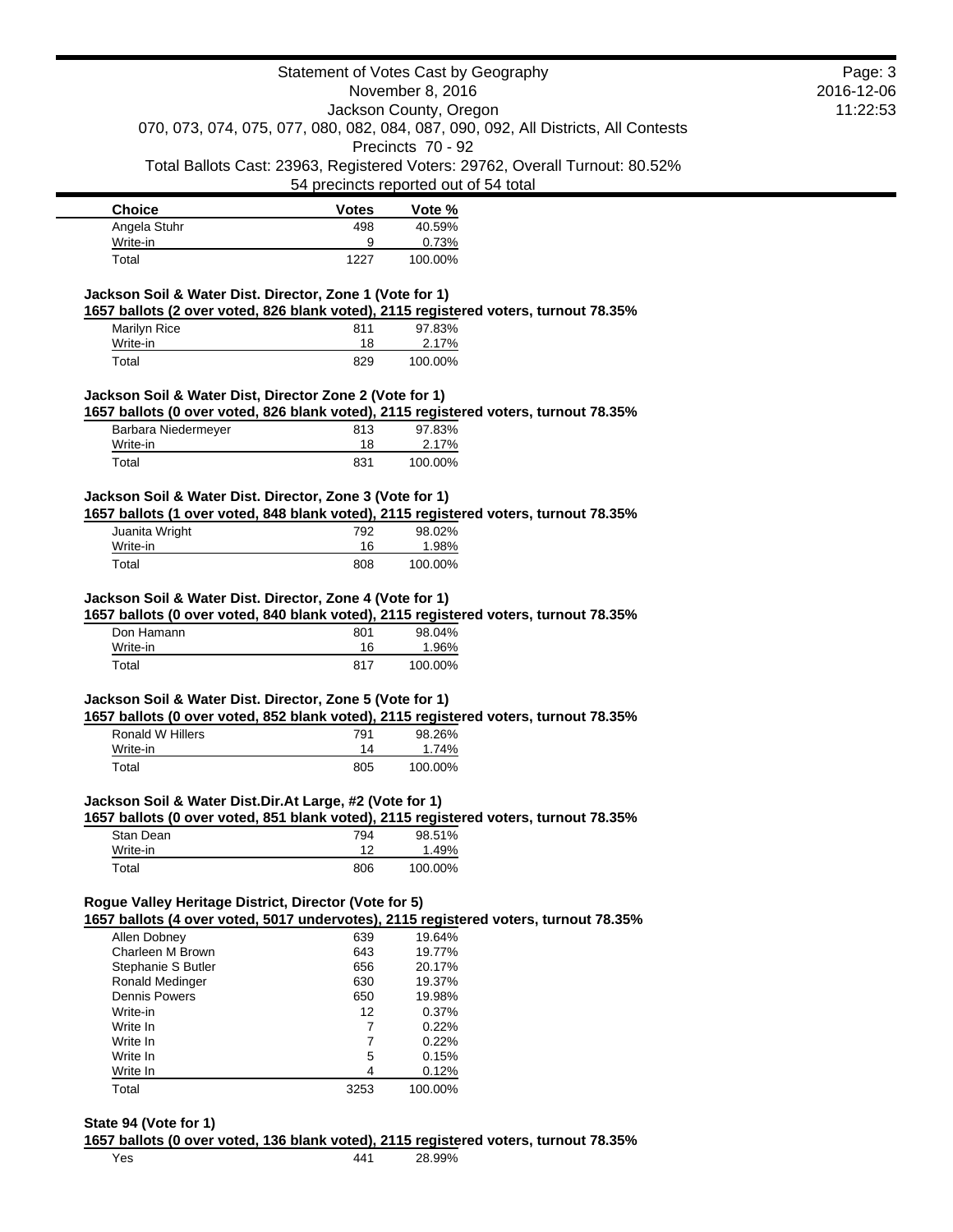|                             | Statement of Votes Cast by Geography                                                       |                             |                                                                                      | Page: 4                |
|-----------------------------|--------------------------------------------------------------------------------------------|-----------------------------|--------------------------------------------------------------------------------------|------------------------|
|                             |                                                                                            | November 8, 2016            |                                                                                      | 2016-12-06<br>11:22:53 |
|                             |                                                                                            | Jackson County, Oregon      | 070, 073, 074, 075, 077, 080, 082, 084, 087, 090, 092, All Districts, All Contests   |                        |
|                             |                                                                                            | Precincts 70 - 92           |                                                                                      |                        |
|                             |                                                                                            |                             | Total Ballots Cast: 23963, Registered Voters: 29762, Overall Turnout: 80.52%         |                        |
|                             | 54 precincts reported out of 54 total                                                      |                             |                                                                                      |                        |
| <b>Choice</b>               | <b>Votes</b>                                                                               | Vote %                      |                                                                                      |                        |
| No                          | 1080                                                                                       | 71.01%                      |                                                                                      |                        |
| Total                       | 1521                                                                                       | 100.00%                     |                                                                                      |                        |
| State 95 (Vote for 1)       |                                                                                            |                             | 1657 ballots (0 over voted, 124 blank voted), 2115 registered voters, turnout 78.35% |                        |
| Yes                         | 941                                                                                        | 61.38%                      |                                                                                      |                        |
| No<br>Total                 | 592<br>1533                                                                                | 38.62%<br>100.00%           |                                                                                      |                        |
|                             |                                                                                            |                             |                                                                                      |                        |
| State 96 (Vote for 1)       | 1657 ballots (0 over voted, 70 blank voted), 2115 registered voters, turnout 78.35%        |                             |                                                                                      |                        |
| Yes                         | 1304                                                                                       | 82.17%                      |                                                                                      |                        |
| No                          | 283                                                                                        | 17.83%                      |                                                                                      |                        |
| Total                       | 1587                                                                                       | 100.00%                     |                                                                                      |                        |
| State 97 (Vote for 1)       |                                                                                            |                             |                                                                                      |                        |
| Yes                         | 1657 ballots (1 over voted, 50 blank voted), 2115 registered voters, turnout 78.35%<br>457 | 28.46%                      |                                                                                      |                        |
| No                          | 1149                                                                                       | 71.54%                      |                                                                                      |                        |
| Total                       | 1606                                                                                       | 100.00%                     |                                                                                      |                        |
| Yes<br>No<br>Total          | 920<br>661<br>1581                                                                         | 58.19%<br>41.81%<br>100.00% |                                                                                      |                        |
| State 99 (Vote for 1)       |                                                                                            |                             |                                                                                      |                        |
|                             | 1657 ballots (1 over voted, 80 blank voted), 2115 registered voters, turnout 78.35%        |                             |                                                                                      |                        |
| Yes                         | 906                                                                                        | 57.49%                      |                                                                                      |                        |
| No                          | 670                                                                                        | 42.51%                      |                                                                                      |                        |
| Total                       | 1576                                                                                       | 100.00%                     |                                                                                      |                        |
| State 100 (Vote for 1)      |                                                                                            |                             | 1657 ballots (0 over voted, 104 blank voted), 2115 registered voters, turnout 78.35% |                        |
| Yes                         | 934                                                                                        | 60.14%                      |                                                                                      |                        |
| No                          | 619                                                                                        | 39.86%                      |                                                                                      |                        |
| Total                       | 1553                                                                                       | 100.00%                     |                                                                                      |                        |
| Measure 15-162 (Vote for 1) |                                                                                            |                             |                                                                                      |                        |
|                             | 1657 ballots (0 over voted, 71 blank voted), 2115 registered voters, turnout 78.35%        |                             |                                                                                      |                        |
| Yes<br>No                   | 1146<br>440                                                                                | 72.26%<br>27.74%            |                                                                                      |                        |
| Total                       | 1586                                                                                       | 100.00%                     |                                                                                      |                        |
|                             |                                                                                            |                             |                                                                                      |                        |
| Measure 15-163 (Vote for 1) | 1657 ballots (1 over voted, 78 blank voted), 2115 registered voters, turnout 78.35%        |                             |                                                                                      |                        |
| Yes                         | 814                                                                                        | 51.58%                      |                                                                                      |                        |
| No                          | 764                                                                                        | 48.42%                      |                                                                                      |                        |
| Total                       | 1578                                                                                       | 100.00%                     |                                                                                      |                        |
| Measure 15-161 (Vote for 1) |                                                                                            |                             |                                                                                      |                        |
|                             | 1657 ballots (1 over voted, 94 blank voted), 2115 registered voters, turnout 78.35%        |                             |                                                                                      |                        |
| Yes<br>No                   | 456<br>1106                                                                                | 29.19%<br>70.81%            |                                                                                      |                        |
|                             |                                                                                            |                             |                                                                                      |                        |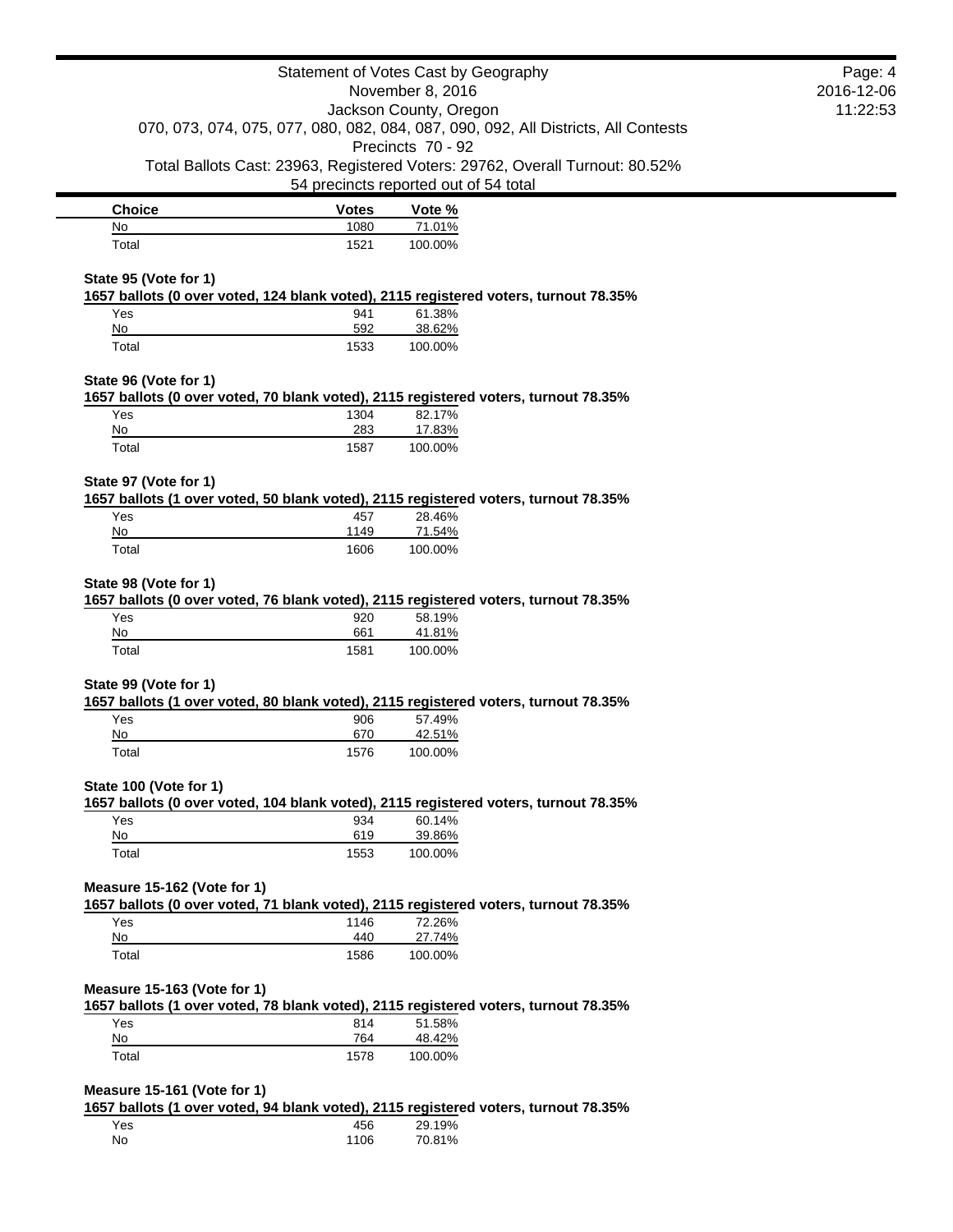|                                                                                                                                                |              | Statement of Votes Cast by Geography  |                                                                                    | Page: 5    |
|------------------------------------------------------------------------------------------------------------------------------------------------|--------------|---------------------------------------|------------------------------------------------------------------------------------|------------|
|                                                                                                                                                |              | November 8, 2016                      |                                                                                    | 2016-12-06 |
|                                                                                                                                                |              | Jackson County, Oregon                |                                                                                    | 11:22:53   |
|                                                                                                                                                |              |                                       | 070, 073, 074, 075, 077, 080, 082, 084, 087, 090, 092, All Districts, All Contests |            |
|                                                                                                                                                |              | Precincts 70 - 92                     |                                                                                    |            |
|                                                                                                                                                |              |                                       | Total Ballots Cast: 23963, Registered Voters: 29762, Overall Turnout: 80.52%       |            |
|                                                                                                                                                |              | 54 precincts reported out of 54 total |                                                                                    |            |
| <b>Choice</b>                                                                                                                                  | <b>Votes</b> | Vote %                                |                                                                                    |            |
| Total                                                                                                                                          | 1562         | 100.00%                               |                                                                                    |            |
|                                                                                                                                                |              |                                       |                                                                                    |            |
| Measure 15-164 (Vote for 1)                                                                                                                    |              |                                       |                                                                                    |            |
| 1657 ballots (0 over voted, 122 blank voted), 2115 registered voters, turnout 78.35%                                                           |              |                                       |                                                                                    |            |
| Yes                                                                                                                                            | 487          | 31.73%                                |                                                                                    |            |
| No                                                                                                                                             | 1048         | 68.27%                                |                                                                                    |            |
| Total                                                                                                                                          | 1535         | 100.00%                               |                                                                                    |            |
| <b>Precinct 073</b>                                                                                                                            |              |                                       |                                                                                    |            |
|                                                                                                                                                |              |                                       |                                                                                    |            |
| United States President and Vice President (Vote for 1)<br>1457 ballots (0 over voted, 19 blank voted), 1691 registered voters, turnout 86.16% |              |                                       |                                                                                    |            |
| Donald Trump/Mike Pence                                                                                                                        | 859          | 59.74%                                |                                                                                    |            |
| Hillary Clinton/Tim Kaine                                                                                                                      | 483          | 33.59%                                |                                                                                    |            |
| Jill Stein/Ajamu Baraka                                                                                                                        | 22           | 1.53%                                 |                                                                                    |            |
| Gary Johnson/Bill Weld                                                                                                                         | 37           | 2.57%                                 |                                                                                    |            |
| Write-in                                                                                                                                       | 37           | 2.57%                                 |                                                                                    |            |
| Total                                                                                                                                          | 1438         | 100.00%                               |                                                                                    |            |
|                                                                                                                                                |              |                                       |                                                                                    |            |
| US Senator (Vote for 1)                                                                                                                        |              |                                       |                                                                                    |            |
| 1457 ballots (1 over voted, 47 blank voted), 1691 registered voters, turnout 86.16%                                                            |              |                                       |                                                                                    |            |
| Steven C Reynolds                                                                                                                              | 35           | 2.48%                                 |                                                                                    |            |
| Ron Wyden                                                                                                                                      | 615          | 43.65%                                |                                                                                    |            |
| Mark Callahan                                                                                                                                  | 699          | 49.61%                                |                                                                                    |            |
| Eric Navickas                                                                                                                                  | 32           | 2.27%                                 |                                                                                    |            |
| Jim Lindsay                                                                                                                                    | 7            | 0.50%                                 |                                                                                    |            |
| Shanti S Lewallen<br>Write-in                                                                                                                  | 20<br>1      | 1.42%<br>0.07%                        |                                                                                    |            |
| Total                                                                                                                                          | 1409         | 100.00%                               |                                                                                    |            |
|                                                                                                                                                |              |                                       |                                                                                    |            |
| US Representative, District 2 (Vote for 1)                                                                                                     |              |                                       |                                                                                    |            |
| 1457 ballots (0 over voted, 63 blank voted), 1691 registered voters, turnout 86.16%                                                            |              |                                       |                                                                                    |            |
| Greg Walden                                                                                                                                    | 1066         | 76.47%                                |                                                                                    |            |
| James Crary                                                                                                                                    | 327          | 23.46%                                |                                                                                    |            |
| Write-in                                                                                                                                       | 1            | 0.07%                                 |                                                                                    |            |
| Total                                                                                                                                          | 1394         | 100.00%                               |                                                                                    |            |
|                                                                                                                                                |              |                                       |                                                                                    |            |
| Governor (Vote for 1)                                                                                                                          |              |                                       |                                                                                    |            |
| 1457 ballots (0 over voted, 53 blank voted), 1691 registered voters, turnout 86.16%                                                            |              |                                       |                                                                                    |            |
| James Foster                                                                                                                                   | 25           | 1.78%                                 |                                                                                    |            |
| Kate Brown                                                                                                                                     | 494          | 35.19%                                |                                                                                    |            |
| Cliff Thomason                                                                                                                                 | 23           | 1.64%                                 |                                                                                    |            |
| Aaron Donald Auer                                                                                                                              | 23           | 1.64%                                 |                                                                                    |            |
| <b>Bud Pierce</b><br>Write-in                                                                                                                  | 839<br>0     | 59.76%<br>0.00%                       |                                                                                    |            |
| Total                                                                                                                                          | 1404         | 100.00%                               |                                                                                    |            |
|                                                                                                                                                |              |                                       |                                                                                    |            |
| Secretary of State (Vote for 1)                                                                                                                |              |                                       |                                                                                    |            |
| 1457 ballots (0 over voted, 72 blank voted), 1691 registered voters, turnout 86.16%                                                            |              |                                       |                                                                                    |            |
| Sharon L Durbin                                                                                                                                | 23           | 1.66%                                 |                                                                                    |            |
| Dennis Richardson                                                                                                                              | 902          | 65.13%                                |                                                                                    |            |
| <b>Paul Damian Wells</b>                                                                                                                       | 33           | 2.38%                                 |                                                                                    |            |
| <b>Brad Avakian</b>                                                                                                                            | 392          | 28.30%                                |                                                                                    |            |
| Alan Zundel                                                                                                                                    | 23           | 1.66%                                 |                                                                                    |            |
| Michael Marsh                                                                                                                                  | 12           | 0.87%                                 |                                                                                    |            |
| Write-in                                                                                                                                       | 0            | 0.00%                                 |                                                                                    |            |
| Total                                                                                                                                          | 1385         | 100.00%                               |                                                                                    |            |

11:22:53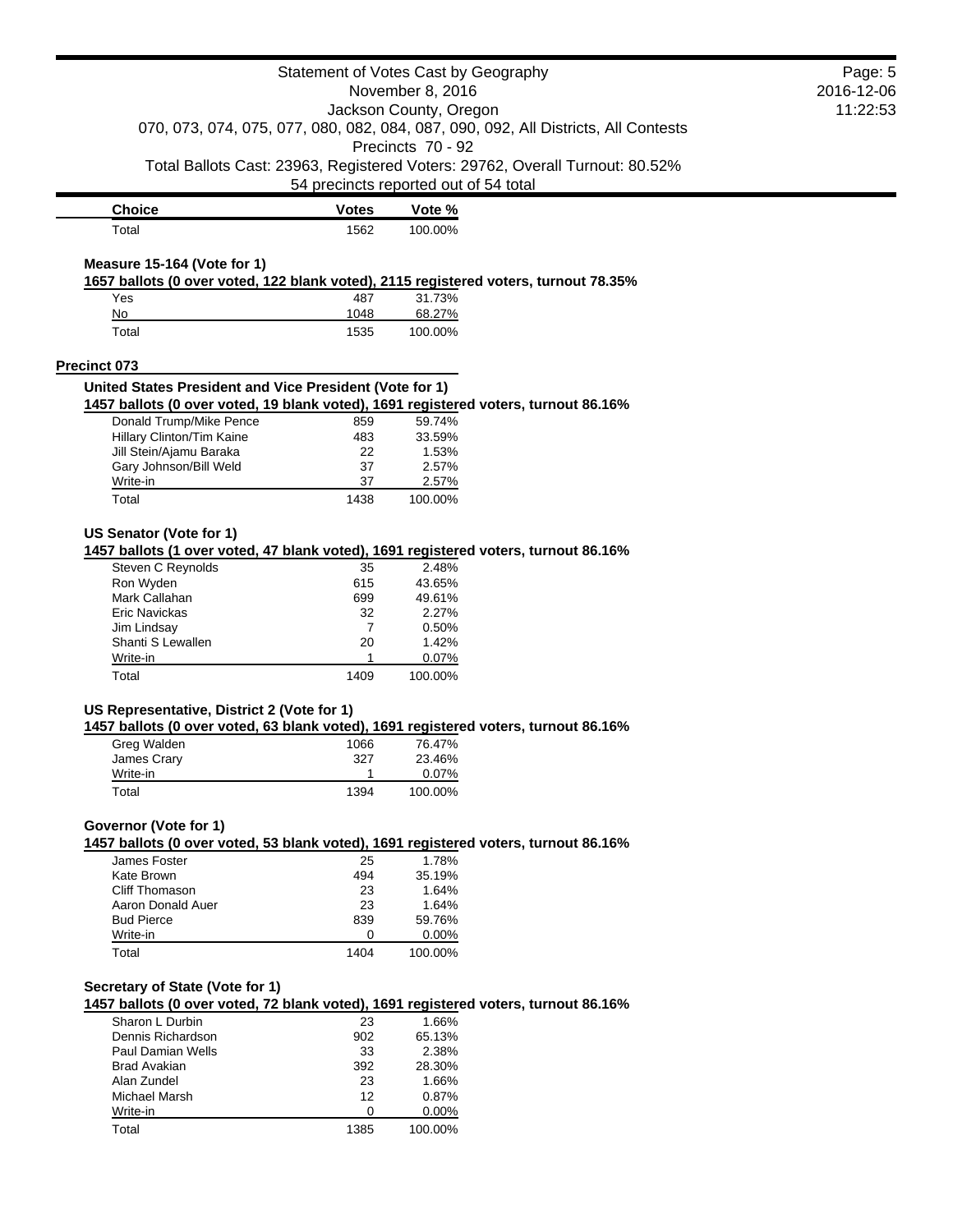| Statement of Votes Cast by Geography<br>November 8, 2016                                                                        |                                                                                                              |                                       |                                                                              | Page: 6                |
|---------------------------------------------------------------------------------------------------------------------------------|--------------------------------------------------------------------------------------------------------------|---------------------------------------|------------------------------------------------------------------------------|------------------------|
|                                                                                                                                 |                                                                                                              |                                       |                                                                              | 2016-12-06<br>11:22:53 |
|                                                                                                                                 | Jackson County, Oregon<br>070, 073, 074, 075, 077, 080, 082, 084, 087, 090, 092, All Districts, All Contests |                                       |                                                                              |                        |
|                                                                                                                                 |                                                                                                              |                                       |                                                                              |                        |
|                                                                                                                                 |                                                                                                              | Precincts 70 - 92                     |                                                                              |                        |
|                                                                                                                                 |                                                                                                              | 54 precincts reported out of 54 total | Total Ballots Cast: 23963, Registered Voters: 29762, Overall Turnout: 80.52% |                        |
| <b>Choice</b>                                                                                                                   | <b>Votes</b>                                                                                                 | Vote %                                |                                                                              |                        |
| <b>State Treasurer (Vote for 1)</b>                                                                                             |                                                                                                              |                                       |                                                                              |                        |
| 1457 ballots (0 over voted, 123 blank voted), 1691 registered voters, turnout 86.16%                                            |                                                                                                              |                                       |                                                                              |                        |
| Chris Henry                                                                                                                     | 53                                                                                                           | 3.97%                                 |                                                                              |                        |
| <b>Tobias Read</b><br>Jeff Gudman                                                                                               | 368<br>818                                                                                                   | 27.59%<br>61.32%                      |                                                                              |                        |
| <b>Chris Telfer</b>                                                                                                             | 93                                                                                                           | 6.97%                                 |                                                                              |                        |
| Write-in                                                                                                                        | 2                                                                                                            | 0.15%                                 |                                                                              |                        |
| Total                                                                                                                           | 1334                                                                                                         | 100.00%                               |                                                                              |                        |
| <b>Attorney General (Vote for 1)</b>                                                                                            |                                                                                                              |                                       |                                                                              |                        |
| 1457 ballots (0 over voted, 125 blank voted), 1691 registered voters, turnout 86.16%                                            |                                                                                                              |                                       |                                                                              |                        |
| Lars D H Hedbor                                                                                                                 | 20                                                                                                           | 1.50%                                 |                                                                              |                        |
| Ellen Rosenblum                                                                                                                 | 488                                                                                                          | 36.64%                                |                                                                              |                        |
| Daniel Zene Crowe                                                                                                               | 824                                                                                                          | 61.86%                                |                                                                              |                        |
| Write-in                                                                                                                        | 0                                                                                                            | 0.00%                                 |                                                                              |                        |
| Total                                                                                                                           | 1332                                                                                                         | 100.00%                               |                                                                              |                        |
| State Senator, 3rd District (Vote for 1)                                                                                        |                                                                                                              |                                       |                                                                              |                        |
| 1457 ballots (0 over voted, 87 blank voted), 1691 registered voters, turnout 86.16%                                             |                                                                                                              |                                       |                                                                              |                        |
| Alan DeBoer                                                                                                                     | 919<br>451                                                                                                   | 67.08%<br>32.92%                      |                                                                              |                        |
|                                                                                                                                 |                                                                                                              |                                       |                                                                              |                        |
| Tonia Moro                                                                                                                      |                                                                                                              |                                       |                                                                              |                        |
| Write-in<br>Total<br>State Representative, 5th District (Vote for 1)                                                            | 0<br>1370                                                                                                    | 0.00%<br>100.00%                      |                                                                              |                        |
| 1457 ballots (0 over voted, 143 blank voted), 1691 registered voters, turnout 86.16%<br><b>Steven Richie</b><br>Pam Marsh       | 854<br>459                                                                                                   | 64.99%<br>34.93%                      |                                                                              |                        |
| Write-in                                                                                                                        | 1                                                                                                            | 0.08%                                 |                                                                              |                        |
| Total                                                                                                                           | 1314                                                                                                         | 100.00%                               |                                                                              |                        |
| Judge of the Supreme Court, Position 6 (Vote for 1)                                                                             |                                                                                                              |                                       |                                                                              |                        |
| 1457 ballots (0 over voted, 784 blank voted), 1691 registered voters, turnout 86.16%                                            |                                                                                                              |                                       |                                                                              |                        |
| Lynn R Nakamoto                                                                                                                 | 658                                                                                                          | 97.77%                                |                                                                              |                        |
| Write-in                                                                                                                        | 15                                                                                                           | 2.23%                                 |                                                                              |                        |
| Total                                                                                                                           | 673                                                                                                          | 100.00%                               |                                                                              |                        |
| Judge of the Court of Appeals, Position 5 (Vote for 1)                                                                          |                                                                                                              |                                       |                                                                              |                        |
| 1457 ballots (0 over voted, 813 blank voted), 1691 registered voters, turnout 86.16%                                            |                                                                                                              |                                       |                                                                              |                        |
| <b>Scott Shorr</b>                                                                                                              | 634                                                                                                          | 98.45%                                |                                                                              |                        |
| Write-in<br>Total                                                                                                               | 10<br>644                                                                                                    | 1.55%<br>100.00%                      |                                                                              |                        |
|                                                                                                                                 |                                                                                                              |                                       |                                                                              |                        |
| Judge of the Court of Appeals, Position 8 (Vote for 1)                                                                          |                                                                                                              |                                       |                                                                              |                        |
| 1457 ballots (0 over voted, 829 blank voted), 1691 registered voters, turnout 86.16%                                            |                                                                                                              |                                       |                                                                              |                        |
| Roger J DeHoog<br>Write-in                                                                                                      | 617<br>11                                                                                                    | 98.25%<br>1.75%                       |                                                                              |                        |
| Total                                                                                                                           | 628                                                                                                          | 100.00%                               |                                                                              |                        |
|                                                                                                                                 |                                                                                                              |                                       |                                                                              |                        |
| County Commissioner, Pos 2 (Vote for 1)<br>1457 ballots (1 over voted, 161 blank voted), 1691 registered voters, turnout 86.16% |                                                                                                              |                                       |                                                                              |                        |
| <b>Jeff Thomas</b>                                                                                                              | 407                                                                                                          | 31.43%                                |                                                                              |                        |
| <b>Robert Strosser</b>                                                                                                          | 887                                                                                                          | 68.49%                                |                                                                              |                        |
| Write-in<br>Total                                                                                                               | 1<br>1295                                                                                                    | 0.08%<br>100.00%                      |                                                                              |                        |

 $\blacksquare$ 

 $\blacksquare$  $\overline{\phantom{a}}$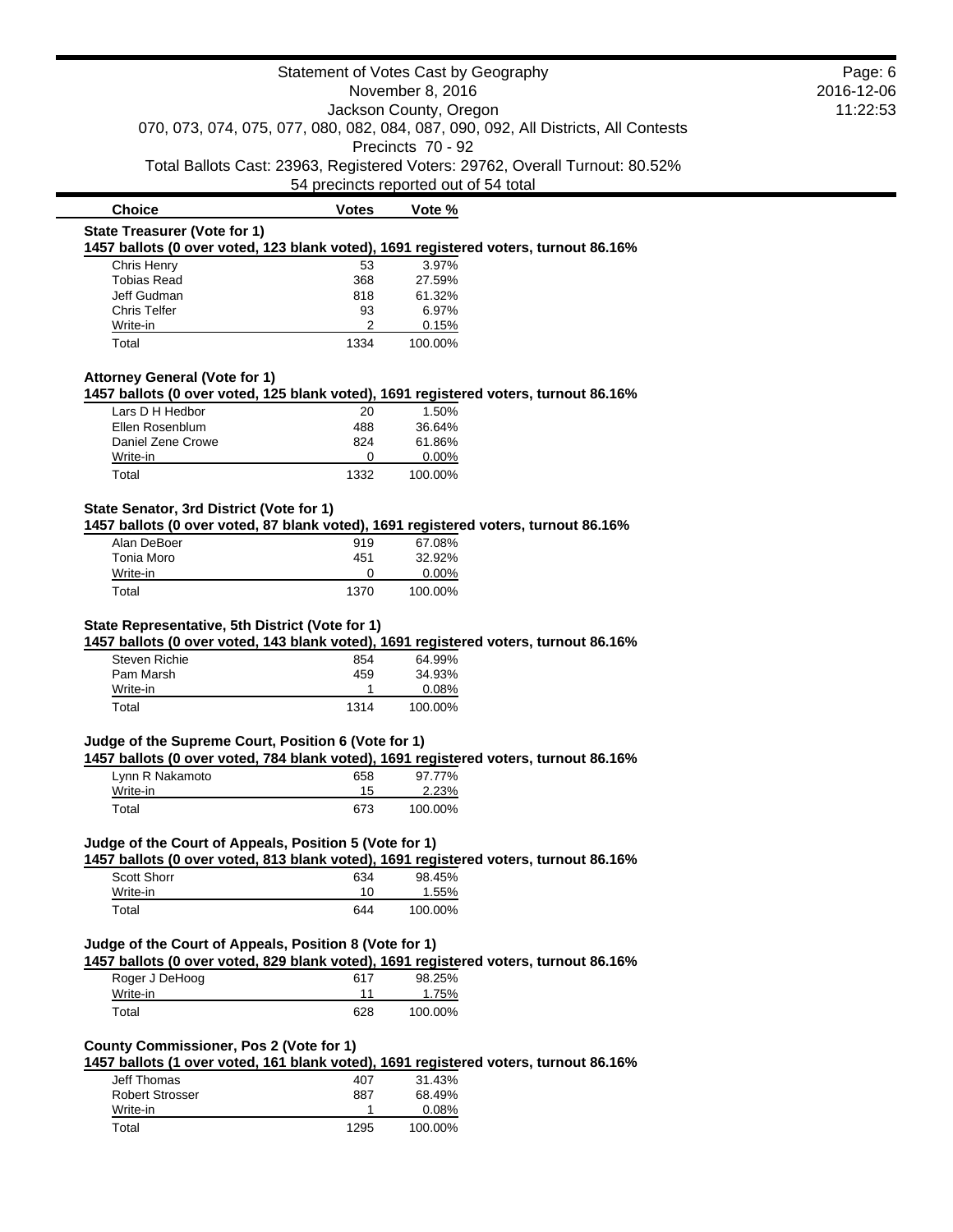|                                                          |              | Statement of Votes Cast by Geography                                                                                  | Page: 7    |
|----------------------------------------------------------|--------------|-----------------------------------------------------------------------------------------------------------------------|------------|
|                                                          |              | November 8, 2016                                                                                                      | 2016-12-06 |
|                                                          |              | Jackson County, Oregon                                                                                                | 11:22:53   |
|                                                          |              | 070, 073, 074, 075, 077, 080, 082, 084, 087, 090, 092, All Districts, All Contests<br>Precincts 70 - 92               |            |
|                                                          |              | Total Ballots Cast: 23963, Registered Voters: 29762, Overall Turnout: 80.52%<br>54 precincts reported out of 54 total |            |
| <b>Choice</b>                                            | <b>Votes</b> | Vote %                                                                                                                |            |
| <b>County Assessor (Vote for 1)</b>                      |              |                                                                                                                       |            |
|                                                          |              | 1457 ballots (1 over voted, 480 blank voted), 1691 registered voters, turnout 86.16%                                  |            |
| David Arrasmith                                          | 606          | 62.09%                                                                                                                |            |
| Angela Stuhr                                             | 364          | 37.30%                                                                                                                |            |
| Write-in<br>Total                                        | 6<br>976     | 0.61%<br>100.00%                                                                                                      |            |
|                                                          |              |                                                                                                                       |            |
| Jackson Soil & Water Dist. Director, Zone 1 (Vote for 1) |              |                                                                                                                       |            |
|                                                          |              | 1457 ballots (0 over voted, 822 blank voted), 1691 registered voters, turnout 86.16%                                  |            |
| Marilyn Rice<br>Write-in                                 | 626<br>9     | 98.58%<br>1.42%                                                                                                       |            |
| Total                                                    | 635          | 100.00%                                                                                                               |            |
|                                                          |              |                                                                                                                       |            |
| Jackson Soil & Water Dist, Director Zone 2 (Vote for 1)  |              |                                                                                                                       |            |
|                                                          |              | 1457 ballots (0 over voted, 808 blank voted), 1691 registered voters, turnout 86.16%                                  |            |
| Barbara Niedermeyer                                      | 638<br>11    | 98.31%                                                                                                                |            |
| Write-in<br>Total                                        | 649          | 1.69%<br>100.00%                                                                                                      |            |
|                                                          |              |                                                                                                                       |            |
| Jackson Soil & Water Dist. Director, Zone 3 (Vote for 1) |              | 1457 ballots (0 over voted, 829 blank voted), 1691 registered voters, turnout 86.16%                                  |            |
| Juanita Wright                                           | 620          | 98.73%                                                                                                                |            |
| Write-in                                                 | 8            | 1.27%                                                                                                                 |            |
| Total                                                    | 628          | 100.00%                                                                                                               |            |
| Jackson Soil & Water Dist. Director, Zone 4 (Vote for 1) |              |                                                                                                                       |            |
|                                                          |              | 1457 ballots (0 over voted, 833 blank voted), 1691 registered voters, turnout 86.16%                                  |            |
| Don Hamann                                               | 616          | 98.72%                                                                                                                |            |
| Write-in                                                 | 8            | 1.28%                                                                                                                 |            |
| Total                                                    | 624          | 100.00%                                                                                                               |            |
| Jackson Soil & Water Dist. Director, Zone 5 (Vote for 1) |              |                                                                                                                       |            |
|                                                          |              | 1457 ballots (0 over voted, 841 blank voted), 1691 registered voters, turnout 86.16%                                  |            |
| <b>Ronald W Hillers</b>                                  | 606          | 98.38%                                                                                                                |            |
| Write-in                                                 | 10           | 1.62%                                                                                                                 |            |
| Total                                                    | 616          | 100.00%                                                                                                               |            |
| Jackson Soil & Water Dist.Dir.At Large, #2 (Vote for 1)  |              |                                                                                                                       |            |
|                                                          |              | 1457 ballots (0 over voted, 849 blank voted), 1691 registered voters, turnout 86.16%                                  |            |
| Stan Dean                                                | 597          | 98.19%                                                                                                                |            |
| Write-in                                                 | 11           | 1.81%                                                                                                                 |            |
| Total                                                    | 608          | 100.00%                                                                                                               |            |
| Rogue Valley Heritage District, Director (Vote for 5)    |              |                                                                                                                       |            |
|                                                          |              | 1457 ballots (3 over voted, 4694 undervotes), 1691 registered voters, turnout 86.16%                                  |            |
| Allen Dobney                                             | 503          | 19.53%                                                                                                                |            |
| Charleen M Brown                                         | 511          | 19.84%                                                                                                                |            |
| Stephanie S Butler                                       | 513          | 19.91%                                                                                                                |            |
| Ronald Medinger<br>Dennis Powers                         | 492<br>520   | 19.10%<br>20.19%                                                                                                      |            |
| Write-in                                                 | 18           | 0.70%                                                                                                                 |            |
| Write In                                                 | 7            | 0.27%                                                                                                                 |            |
| Write In                                                 | 4            | 0.16%                                                                                                                 |            |
| Write In                                                 | 4            | 0.16%                                                                                                                 |            |
| Write In                                                 | 4            | 0.16%                                                                                                                 |            |
| Total                                                    | 2576         | 100.00%                                                                                                               |            |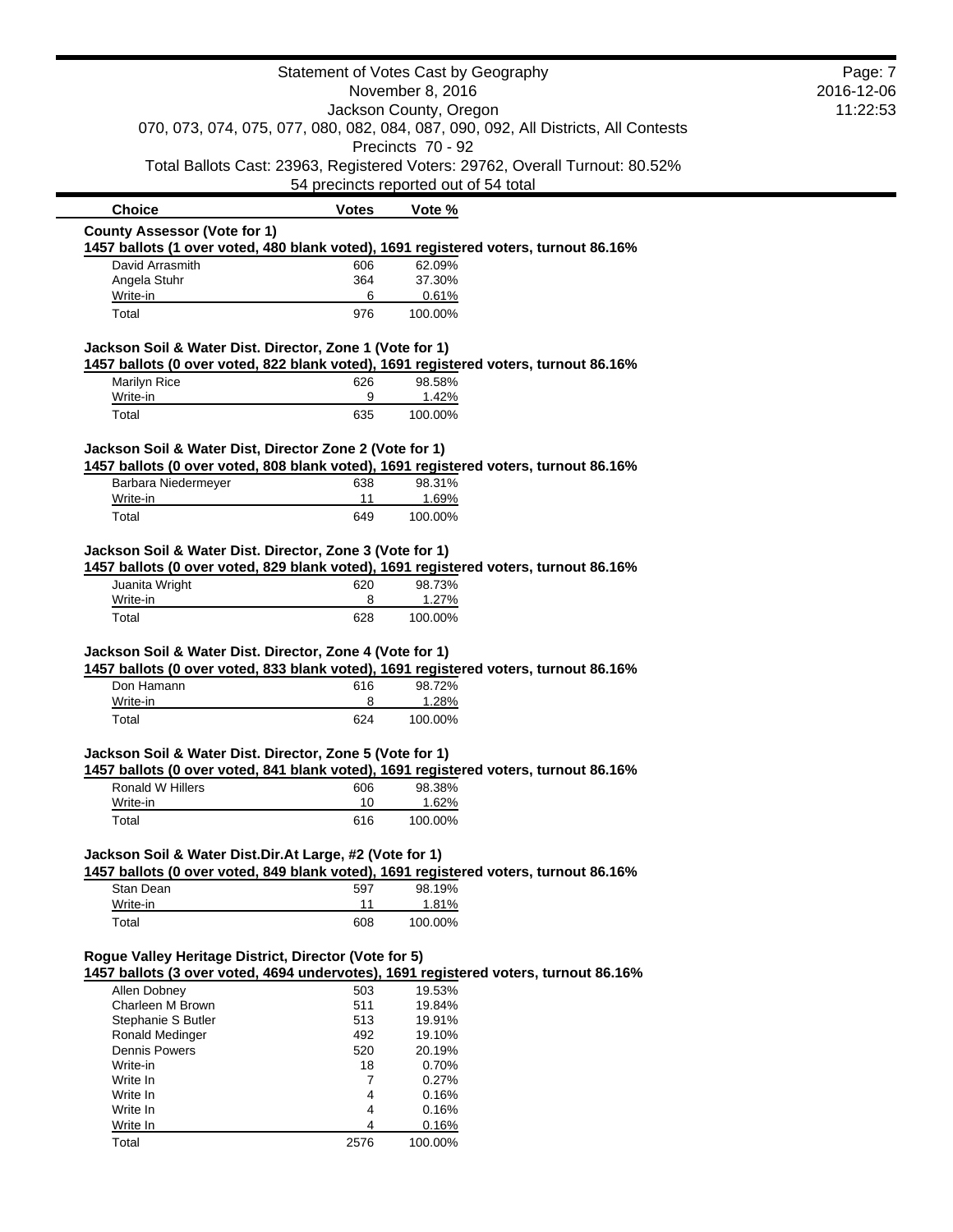|                             |              | Statement of Votes Cast by Geography                                                          | Page: 8    |
|-----------------------------|--------------|-----------------------------------------------------------------------------------------------|------------|
|                             |              | November 8, 2016                                                                              | 2016-12-06 |
|                             |              | Jackson County, Oregon                                                                        | 11:22:53   |
|                             |              | 070, 073, 074, 075, 077, 080, 082, 084, 087, 090, 092, All Districts, All Contests            |            |
|                             |              | Precincts 70 - 92                                                                             |            |
|                             |              | Total Ballots Cast: 23963, Registered Voters: 29762, Overall Turnout: 80.52%                  |            |
|                             |              | 54 precincts reported out of 54 total                                                         |            |
| <b>Choice</b>               | <b>Votes</b> | Vote %                                                                                        |            |
| State 94 (Vote for 1)       |              | 1457 ballots (0 over voted, 107 blank voted), 1691 registered voters, turnout 86.16%          |            |
| Yes                         | 398          | 29.48%                                                                                        |            |
| No                          | 952          | 70.52%                                                                                        |            |
| Total                       | 1350         | 100.00%                                                                                       |            |
| State 95 (Vote for 1)       |              |                                                                                               |            |
|                             |              | 1457 ballots (0 over voted, 130 blank voted), 1691 registered voters, turnout 86.16%          |            |
| Yes                         | 825<br>502   | 62.17%                                                                                        |            |
| $No$<br>Total               | 1327         | 37.83%<br>100.00%                                                                             |            |
|                             |              |                                                                                               |            |
| State 96 (Vote for 1)       |              |                                                                                               |            |
|                             |              | 1457 ballots (1 over voted, 65 blank voted), 1691 registered voters, turnout 86.16%           |            |
| Yes<br>No                   | 1156<br>235  | 83.11%<br>16.89%                                                                              |            |
| Total                       | 1391         | 100.00%                                                                                       |            |
|                             |              |                                                                                               |            |
| State 97 (Vote for 1)       |              |                                                                                               |            |
|                             |              | 1457 ballots (1 over voted, 29 blank voted), 1691 registered voters, turnout 86.16%           |            |
| Yes<br>No                   | 421<br>1006  | 29.50%<br>70.50%                                                                              |            |
| Total                       | 1427         | 100.00%                                                                                       |            |
|                             |              |                                                                                               |            |
| State 98 (Vote for 1)       |              |                                                                                               |            |
| Yes                         | 774          | 1457 ballots (0 over voted, 87 blank voted), 1691 registered voters, turnout 86.16%<br>56.50% |            |
| No                          | 596          | 43.50%                                                                                        |            |
| Total                       | 1370         | 100.00%                                                                                       |            |
|                             |              |                                                                                               |            |
| State 99 (Vote for 1)       |              | 1457 ballots (0 over voted, 75 blank voted), 1691 registered voters, turnout 86.16%           |            |
| Yes                         | 757          | 54.78%                                                                                        |            |
| No                          | 625          | 45.22%                                                                                        |            |
| Total                       | 1382         | 100.00%                                                                                       |            |
| State 100 (Vote for 1)      |              |                                                                                               |            |
|                             |              | 1457 ballots (0 over voted, 110 blank voted), 1691 registered voters, turnout 86.16%          |            |
| Yes                         | 816          | 60.58%                                                                                        |            |
| No                          | 531          | 39.42%                                                                                        |            |
| Total                       | 1347         | 100.00%                                                                                       |            |
| Measure 15-162 (Vote for 1) |              |                                                                                               |            |
|                             |              | 1457 ballots (0 over voted, 55 blank voted), 1691 registered voters, turnout 86.16%           |            |
| Yes                         | 1089         | 77.67%                                                                                        |            |
| No                          | 313          | 22.33%                                                                                        |            |
| Total                       | 1402         | 100.00%                                                                                       |            |
| Measure 15-163 (Vote for 1) |              |                                                                                               |            |
|                             |              | 1457 ballots (0 over voted, 78 blank voted), 1691 registered voters, turnout 86.16%           |            |
| Yes                         | 713          | 51.70%                                                                                        |            |
| No                          | 666          | 48.30%                                                                                        |            |
| Total                       | 1379         | 100.00%                                                                                       |            |

 $\blacksquare$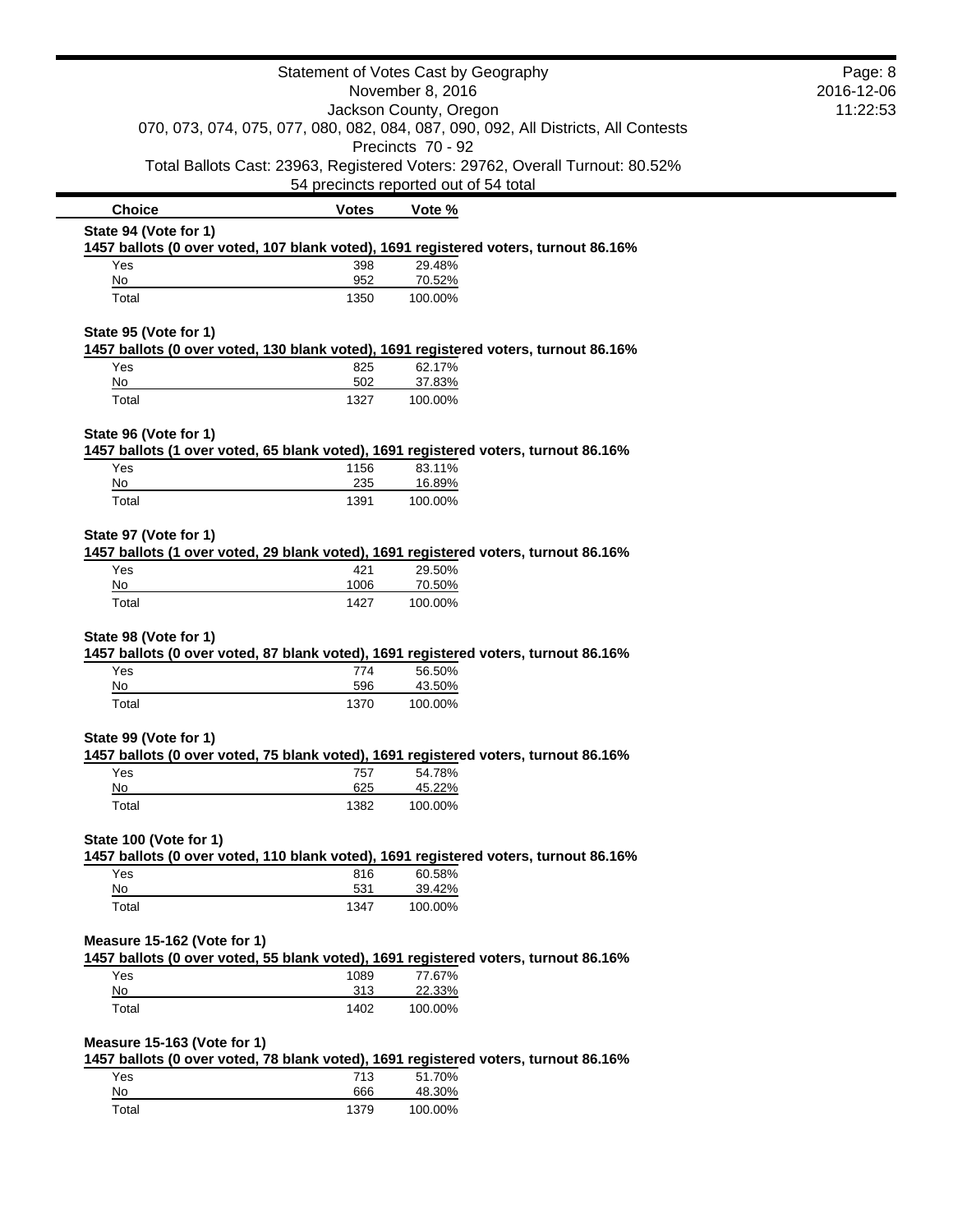| Statement of Votes Cast by Geography                                                                                                           |                  |                                       | Page: 9                                                                            |  |
|------------------------------------------------------------------------------------------------------------------------------------------------|------------------|---------------------------------------|------------------------------------------------------------------------------------|--|
| November 8, 2016                                                                                                                               |                  |                                       | 2016-12-06                                                                         |  |
| Jackson County, Oregon                                                                                                                         |                  |                                       | 11:22:53                                                                           |  |
|                                                                                                                                                |                  |                                       | 070, 073, 074, 075, 077, 080, 082, 084, 087, 090, 092, All Districts, All Contests |  |
|                                                                                                                                                |                  | Precincts 70 - 92                     |                                                                                    |  |
|                                                                                                                                                |                  |                                       | Total Ballots Cast: 23963, Registered Voters: 29762, Overall Turnout: 80.52%       |  |
|                                                                                                                                                |                  | 54 precincts reported out of 54 total |                                                                                    |  |
| <b>Choice</b>                                                                                                                                  | <b>Votes</b>     | Vote %                                |                                                                                    |  |
| Measure 15-161 (Vote for 1)                                                                                                                    |                  |                                       |                                                                                    |  |
| 1457 ballots (0 over voted, 72 blank voted), 1691 registered voters, turnout 86.16%                                                            |                  |                                       |                                                                                    |  |
| Yes                                                                                                                                            | 424              | 30.61%                                |                                                                                    |  |
| No<br>Total                                                                                                                                    | 961<br>1385      | 69.39%<br>100.00%                     |                                                                                    |  |
|                                                                                                                                                |                  |                                       |                                                                                    |  |
| Measure 15-164 (Vote for 1)                                                                                                                    |                  |                                       |                                                                                    |  |
| 1457 ballots (0 over voted, 102 blank voted), 1691 registered voters, turnout 86.16%                                                           |                  |                                       |                                                                                    |  |
| Yes                                                                                                                                            | 425              | 31.37%                                |                                                                                    |  |
| No                                                                                                                                             | 930              | 68.63%                                |                                                                                    |  |
| Total                                                                                                                                          | 1355             | 100.00%                               |                                                                                    |  |
|                                                                                                                                                |                  |                                       |                                                                                    |  |
| Precinct 074                                                                                                                                   |                  |                                       |                                                                                    |  |
| United States President and Vice President (Vote for 1)<br>1296 ballots (0 over voted, 22 blank voted), 1520 registered voters, turnout 85.26% |                  |                                       |                                                                                    |  |
| Donald Trump/Mike Pence                                                                                                                        | 716              | 56.20%                                |                                                                                    |  |
| Hillary Clinton/Tim Kaine                                                                                                                      | 422              | 33.12%                                |                                                                                    |  |
| Jill Stein/Ajamu Baraka                                                                                                                        | 26               | 2.04%                                 |                                                                                    |  |
| Gary Johnson/Bill Weld                                                                                                                         | 41               | 3.22%                                 |                                                                                    |  |
| Write-in                                                                                                                                       | 69               | 5.42%                                 |                                                                                    |  |
| Total                                                                                                                                          | 1274             | 100.00%                               |                                                                                    |  |
| Ron Wyden<br>Mark Callahan<br>Eric Navickas                                                                                                    | 528<br>666<br>19 | 41.74%<br>52.65%<br>1.50%             |                                                                                    |  |
| Jim Lindsay<br>Shanti S Lewallen                                                                                                               | 10<br>18         | 0.79%<br>1.42%                        |                                                                                    |  |
| Write-in                                                                                                                                       | 0                | 0.00%                                 |                                                                                    |  |
| Total                                                                                                                                          | 1265             | 100.00%                               |                                                                                    |  |
|                                                                                                                                                |                  |                                       |                                                                                    |  |
| US Representative, District 2 (Vote for 1)                                                                                                     |                  |                                       |                                                                                    |  |
| 1296 ballots (0 over voted, 60 blank voted), 1520 registered voters, turnout 85.26%<br>Greg Walden                                             | 929              | 75.16%                                |                                                                                    |  |
| James Crary                                                                                                                                    | 306              | 24.76%                                |                                                                                    |  |
| Write-in                                                                                                                                       | $\mathbf{1}$     | 0.08%                                 |                                                                                    |  |
| Total                                                                                                                                          | 1236             | 100.00%                               |                                                                                    |  |
|                                                                                                                                                |                  |                                       |                                                                                    |  |
| Governor (Vote for 1)<br>1296 ballots (0 over voted, 40 blank voted), 1520 registered voters, turnout 85.26%                                   |                  |                                       |                                                                                    |  |
| James Foster                                                                                                                                   | 17               | 1.35%                                 |                                                                                    |  |
| Kate Brown                                                                                                                                     | 407              | 32.40%                                |                                                                                    |  |
| Cliff Thomason                                                                                                                                 | 22               | 1.75%                                 |                                                                                    |  |
| Aaron Donald Auer                                                                                                                              | 12               | 0.96%                                 |                                                                                    |  |
| <b>Bud Pierce</b>                                                                                                                              | 798              | 63.54%                                |                                                                                    |  |
| Write-in                                                                                                                                       | 0                | 0.00%                                 |                                                                                    |  |
| Total                                                                                                                                          | 1256             | 100.00%                               |                                                                                    |  |
|                                                                                                                                                |                  |                                       |                                                                                    |  |
| Secretary of State (Vote for 1)                                                                                                                |                  |                                       |                                                                                    |  |
| 1296 ballots (0 over voted, 63 blank voted), 1520 registered voters, turnout 85.26%<br>Sharon L Durbin                                         |                  |                                       |                                                                                    |  |
| Dennis Richardson                                                                                                                              | 18<br>858        | 1.46%<br>69.59%                       |                                                                                    |  |
| Paul Damian Wells                                                                                                                              | 29               | 2.35%                                 |                                                                                    |  |
|                                                                                                                                                |                  |                                       |                                                                                    |  |

Paul Damian Wells 29 2.35% Brad Avakian 312 25.30% Alan Zundel 11 0.89%

Michael Marsh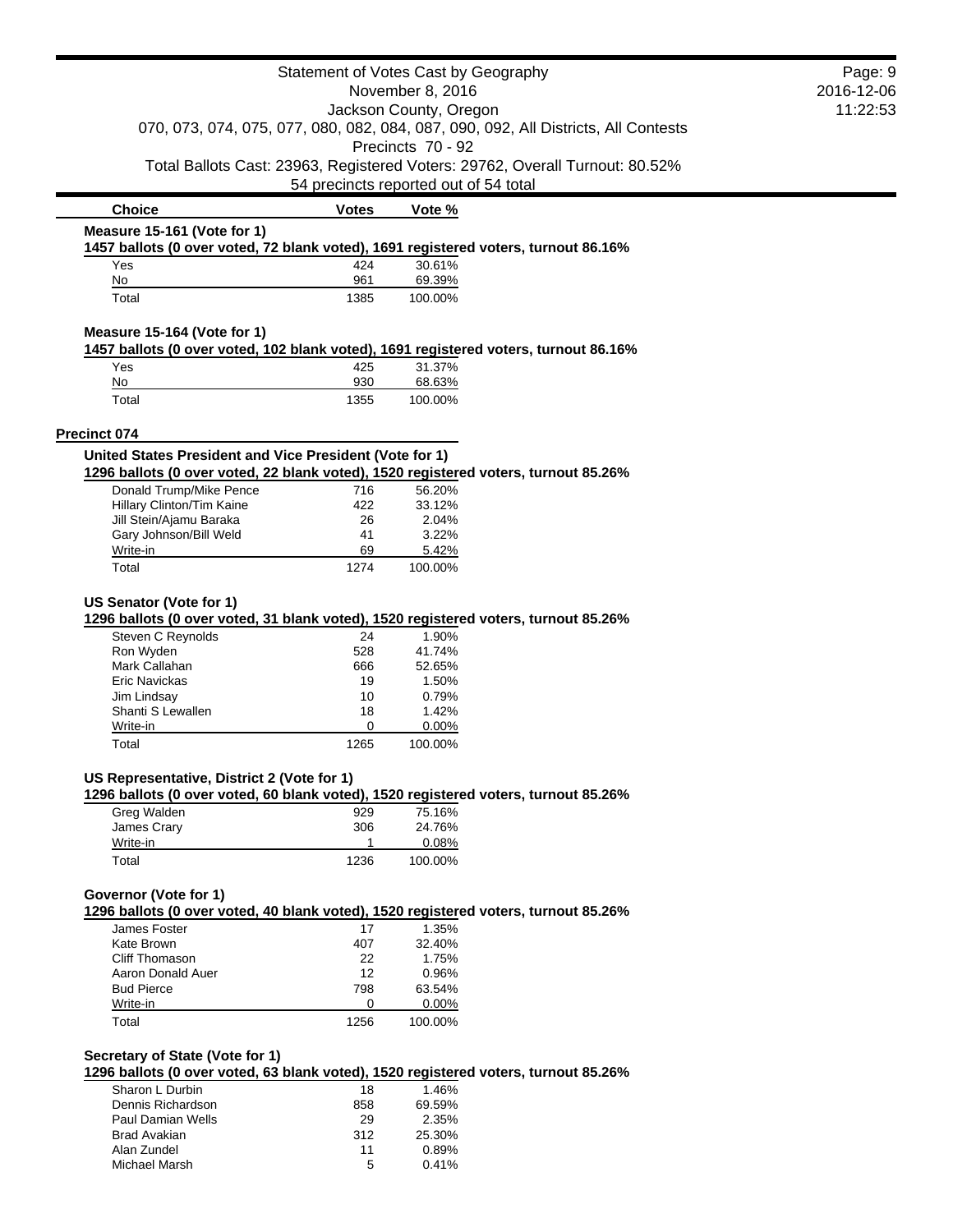| <b>Choice</b> | <b>Votes</b> | Vote %   |
|---------------|--------------|----------|
| Write-in      |              | $0.00\%$ |
| $\tau$ otal   | 1233         | 100.00%  |

### **State Treasurer (Vote for 1)**

**1296 ballots (1 over voted, 104 blank voted), 1520 registered voters, turnout 85.26%**

| Chris Henry  | 34   | 2.85%   |
|--------------|------|---------|
| Tobias Read  | 321  | 26.95%  |
| Jeff Gudman  | 733  | 61.54%  |
| Chris Telfer | 101  | 8.48%   |
| Write-in     |      | 0.17%   |
| Total        | 1191 | 100.00% |

# **Attorney General (Vote for 1)**

**1296 ballots (0 over voted, 106 blank voted), 1520 registered voters, turnout 85.26%**

| Lars D H Hedbor   | 23   | 1.93%    |
|-------------------|------|----------|
| Ellen Rosenblum   | 408  | 34.29%   |
| Daniel Zene Crowe | 759  | 63.78%   |
| Write-in          |      | $0.00\%$ |
| Total             | 1190 | 100.00%  |

# **State Senator, 2nd District (Vote for 1)**

**1296 ballots (0 over voted, 524 blank voted), 1520 registered voters, turnout 85.26%**

| Herman Baertschiger | 751 | 97.28%  |
|---------------------|-----|---------|
| Write-in            | 21  | 2.72%   |
| Total               | 772 | 100.00% |

# **State Representative, 4th District (Vote for 1)**

**1296 ballots (0 over voted, 509 blank voted), 1520 registered voters, turnout 85.26%**

| Duane A Stark | 771 | 97.97%  |
|---------------|-----|---------|
| Write-in      | 16  | 2.03%   |
| Total         | 787 | 100.00% |

# **Judge of the Supreme Court, Position 6 (Vote for 1)**

**1296 ballots (0 over voted, 634 blank voted), 1520 registered voters, turnout 85.26%**

| Lynn R Nakamoto | 656 | 99.09%  |
|-----------------|-----|---------|
| Write-in        |     | 0.91%   |
| Total           | 662 | 100.00% |

#### **Judge of the Court of Appeals, Position 5 (Vote for 1)**

**1296 ballots (0 over voted, 655 blank voted), 1520 registered voters, turnout 85.26%**

| <b>Scott Shorr</b> | 634 | 98.91%  |
|--------------------|-----|---------|
| Write-in           |     | 1.09%   |
| Total              | 641 | 100.00% |

## **Judge of the Court of Appeals, Position 8 (Vote for 1)**

**1296 ballots (0 over voted, 695 blank voted), 1520 registered voters, turnout 85.26%**

| Roger J DeHoog | 594 | 98.84%  |
|----------------|-----|---------|
| Write-in       |     | 1.16%   |
| Total          | 601 | 100.00% |

# **County Commissioner, Pos 2 (Vote for 1)**

**1296 ballots (1 over voted, 130 blank voted), 1520 registered voters, turnout 85.26%**

| Jeff Thomas     | 349  | 29.96%  |
|-----------------|------|---------|
| Robert Strosser | 813  | 69.79%  |
| Write-in        |      | 0.26%   |
| Total           | 1165 | 100.00% |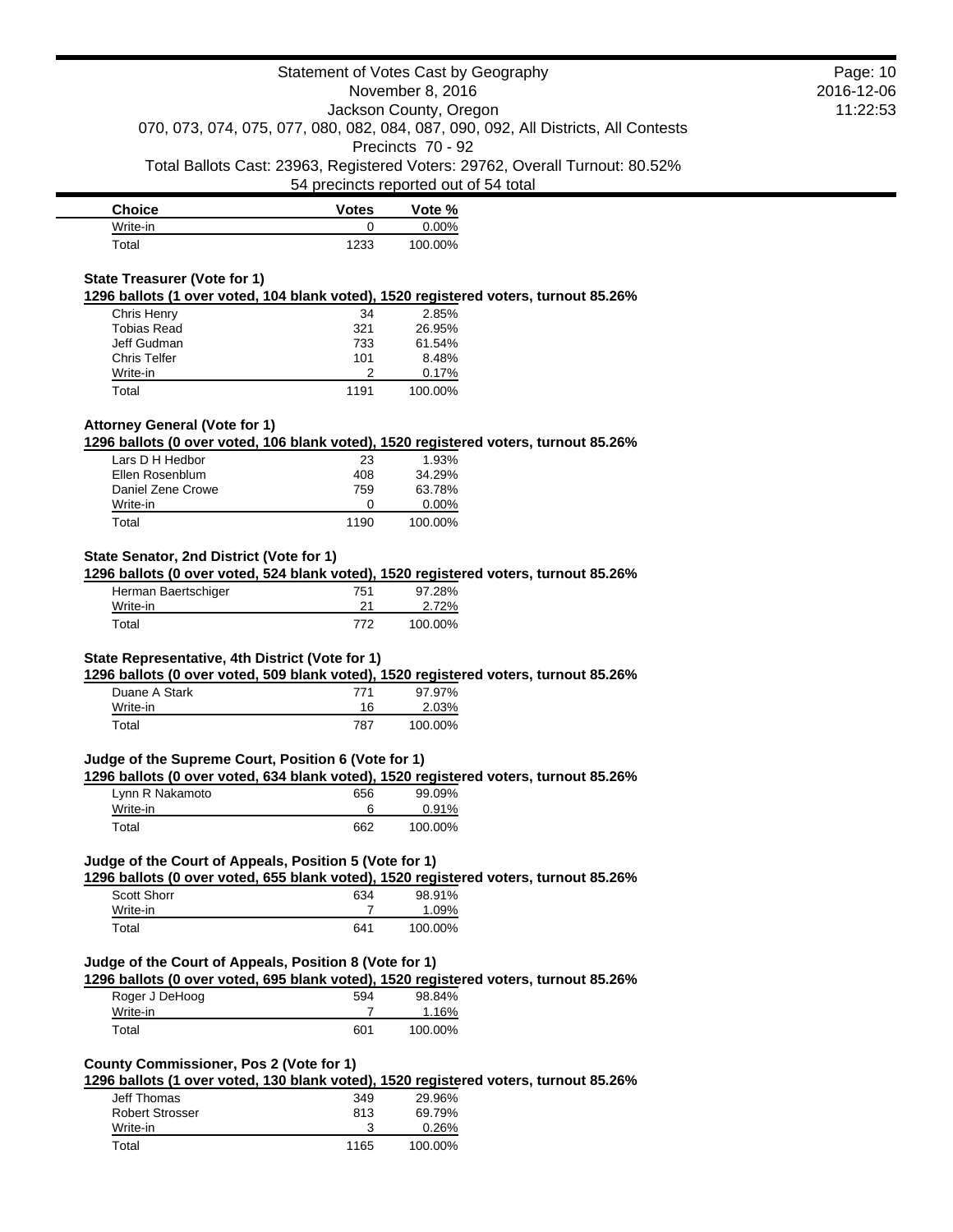|                                                          |              | Statement of Votes Cast by Geography                                                                    | Page: 11   |
|----------------------------------------------------------|--------------|---------------------------------------------------------------------------------------------------------|------------|
|                                                          |              | November 8, 2016                                                                                        | 2016-12-06 |
|                                                          |              | Jackson County, Oregon                                                                                  | 11:22:53   |
|                                                          |              | 070, 073, 074, 075, 077, 080, 082, 084, 087, 090, 092, All Districts, All Contests<br>Precincts 70 - 92 |            |
|                                                          |              | Total Ballots Cast: 23963, Registered Voters: 29762, Overall Turnout: 80.52%                            |            |
|                                                          |              | 54 precincts reported out of 54 total                                                                   |            |
| <b>Choice</b>                                            | <b>Votes</b> | Vote %                                                                                                  |            |
| <b>County Assessor (Vote for 1)</b>                      |              |                                                                                                         |            |
|                                                          |              | 1296 ballots (0 over voted, 391 blank voted), 1520 registered voters, turnout 85.26%                    |            |
| David Arrasmith                                          | 544          | 60.11%                                                                                                  |            |
| Angela Stuhr                                             | 355          | 39.23%                                                                                                  |            |
| Write-in<br>Total                                        | 6<br>905     | 0.66%<br>100.00%                                                                                        |            |
|                                                          |              |                                                                                                         |            |
| Jackson Soil & Water Dist. Director, Zone 1 (Vote for 1) |              | 1296 ballots (0 over voted, 672 blank voted), 1520 registered voters, turnout 85.26%                    |            |
| Marilyn Rice                                             | 614          | 98.40%                                                                                                  |            |
| Write-in                                                 | 10           | 1.60%                                                                                                   |            |
| Total                                                    | 624          | 100.00%                                                                                                 |            |
| Jackson Soil & Water Dist, Director Zone 2 (Vote for 1)  |              |                                                                                                         |            |
|                                                          |              | 1296 ballots (0 over voted, 654 blank voted), 1520 registered voters, turnout 85.26%                    |            |
| Barbara Niedermeyer                                      | 639          | 99.53%                                                                                                  |            |
| Write-in                                                 | 3            | 0.47%                                                                                                   |            |
| Total                                                    | 642          | 100.00%                                                                                                 |            |
| Juanita Wright<br>Write-in                               | 599<br>10    | 98.36%<br>1.64%                                                                                         |            |
| Total                                                    | 609          | 100.00%                                                                                                 |            |
| Jackson Soil & Water Dist. Director, Zone 4 (Vote for 1) |              |                                                                                                         |            |
|                                                          |              | 1296 ballots (0 over voted, 696 blank voted), 1520 registered voters, turnout 85.26%                    |            |
| Don Hamann                                               | 592          | 98.67%                                                                                                  |            |
| Write-in                                                 | 8            | 1.33%                                                                                                   |            |
| Total                                                    | 600          | 100.00%                                                                                                 |            |
| Jackson Soil & Water Dist. Director, Zone 5 (Vote for 1) |              |                                                                                                         |            |
|                                                          |              | 1296 ballots (0 over voted, 689 blank voted), 1520 registered voters, turnout 85.26%                    |            |
| Ronald W Hillers<br>Write-in                             | 598<br>9     | 98.52%<br>1.48%                                                                                         |            |
| Total                                                    | 607          | 100.00%                                                                                                 |            |
| Jackson Soil & Water Dist.Dir.At Large, #2 (Vote for 1)  |              |                                                                                                         |            |
|                                                          |              | 1296 ballots (0 over voted, 698 blank voted), 1520 registered voters, turnout 85.26%                    |            |
| Stan Dean                                                | 589          | 98.49%                                                                                                  |            |
| Write-in                                                 | 9            | 1.51%                                                                                                   |            |
| Total                                                    | 598          | 100.00%                                                                                                 |            |
|                                                          |              |                                                                                                         |            |
| Rogue Valley Heritage District, Director (Vote for 5)    |              | 1296 ballots (3 over voted, 3831 undervotes), 1520 registered voters, turnout 85.26%                    |            |
| Allen Dobney                                             | 510          | 19.36%                                                                                                  |            |
| Charleen M Brown                                         | 512          | 19.44%                                                                                                  |            |
| Stephanie S Butler                                       | 525          | 19.93%                                                                                                  |            |
| Ronald Medinger                                          | 508          | 19.29%                                                                                                  |            |
| Dennis Powers                                            | 517          | 19.63%                                                                                                  |            |
| Write-in                                                 | 21           | 0.80%                                                                                                   |            |
| Write In                                                 | 11           | 0.42%                                                                                                   |            |
| Write In                                                 | 10           | 0.38%                                                                                                   |            |

Write In 2008 2014 10 0.38% Write In 10 0.38% Total 2634 100.00%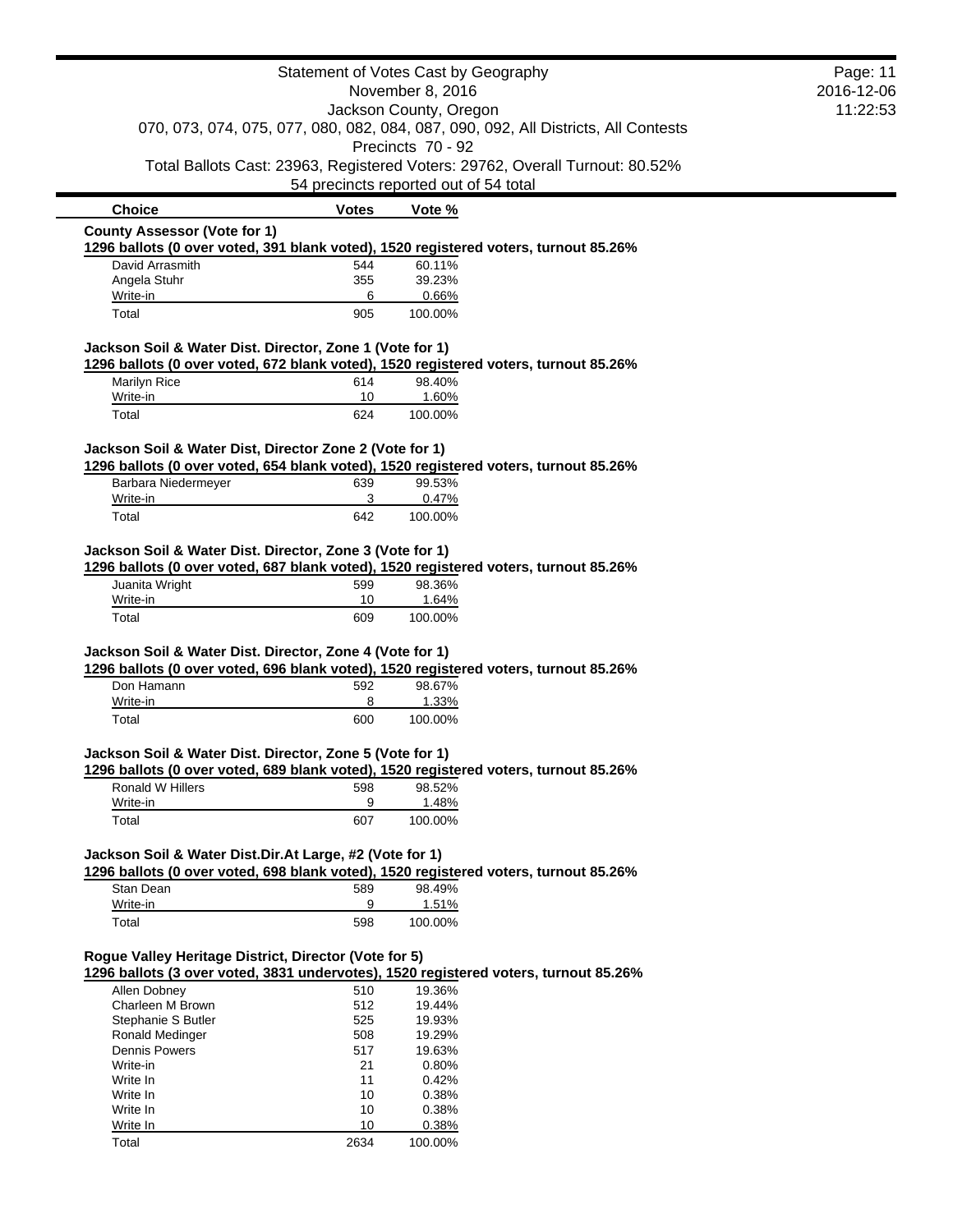|                                            |              | Statement of Votes Cast by Geography                                                                                  | Page: 12   |
|--------------------------------------------|--------------|-----------------------------------------------------------------------------------------------------------------------|------------|
| November 8, 2016<br>Jackson County, Oregon |              |                                                                                                                       | 2016-12-06 |
|                                            |              |                                                                                                                       | 11:22:53   |
|                                            |              | 070, 073, 074, 075, 077, 080, 082, 084, 087, 090, 092, All Districts, All Contests                                    |            |
|                                            |              | Precincts 70 - 92                                                                                                     |            |
|                                            |              | Total Ballots Cast: 23963, Registered Voters: 29762, Overall Turnout: 80.52%<br>54 precincts reported out of 54 total |            |
| <b>Choice</b>                              | <b>Votes</b> | Vote %                                                                                                                |            |
| State 94 (Vote for 1)                      |              |                                                                                                                       |            |
|                                            |              | 1296 ballots (1 over voted, 104 blank voted), 1520 registered voters, turnout 85.26%                                  |            |
| Yes                                        | 423          | 35.52%                                                                                                                |            |
| No                                         | 768          | 64.48%                                                                                                                |            |
| Total                                      | 1191         | 100.00%                                                                                                               |            |
| State 95 (Vote for 1)                      |              |                                                                                                                       |            |
|                                            |              | 1296 ballots (0 over voted, 89 blank voted), 1520 registered voters, turnout 85.26%                                   |            |
| Yes                                        | 766          | 63.46%                                                                                                                |            |
| No                                         | 441          | 36.54%                                                                                                                |            |
| Total                                      | 1207         | 100.00%                                                                                                               |            |
| State 96 (Vote for 1)                      |              |                                                                                                                       |            |
|                                            |              | 1296 ballots (2 over voted, 51 blank voted), 1520 registered voters, turnout 85.26%                                   |            |
| Yes                                        | 960          | 77.23%                                                                                                                |            |
| No                                         | 283          | 22.77%                                                                                                                |            |
| Total                                      | 1243         | 100.00%                                                                                                               |            |
| State 97 (Vote for 1)                      |              |                                                                                                                       |            |
|                                            |              | 1296 ballots (0 over voted, 24 blank voted), 1520 registered voters, turnout 85.26%                                   |            |
| Yes                                        | 346          | 27.20%                                                                                                                |            |
| No                                         | 926          | 72.80%                                                                                                                |            |
| Total                                      | 1272         | 100.00%                                                                                                               |            |
| State 98 (Vote for 1)                      |              |                                                                                                                       |            |
|                                            |              | 1296 ballots (0 over voted, 54 blank voted), 1520 registered voters, turnout 85.26%                                   |            |
| Yes                                        | 675          | 54.35%                                                                                                                |            |
| No                                         | 567          | 45.65%                                                                                                                |            |
| Total                                      | 1242         | 100.00%                                                                                                               |            |
|                                            |              |                                                                                                                       |            |
| State 99 (Vote for 1)                      |              |                                                                                                                       |            |
| Yes                                        |              | 1296 ballots (0 over voted, 60 blank voted), 1520 registered voters, turnout 85.26%<br>54.29%                         |            |
| No                                         | 671<br>565   | 45.71%                                                                                                                |            |
| Total                                      | 1236         | 100.00%                                                                                                               |            |
|                                            |              |                                                                                                                       |            |
| State 100 (Vote for 1)                     |              |                                                                                                                       |            |
| Yes                                        | 770          | 1296 ballots (0 over voted, 73 blank voted), 1520 registered voters, turnout 85.26%<br>62.96%                         |            |
| No                                         | 453          | 37.04%                                                                                                                |            |
| Total                                      | 1223         | 100.00%                                                                                                               |            |
|                                            |              |                                                                                                                       |            |
| Measure 15-162 (Vote for 1)                |              |                                                                                                                       |            |
|                                            |              | 1296 ballots (1 over voted, 45 blank voted), 1520 registered voters, turnout 85.26%                                   |            |
| Yes                                        | 989          | 79.12%                                                                                                                |            |
| No                                         | <u>261</u>   | 20.88%                                                                                                                |            |
| Total                                      | 1250         | 100.00%                                                                                                               |            |
| Measure 15-163 (Vote for 1)                |              |                                                                                                                       |            |
|                                            |              | 1296 ballots (0 over voted, 61 blank voted), 1520 registered voters, turnout 85.26%                                   |            |
| Yes                                        | 630          | 51.01%                                                                                                                |            |
| $\underline{\mathsf{No}}$                  | 605          | 48.99%                                                                                                                |            |
| Total                                      | 1235         | 100.00%                                                                                                               |            |

 $\blacksquare$  $\overline{\phantom{0}}$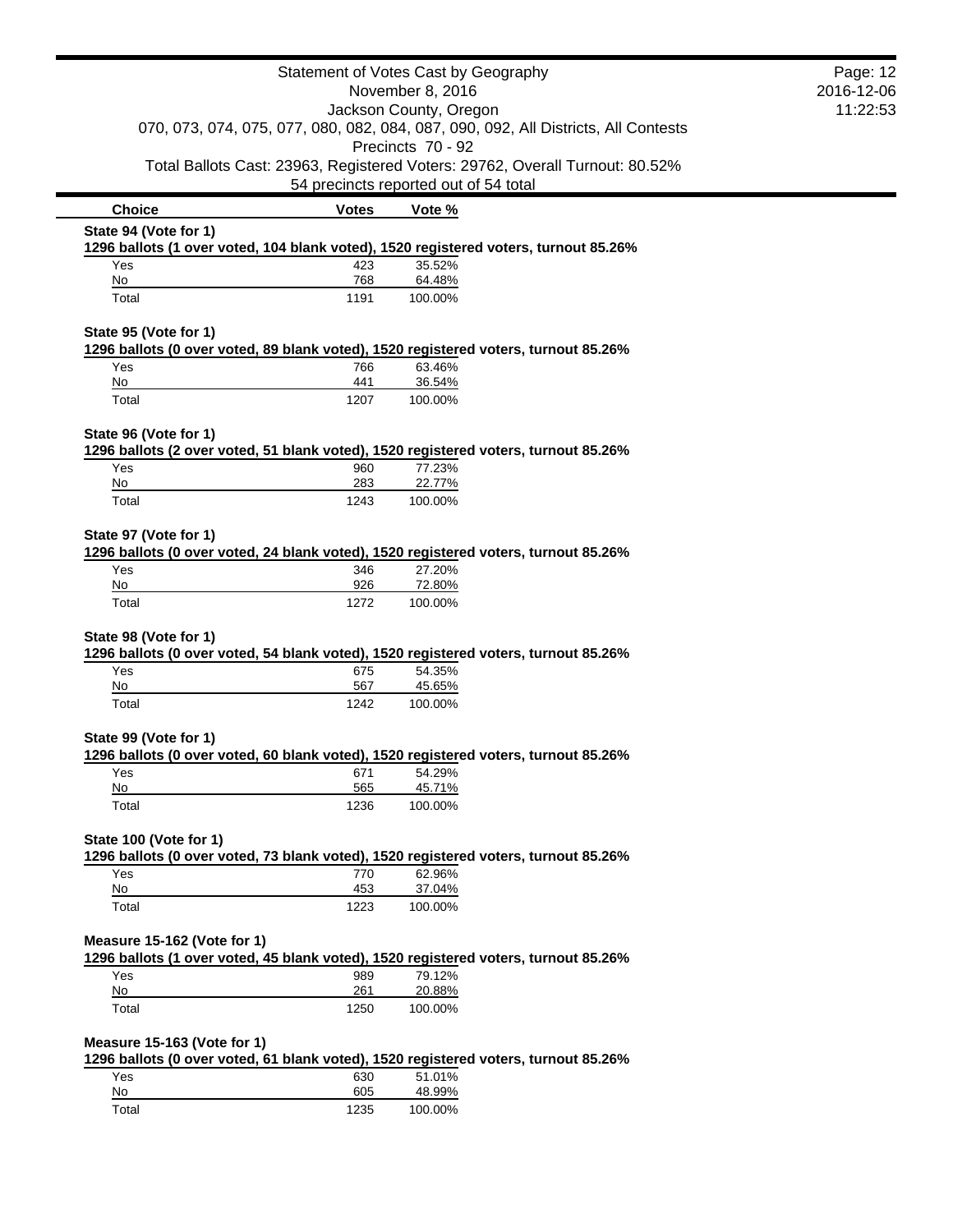|                                                                                                                                                   | Statement of Votes Cast by Geography  |                                                      |                                                                                    | Page: 13   |
|---------------------------------------------------------------------------------------------------------------------------------------------------|---------------------------------------|------------------------------------------------------|------------------------------------------------------------------------------------|------------|
|                                                                                                                                                   |                                       | November 8, 2016                                     |                                                                                    | 2016-12-06 |
|                                                                                                                                                   |                                       | Jackson County, Oregon                               |                                                                                    | 11:22:53   |
|                                                                                                                                                   |                                       |                                                      | 070, 073, 074, 075, 077, 080, 082, 084, 087, 090, 092, All Districts, All Contests |            |
|                                                                                                                                                   |                                       | Precincts 70 - 92                                    |                                                                                    |            |
|                                                                                                                                                   |                                       |                                                      | Total Ballots Cast: 23963, Registered Voters: 29762, Overall Turnout: 80.52%       |            |
|                                                                                                                                                   | 54 precincts reported out of 54 total |                                                      |                                                                                    |            |
| <b>Choice</b>                                                                                                                                     | <b>Votes</b>                          | Vote %                                               |                                                                                    |            |
| Measure 15-161 (Vote for 1)                                                                                                                       |                                       |                                                      |                                                                                    |            |
| 1296 ballots (0 over voted, 62 blank voted), 1520 registered voters, turnout 85.26%                                                               |                                       |                                                      |                                                                                    |            |
| Yes                                                                                                                                               | 366                                   | 29.66%                                               |                                                                                    |            |
| No                                                                                                                                                | 868                                   | 70.34%                                               |                                                                                    |            |
| Total                                                                                                                                             | 1234                                  | 100.00%                                              |                                                                                    |            |
| Measure 15-164 (Vote for 1)                                                                                                                       |                                       |                                                      |                                                                                    |            |
| 1296 ballots (0 over voted, 74 blank voted), 1520 registered voters, turnout 85.26%                                                               |                                       |                                                      |                                                                                    |            |
| Yes                                                                                                                                               | 419                                   | 34.29%                                               |                                                                                    |            |
| No                                                                                                                                                | 803                                   | 65.71%                                               |                                                                                    |            |
| Total                                                                                                                                             | 1222                                  | 100.00%                                              |                                                                                    |            |
| Precinct 075                                                                                                                                      |                                       |                                                      |                                                                                    |            |
| United States President and Vice President (Vote for 1)                                                                                           |                                       |                                                      |                                                                                    |            |
| 2145 ballots (1 over voted, 46 blank voted), 2440 registered voters, turnout 87.91%<br>Donald Trump/Mike Pence                                    | 934                                   | 44.52%                                               |                                                                                    |            |
| Hillary Clinton/Tim Kaine                                                                                                                         | 993                                   | 47.33%                                               |                                                                                    |            |
| Jill Stein/Ajamu Baraka                                                                                                                           | 35                                    | 1.67%                                                |                                                                                    |            |
| Gary Johnson/Bill Weld                                                                                                                            | 70                                    | 3.34%                                                |                                                                                    |            |
| Write-in                                                                                                                                          | 66                                    | 3.15%                                                |                                                                                    |            |
| Total                                                                                                                                             | 2098                                  | 100.00%                                              |                                                                                    |            |
| Steven C Reynolds<br>Ron Wyden<br>Mark Callahan<br><b>Eric Navickas</b><br>Jim Lindsay<br>Shanti S Lewallen                                       | 50<br>1115<br>797<br>34<br>21<br>35   | 2.44%<br>54.31%<br>38.82%<br>1.66%<br>1.02%<br>1.70% |                                                                                    |            |
| Write-in                                                                                                                                          |                                       | 0.05%                                                |                                                                                    |            |
| Total                                                                                                                                             | 2053                                  | 100.00%                                              |                                                                                    |            |
| US Representative, District 2 (Vote for 1)<br>2145 ballots (0 over voted, 125 blank voted), 2440 registered voters, turnout 87.91%<br>Greg Walden | 1297                                  | 64.21%                                               |                                                                                    |            |
| James Crary                                                                                                                                       | 717                                   | 35.50%                                               |                                                                                    |            |
| Write-in                                                                                                                                          | 6                                     | 0.30%                                                |                                                                                    |            |
| Total                                                                                                                                             | 2020                                  | 100.00%                                              |                                                                                    |            |
| Governor (Vote for 1)<br>2145 ballots (0 over voted, 88 blank voted), 2440 registered voters, turnout 87.91%                                      |                                       |                                                      |                                                                                    |            |
| James Foster<br>Kate Brown                                                                                                                        | 35<br>984                             | 1.70%<br>47.84%                                      |                                                                                    |            |
| Cliff Thomason                                                                                                                                    | 40                                    | 1.94%                                                |                                                                                    |            |
| Aaron Donald Auer                                                                                                                                 | 11                                    | 0.53%                                                |                                                                                    |            |
| <b>Bud Pierce</b>                                                                                                                                 | 985                                   | 47.89%                                               |                                                                                    |            |
| Write-in                                                                                                                                          | 2                                     | 0.10%                                                |                                                                                    |            |
| Total                                                                                                                                             | 2057                                  | 100.00%                                              |                                                                                    |            |
| Secretary of State (Vote for 1)<br>2145 ballots (0 over voted, 155 blank voted), 2440 registered voters, turnout 87.91%                           |                                       |                                                      |                                                                                    |            |
| Sharon L Durbin                                                                                                                                   | 44                                    | 2.21%                                                |                                                                                    |            |
| Dennis Richardson                                                                                                                                 | 1084                                  | 54.47%                                               |                                                                                    |            |
| <b>Paul Damian Wells</b>                                                                                                                          | 49                                    | 2.46%                                                |                                                                                    |            |
|                                                                                                                                                   |                                       |                                                      |                                                                                    |            |

Paul Damian Wells 49 2.46% Brad Avakian 771 38.74% Alan Zundel 28 1.41%

Michael Marsh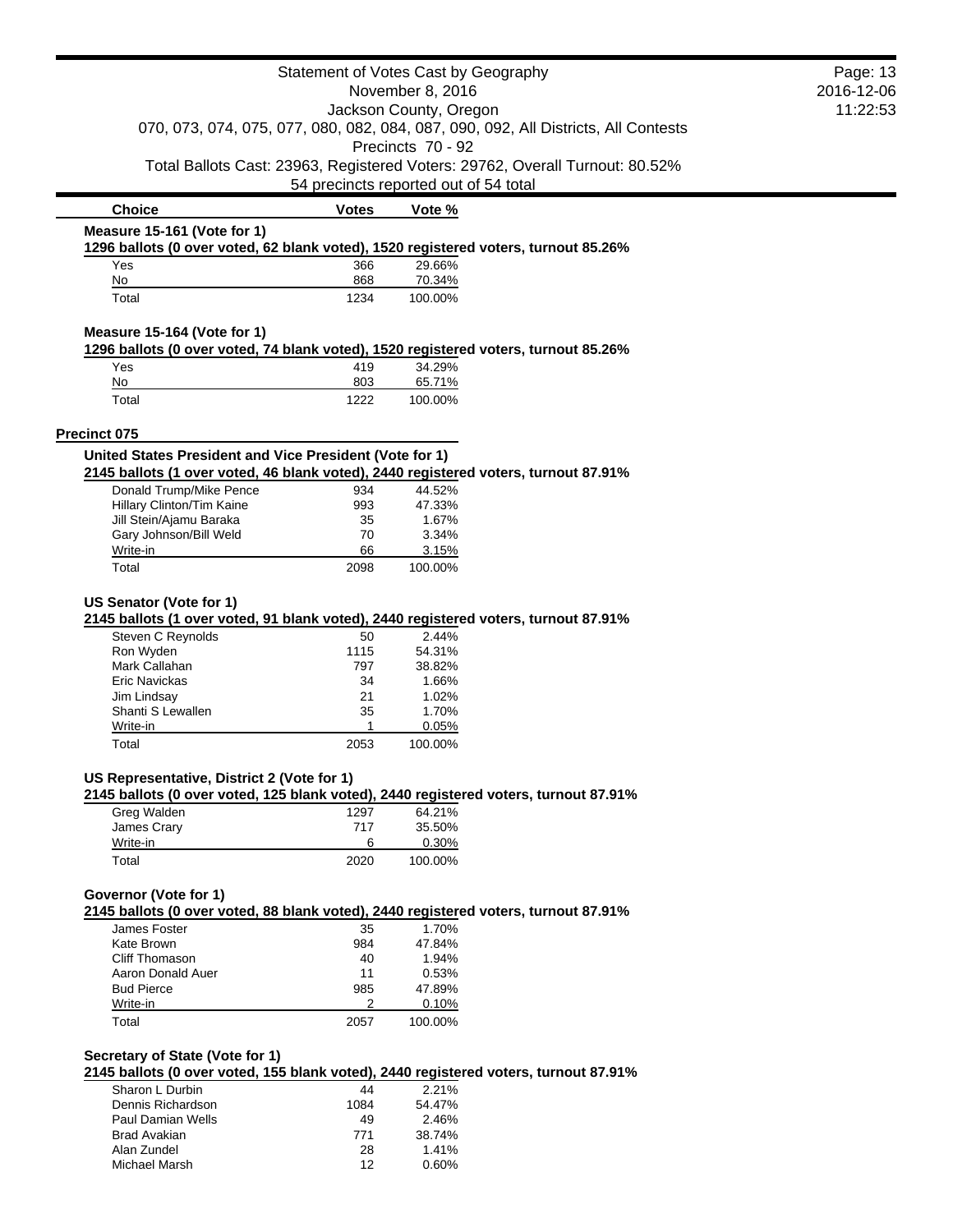| <b>Choice</b> | <b>Votes</b> | Vote %  |
|---------------|--------------|---------|
| Write-in      |              | 0.10%   |
| Total         | 1990         | 100.00% |

### **State Treasurer (Vote for 1)**

**2145 ballots (1 over voted, 234 blank voted), 2440 registered voters, turnout 87.91%**

| Chris Henry         | 71   | 3.72%   |
|---------------------|------|---------|
| Tobias Read         | 743  | 38.90%  |
| Jeff Gudman         | 943  | 49.37%  |
| <b>Chris Telfer</b> | 151  | 7.91%   |
| Write-in            | າ    | 0.10%   |
| Total               | 1910 | 100.00% |

# **Attorney General (Vote for 1)**

**2145 ballots (0 over voted, 225 blank voted), 2440 registered voters, turnout 87.91%**

| Lars D H Hedbor   | 45   | 2.34%   |
|-------------------|------|---------|
| Ellen Rosenblum   | 925  | 48.18%  |
| Daniel Zene Crowe | 948  | 49.38%  |
| Write-in          |      | 0.10%   |
| Total             | 1920 | 100.00% |

# **State Senator, 3rd District (Vote for 1)**

**2145 ballots (0 over voted, 143 blank voted), 2440 registered voters, turnout 87.91%**

| Alan DeBoer | 1144 | 57.14%  |
|-------------|------|---------|
| Tonia Moro  | 855  | 42.71%  |
| Write-in    |      | 0.15%   |
| Total       | 2002 | 100.00% |

### **State Representative, 5th District (Vote for 1)**

**2145 ballots (0 over voted, 247 blank voted), 2440 registered voters, turnout 87.91%**

| Steven Richie | 968  | 51.00%  |
|---------------|------|---------|
| Pam Marsh     | 926  | 48.79%  |
| Write-in      |      | 0.21%   |
| Total         | 1898 | 100.00% |

## **Judge of the Supreme Court, Position 6 (Vote for 1)**

**2145 ballots (0 over voted, 1013 blank voted), 2440 registered voters, turnout 87.91%**

| Lynn R Nakamoto | 1112 | 98.23%  |
|-----------------|------|---------|
| Write-in        | 20   | 1.77%   |
| Total           | 1132 | 100.00% |

### **Judge of the Court of Appeals, Position 5 (Vote for 1)**

**2145 ballots (0 over voted, 1070 blank voted), 2440 registered voters, turnout 87.91%**

| <b>Scott Shorr</b> | 1060 | 98.60%  |
|--------------------|------|---------|
| Write-in           | 15   | 1.40%   |
| Total              | 1075 | 100.00% |

### **Judge of the Court of Appeals, Position 8 (Vote for 1)**

**2145 ballots (0 over voted, 1107 blank voted), 2440 registered voters, turnout 87.91%**

| Roger J DeHoog | 1023 | 98.55%  |
|----------------|------|---------|
| Write-in       | 15   | 1.45%   |
| Total          | 1038 | 100.00% |

## **County Commissioner, Pos 2 (Vote for 1)**

**2145 ballots (1 over voted, 268 blank voted), 2440 registered voters, turnout 87.91%**

| Jeff Thomas            | 833  | 44.40% |
|------------------------|------|--------|
| <b>Robert Strosser</b> | 1038 | 55.33% |
| Write-in               | 5    | 0.27%  |

Page: 14 2016-12-06 11:22:53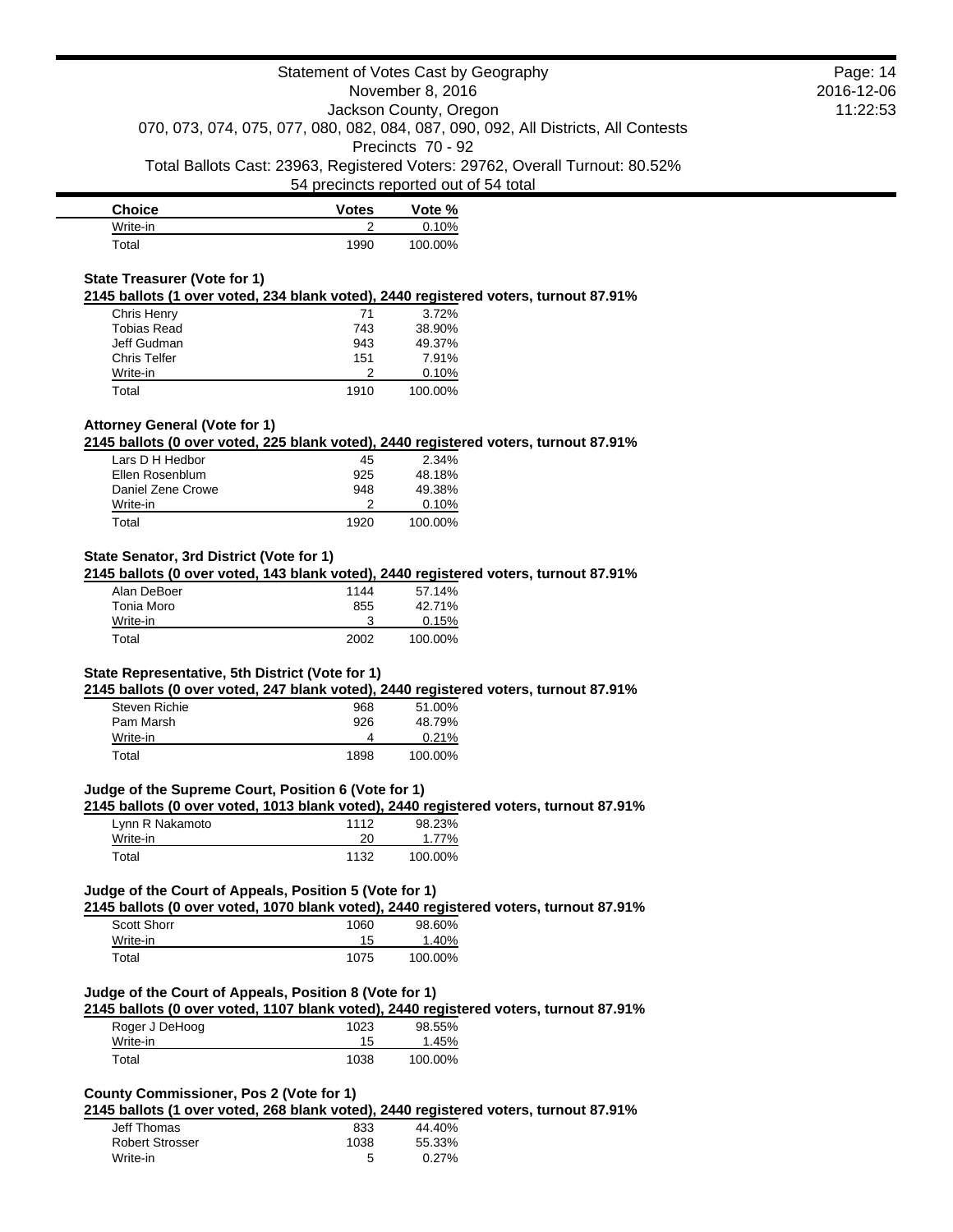| <b>Choice</b> | <b>Votes</b> | Vote %  |
|---------------|--------------|---------|
| $\tau$ otal   | 1876         | 100.00% |

# **County Assessor (Vote for 1)**

**2145 ballots (0 over voted, 676 blank voted), 2440 registered voters, turnout 87.91%**

| David Arrasmith | 842  | 57.32%  |
|-----------------|------|---------|
| Angela Stuhr    | 618  | 42.07%  |
| Write-in        | 9    | 0.61%   |
| Total           | 1469 | 100.00% |

### **City of Jacksonville, Mayor (Vote for 1)**

**2145 ballots (0 over voted, 189 blank voted), 2440 registered voters, turnout 87.91%**

| Jocie Wall  | 889  | 45.45%   |
|-------------|------|----------|
| Paul Becker | 1052 | 53.78%   |
| Write-in    | 15   | $0.77\%$ |
| Total       | 1956 | 100.00%  |

# **City of Jacksonville, Councilmember (Vote for 3)**

**2145 ballots (0 over voted, 2766 undervotes), 2440 registered voters, turnout 87.91%**

| Criss Garcia     | 1249 | 34.04%  |
|------------------|------|---------|
| Steve Casaleggio | 1179 | 32.13%  |
| David Jesser     | 1022 | 27.86%  |
| Write-in         | 147  | 4.01%   |
| Write In         | 46   | 1.25%   |
| Write In         | 26   | 0.71%   |
| Total            | 3669 | 100.00% |

#### **Jackson Soil & Water Dist. Director, Zone 1 (Vote for 1)**

**2145 ballots (0 over voted, 1054 blank voted), 2440 registered voters, turnout 87.91%**

| Marilyn Rice | 1076 | 98.63%  |
|--------------|------|---------|
| Write-in     | 15   | 1.37%   |
| Total        | 1091 | 100.00% |

### **Jackson Soil & Water Dist, Director Zone 2 (Vote for 1)**

**2145 ballots (0 over voted, 1057 blank voted), 2440 registered voters, turnout 87.91%**

| Barbara Niedermeyer | 1079 | 99.17%  |
|---------------------|------|---------|
| Write-in            |      | 0.83%   |
| Total               | 1088 | 100.00% |

#### **Jackson Soil & Water Dist. Director, Zone 3 (Vote for 1)**

**2145 ballots (0 over voted, 1082 blank voted), 2440 registered voters, turnout 87.91%**

| Juanita Wright | 1052 | 98.97%  |
|----------------|------|---------|
| Write-in       | 11   | 1.03%   |
| Total          | 1063 | 100.00% |

### **Jackson Soil & Water Dist. Director, Zone 4 (Vote for 1)**

**2145 ballots (0 over voted, 1105 blank voted), 2440 registered voters, turnout 87.91%**

| Don Hamann | 1030 | 99.04%   |
|------------|------|----------|
| Write-in   | 10   | $0.96\%$ |
| Total      | 1040 | 100.00%  |

# **Jackson Soil & Water Dist. Director, Zone 5 (Vote for 1)**

**2145 ballots (0 over voted, 1101 blank voted), 2440 registered voters, turnout 87.91%**

| Ronald W Hillers | 1035 | 99.14%  |
|------------------|------|---------|
| Write-in         |      | 0.86%   |
| Total            | 1044 | 100.00% |

# Page: 15 2016-12-06 11:22:53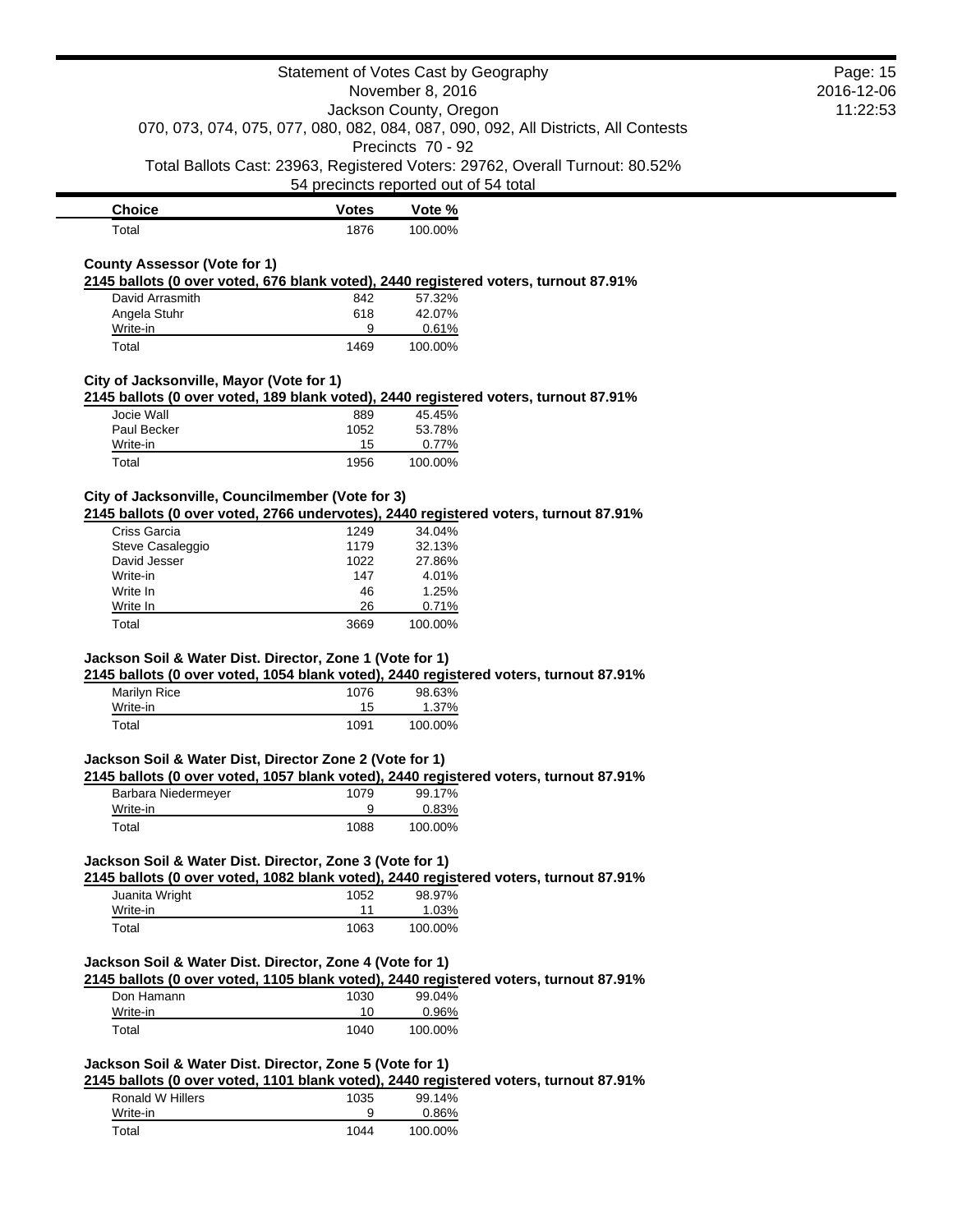|                                                                                                        |                     | Statement of Votes Cast by Geography                                                                                | Page: 16   |
|--------------------------------------------------------------------------------------------------------|---------------------|---------------------------------------------------------------------------------------------------------------------|------------|
|                                                                                                        |                     | November 8, 2016                                                                                                    | 2016-12-06 |
|                                                                                                        |                     | Jackson County, Oregon                                                                                              | 11:22:53   |
|                                                                                                        |                     | 070, 073, 074, 075, 077, 080, 082, 084, 087, 090, 092, All Districts, All Contests<br>Precincts 70 - 92             |            |
|                                                                                                        |                     | Total Ballots Cast: 23963, Registered Voters: 29762, Overall Turnout: 80.52%                                        |            |
|                                                                                                        |                     | 54 precincts reported out of 54 total                                                                               |            |
| <b>Choice</b>                                                                                          | <b>Votes</b>        | Vote %                                                                                                              |            |
| Jackson Soil & Water Dist.Dir.At Large, #2 (Vote for 1)                                                |                     |                                                                                                                     |            |
|                                                                                                        |                     | 2145 ballots (0 over voted, 1113 blank voted), 2440 registered voters, turnout 87.91%                               |            |
| Stan Dean                                                                                              | 1021                | 98.93%                                                                                                              |            |
| Write-in<br>Total                                                                                      | 11<br>1032          | 1.07%<br>100.00%                                                                                                    |            |
|                                                                                                        |                     |                                                                                                                     |            |
| Rogue Valley Heritage District, Director (Vote for 5)                                                  |                     | 2145 ballots (2 over voted, 5770 undervotes), 2440 registered voters, turnout 87.91%                                |            |
| Allen Dobney                                                                                           | 966                 | 19.53%                                                                                                              |            |
| Charleen M Brown                                                                                       | 980                 | 19.82%                                                                                                              |            |
| Stephanie S Butler                                                                                     | 996                 | 20.14%                                                                                                              |            |
| Ronald Medinger                                                                                        | 968                 | 19.58%                                                                                                              |            |
| <b>Dennis Powers</b>                                                                                   |                     |                                                                                                                     |            |
|                                                                                                        | 989                 | 20.00%                                                                                                              |            |
| Write-in                                                                                               | 21                  | 0.42%                                                                                                               |            |
| Write In                                                                                               | 7                   | 0.14%                                                                                                               |            |
| Write In                                                                                               | 6                   | 0.12%                                                                                                               |            |
| Write In                                                                                               | 6                   | 0.12%                                                                                                               |            |
| Write In                                                                                               | 6                   | 0.12%                                                                                                               |            |
| Total                                                                                                  | 4945                | 100.00%                                                                                                             |            |
| Yes                                                                                                    | 747                 | 2145 ballots (0 over voted, 135 blank voted), 2440 registered voters, turnout 87.91%                                |            |
| No                                                                                                     | 1263                | 37.16%<br>62.84%                                                                                                    |            |
| Total                                                                                                  | 2010                | 100.00%                                                                                                             |            |
| Yes<br>No<br>Total                                                                                     | 1353<br>589<br>1942 | 2145 ballots (0 over voted, 203 blank voted), 2440 registered voters, turnout 87.91%<br>69.67%<br>30.33%<br>100.00% |            |
|                                                                                                        |                     |                                                                                                                     |            |
| Yes                                                                                                    | 1650                | 2145 ballots (0 over voted, 116 blank voted), 2440 registered voters, turnout 87.91%<br>81.32%                      |            |
| No                                                                                                     | 379                 | 18.68%                                                                                                              |            |
| Total                                                                                                  | 2029                | 100.00%                                                                                                             |            |
|                                                                                                        |                     |                                                                                                                     |            |
|                                                                                                        |                     | 2145 ballots (0 over voted, 57 blank voted), 2440 registered voters, turnout 87.91%                                 |            |
| Yes                                                                                                    | 803                 | 38.46%                                                                                                              |            |
| No                                                                                                     | 1285                | 61.54%                                                                                                              |            |
| Total                                                                                                  | 2088                | 100.00%                                                                                                             |            |
|                                                                                                        |                     | 2145 ballots (0 over voted, 138 blank voted), 2440 registered voters, turnout 87.91%                                |            |
| Yes                                                                                                    | 1279                | 63.73%                                                                                                              |            |
| State 95 (Vote for 1)<br>State 96 (Vote for 1)<br>State 97 (Vote for 1)<br>State 98 (Vote for 1)<br>No | 728                 | 36.27%                                                                                                              |            |
| Total                                                                                                  | 2007                | 100.00%                                                                                                             |            |
| State 99 (Vote for 1)                                                                                  |                     |                                                                                                                     |            |
|                                                                                                        |                     | 2145 ballots (0 over voted, 144 blank voted), 2440 registered voters, turnout 87.91%                                |            |
| Yes                                                                                                    | 1232                | 61.57%                                                                                                              |            |
| No                                                                                                     | 769                 | 38.43%                                                                                                              |            |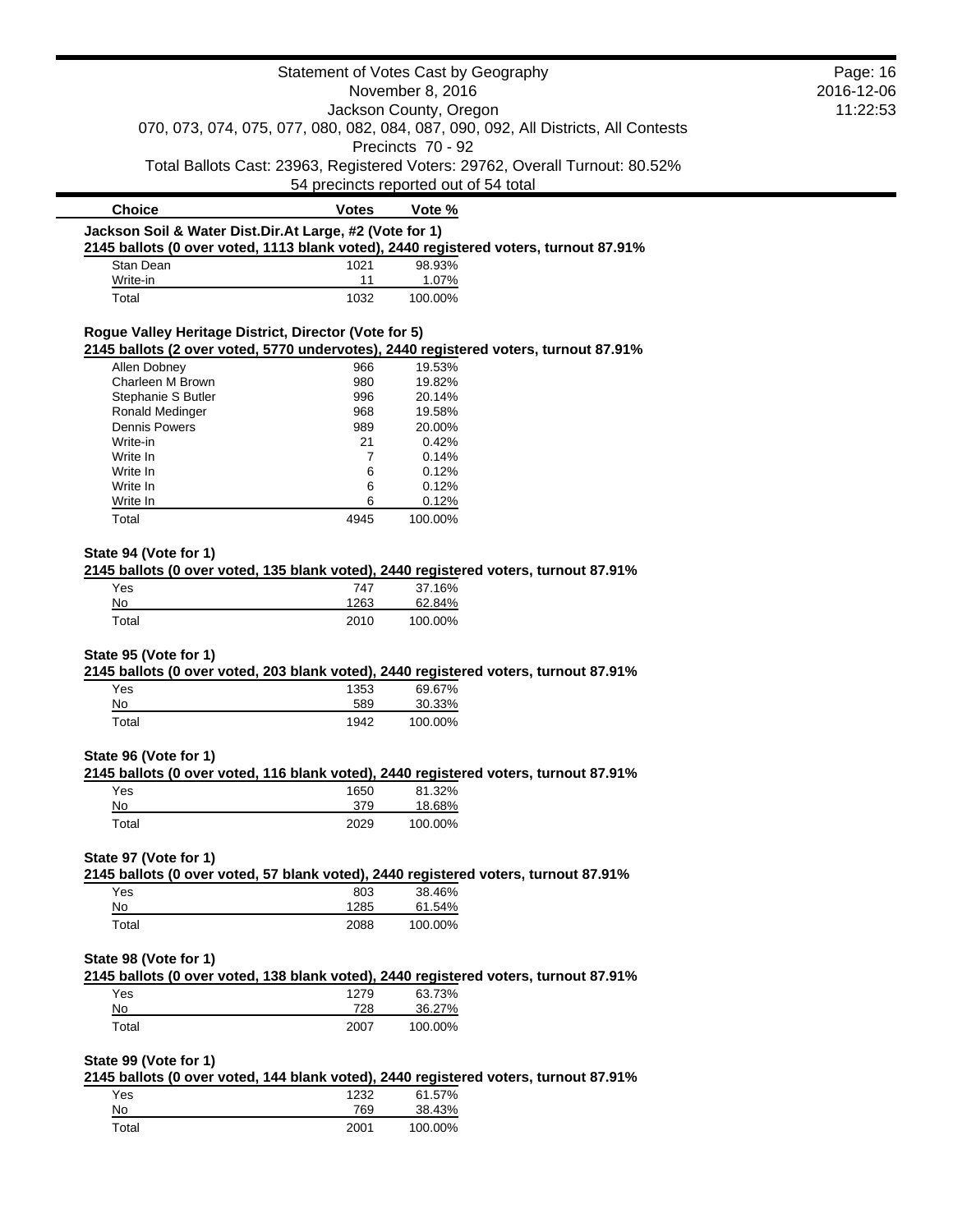|                                                                                                                     |              | Statement of Votes Cast by Geography                                                                                  | Page: 17   |
|---------------------------------------------------------------------------------------------------------------------|--------------|-----------------------------------------------------------------------------------------------------------------------|------------|
|                                                                                                                     |              | November 8, 2016                                                                                                      | 2016-12-06 |
|                                                                                                                     |              | Jackson County, Oregon                                                                                                | 11:22:53   |
|                                                                                                                     |              | 070, 073, 074, 075, 077, 080, 082, 084, 087, 090, 092, All Districts, All Contests<br>Precincts 70 - 92               |            |
|                                                                                                                     |              | Total Ballots Cast: 23963, Registered Voters: 29762, Overall Turnout: 80.52%<br>54 precincts reported out of 54 total |            |
| <b>Choice</b>                                                                                                       | <b>Votes</b> | Vote %                                                                                                                |            |
| State 100 (Vote for 1)<br>2145 ballots (0 over voted, 154 blank voted), 2440 registered voters, turnout 87.91%      |              |                                                                                                                       |            |
| Yes                                                                                                                 | 1443         | 72.48%                                                                                                                |            |
| No                                                                                                                  | 548          | 27.52%                                                                                                                |            |
| Total                                                                                                               | 1991         | 100.00%                                                                                                               |            |
| Measure 15-162 (Vote for 1)                                                                                         |              |                                                                                                                       |            |
| Yes                                                                                                                 | 1720         | 2145 ballots (0 over voted, 108 blank voted), 2440 registered voters, turnout 87.91%<br>84.44%                        |            |
| No                                                                                                                  | 317          | 15.56%                                                                                                                |            |
| Total                                                                                                               | 2037         | 100.00%                                                                                                               |            |
| Measure 15-163 (Vote for 1)                                                                                         |              |                                                                                                                       |            |
|                                                                                                                     |              | 2145 ballots (0 over voted, 164 blank voted), 2440 registered voters, turnout 87.91%                                  |            |
| Yes<br>No                                                                                                           | 1081<br>900  | 54.57%                                                                                                                |            |
| Total                                                                                                               | 1981         | 45.43%<br>100.00%                                                                                                     |            |
|                                                                                                                     |              |                                                                                                                       |            |
| Measure 15-142 (Vote for 1)                                                                                         |              |                                                                                                                       |            |
| 2145 ballots (3 over voted, 67 blank voted), 2440 registered voters, turnout 87.91%                                 |              |                                                                                                                       |            |
| Yes                                                                                                                 | 1503         | 72.43%                                                                                                                |            |
| No                                                                                                                  | 572          | 27.57%                                                                                                                |            |
| Total                                                                                                               | 2075         | 100.00%                                                                                                               |            |
| Measure 15-143 (Vote for 1)                                                                                         |              |                                                                                                                       |            |
|                                                                                                                     |              | 2145 ballots (0 over voted, 72 blank voted), 2440 registered voters, turnout 87.91%                                   |            |
| Yes                                                                                                                 | 1430         | 68.98%                                                                                                                |            |
| No                                                                                                                  | 643          | 31.02%                                                                                                                |            |
| Total                                                                                                               | 2073         | 100.00%                                                                                                               |            |
| Measure 15-152 (Vote for 1)                                                                                         |              |                                                                                                                       |            |
| 2145 ballots (1 over voted, 277 blank voted), 2440 registered voters, turnout 87.91%                                |              |                                                                                                                       |            |
| Yes<br>No                                                                                                           | 844<br>1023  | 45.21%<br>54.79%                                                                                                      |            |
| Total                                                                                                               | 1867         | 100.00%                                                                                                               |            |
|                                                                                                                     |              |                                                                                                                       |            |
| Measure 15-161 (Vote for 1)                                                                                         |              |                                                                                                                       |            |
| 2145 ballots (0 over voted, 158 blank voted), 2440 registered voters, turnout 87.91%                                |              |                                                                                                                       |            |
| Yes<br>No                                                                                                           | 726<br>1261  | 36.54%<br>63.46%                                                                                                      |            |
| Total                                                                                                               | 1987         | 100.00%                                                                                                               |            |
|                                                                                                                     |              |                                                                                                                       |            |
| Measure 15-164 (Vote for 1)<br>2145 ballots (0 over voted, 167 blank voted), 2440 registered voters, turnout 87.91% |              |                                                                                                                       |            |
| Yes                                                                                                                 | 1006         | 50.86%                                                                                                                |            |
| No                                                                                                                  | 972          | 49.14%                                                                                                                |            |
| Total                                                                                                               | 1978         | 100.00%                                                                                                               |            |
| <b>Precinct 077</b>                                                                                                 |              |                                                                                                                       |            |
| United States President and Vice President (Vote for 1)                                                             |              |                                                                                                                       |            |
| 2455 ballots (0 over voted, 39 blank voted), 3019 registered voters, turnout 81.32%                                 |              |                                                                                                                       |            |
| Donald Trump/Mike Pence<br>Hillary Clinton/Tim Kaine                                                                | 1255<br>924  | 51.95%<br>38.25%                                                                                                      |            |
| Jill Stein/Ajamu Baraka                                                                                             | 68           | 2.81%                                                                                                                 |            |
| Gary Johnson/Bill Weld                                                                                              | 87           | 3.60%                                                                                                                 |            |
| Write-in                                                                                                            | 82           | 3.39%                                                                                                                 |            |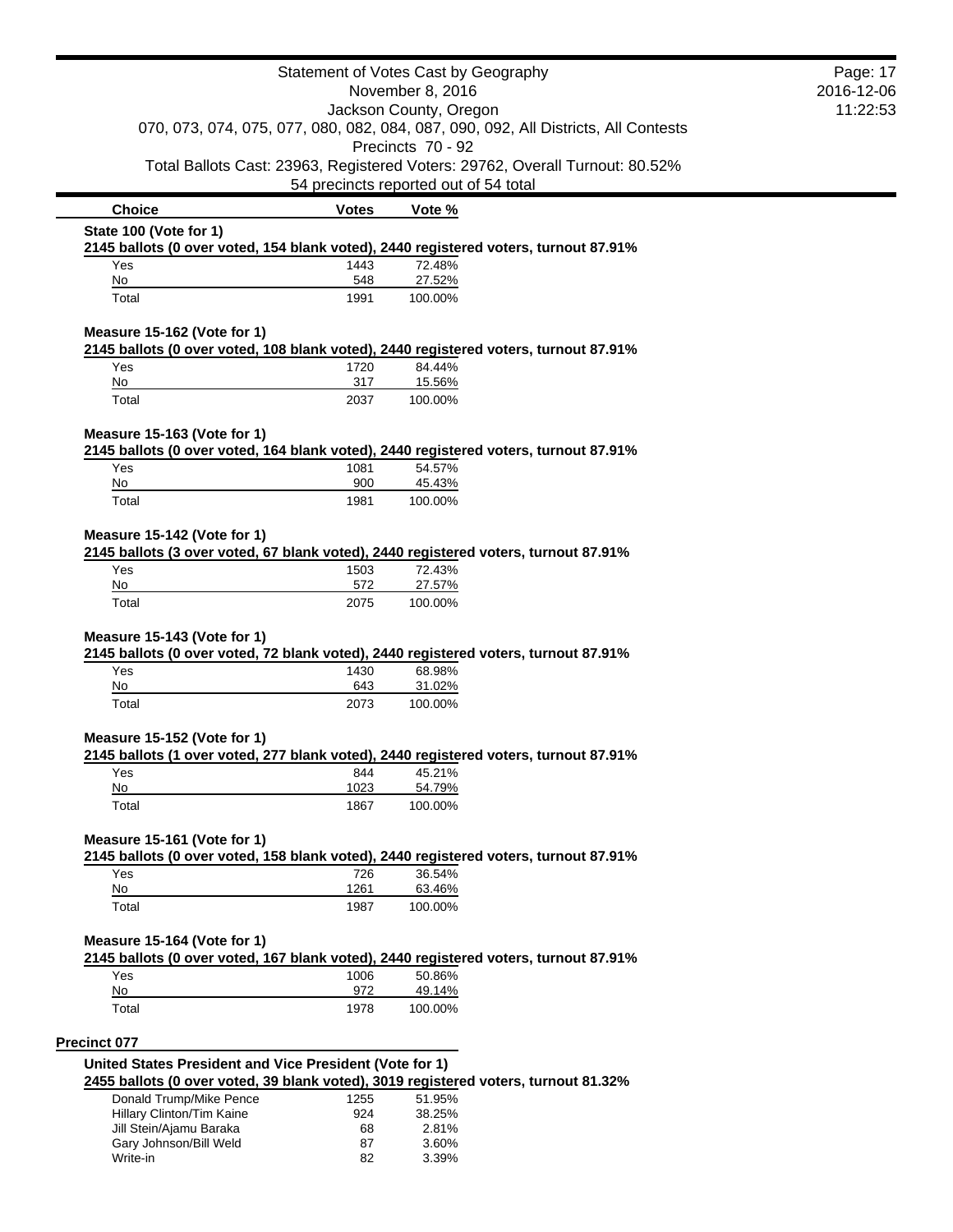| <b>Choice</b> | <b>Votes</b> | Vote %  |
|---------------|--------------|---------|
| $\tau$ otal   | 2416         | 100.00% |

# **US Senator (Vote for 1)**

**2455 ballots (1 over voted, 86 blank voted), 3019 registered voters, turnout 81.32%**

| Steven C Reynolds | 77   | 3.25%   |
|-------------------|------|---------|
| Ron Wyden         | 1075 | 45.38%  |
| Mark Callahan     | 1022 | 43.14%  |
| Eric Navickas     | 93   | 3.93%   |
| Jim Lindsay       | 34   | 1.44%   |
| Shanti S Lewallen | 68   | 2.87%   |
| Write-in          |      | 0.00%   |
| Total             | 2369 | 100.00% |

# **US Representative, District 2 (Vote for 1)**

**2455 ballots (0 over voted, 136 blank voted), 3019 registered voters, turnout 81.32%**

| Greg Walden | 1516 | 65.37%  |
|-------------|------|---------|
| James Crary | 797  | 34.37%  |
| Write-in    | 6    | 0.26%   |
| Total       | 2319 | 100.00% |

# **Governor (Vote for 1)**

**2455 ballots (2 over voted, 96 blank voted), 3019 registered voters, turnout 81.32%**

| James Foster      | 57   | 2.42%   |
|-------------------|------|---------|
| Kate Brown        | 968  | 41.07%  |
| Cliff Thomason    | 69   | 2.93%   |
| Aaron Donald Auer | 23   | 0.98%   |
| <b>Bud Pierce</b> | 1239 | 52.57%  |
| Write-in          |      | 0.04%   |
| Total             | 2357 | 100.00% |

#### **Secretary of State (Vote for 1)**

**2455 ballots (0 over voted, 144 blank voted), 3019 registered voters, turnout 81.32%**

| Sharon L Durbin     | 42   | 1.82%   |
|---------------------|------|---------|
| Dennis Richardson   | 1319 | 57.05%  |
| Paul Damian Wells   | 61   | 2.64%   |
| <b>Brad Avakian</b> | 791  | 34.21%  |
| Alan Zundel         | 77   | 3.33%   |
| Michael Marsh       | 21   | 0.91%   |
| Write-in            |      | 0.04%   |
| Total               | 2312 | 100.00% |

# **State Treasurer (Vote for 1)**

**2455 ballots (0 over voted, 214 blank voted), 3019 registered voters, turnout 81.32%**

| Chris Henry  | 134  | 5.98%    |
|--------------|------|----------|
| Tobias Read  | 753  | 33.60%   |
| Jeff Gudman  | 1168 | 52.12%   |
| Chris Telfer | 186  | 8.30%    |
| Write-in     |      | $0.00\%$ |
| Total        | 2241 | 100.00%  |

## **Attorney General (Vote for 1)**

**2455 ballots (0 over voted, 210 blank voted), 3019 registered voters, turnout 81.32%**

| Lars D H Hedbor   | 68   | 3.03%   |
|-------------------|------|---------|
| Ellen Rosenblum   | 968  | 43.12%  |
| Daniel Zene Crowe | 1208 | 53.81%  |
| Write-in          |      | 0.04%   |
| Total             | 2245 | 100.00% |

Page: 18 2016-12-06 11:22:53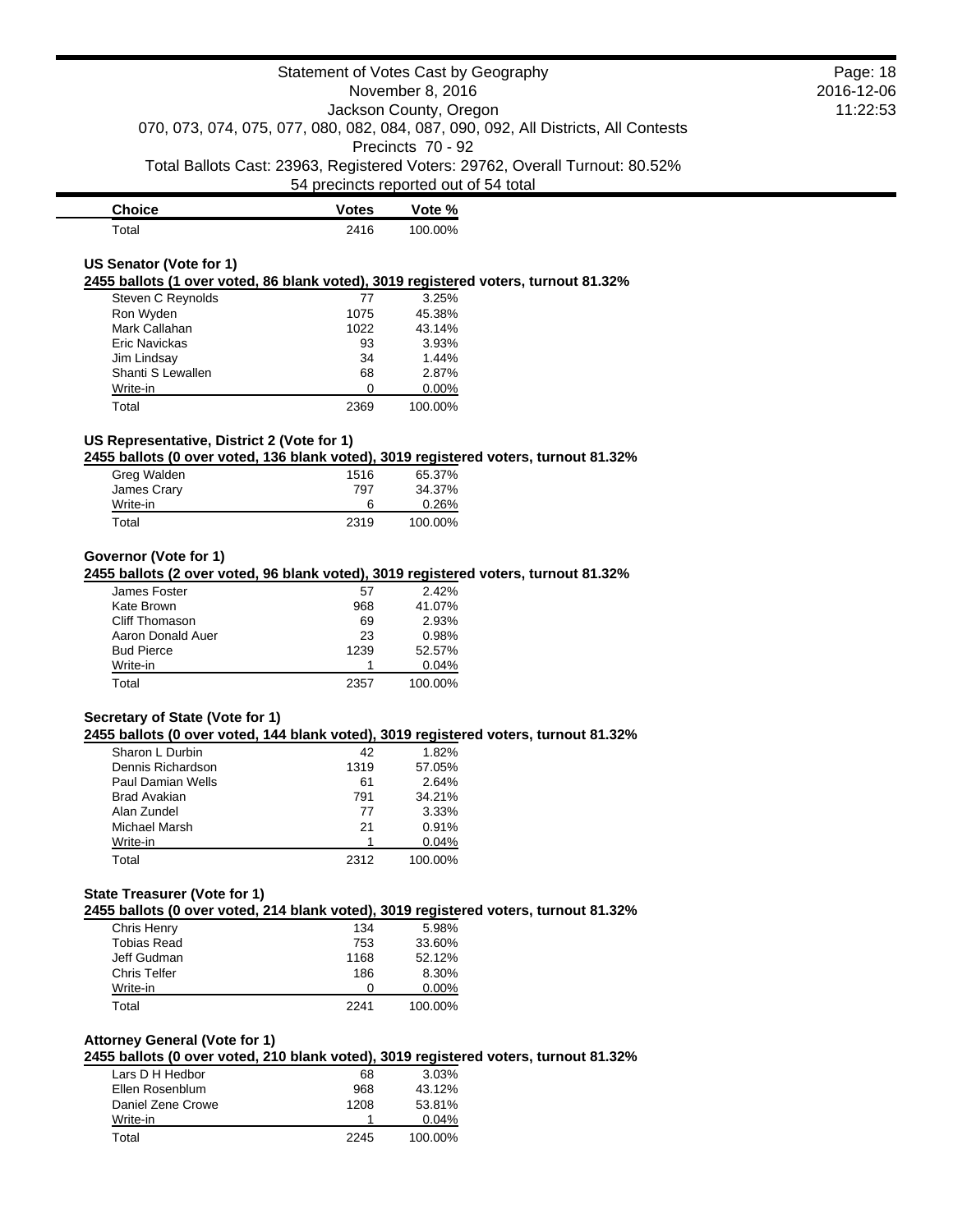|                                                                                                                                                   |                | Statement of Votes Cast by Geography  |                                                                                    | Page: 19 |
|---------------------------------------------------------------------------------------------------------------------------------------------------|----------------|---------------------------------------|------------------------------------------------------------------------------------|----------|
| November 8, 2016                                                                                                                                  |                | 2016-12-06                            |                                                                                    |          |
|                                                                                                                                                   |                | Jackson County, Oregon                |                                                                                    | 11:22:53 |
|                                                                                                                                                   |                | Precincts 70 - 92                     | 070, 073, 074, 075, 077, 080, 082, 084, 087, 090, 092, All Districts, All Contests |          |
|                                                                                                                                                   |                |                                       | Total Ballots Cast: 23963, Registered Voters: 29762, Overall Turnout: 80.52%       |          |
|                                                                                                                                                   |                | 54 precincts reported out of 54 total |                                                                                    |          |
| <b>Choice</b>                                                                                                                                     | <b>Votes</b>   | Vote %                                |                                                                                    |          |
| State Senator, 3rd District (Vote for 1)<br>2455 ballots (0 over voted, 154 blank voted), 3019 registered voters, turnout 81.32%                  |                |                                       |                                                                                    |          |
| Alan DeBoer                                                                                                                                       | 1351           | 58.71%                                |                                                                                    |          |
| Tonia Moro                                                                                                                                        | 943            | 40.98%                                |                                                                                    |          |
| Write-in                                                                                                                                          | $\overline{7}$ | 0.30%                                 |                                                                                    |          |
| Total                                                                                                                                             | 2301           | 100.00%                               |                                                                                    |          |
| State Representative, 5th District (Vote for 1)                                                                                                   |                |                                       |                                                                                    |          |
| 2455 ballots (1 over voted, 233 blank voted), 3019 registered voters, turnout 81.32%                                                              |                |                                       |                                                                                    |          |
| Steven Richie                                                                                                                                     | 1261           | 56.78%                                |                                                                                    |          |
| Pam Marsh<br>Write-in                                                                                                                             | 958<br>2       | 43.13%<br>0.09%                       |                                                                                    |          |
| Total                                                                                                                                             | 2221           | 100.00%                               |                                                                                    |          |
| Judge of the Supreme Court, Position 6 (Vote for 1)                                                                                               |                |                                       |                                                                                    |          |
| 2455 ballots (0 over voted, 1265 blank voted), 3019 registered voters, turnout 81.32%                                                             |                |                                       |                                                                                    |          |
| Lynn R Nakamoto                                                                                                                                   | 1165           | 97.82%                                |                                                                                    |          |
| Write-in                                                                                                                                          | 26             | 2.18%                                 |                                                                                    |          |
| Total                                                                                                                                             | 1191           | 100.00%                               |                                                                                    |          |
| Judge of the Court of Appeals, Position 5 (Vote for 1)<br>2455 ballots (0 over voted, 1308 blank voted), 3019 registered voters, turnout 81.32%   |                |                                       |                                                                                    |          |
| Scott Shorr<br>Write-in                                                                                                                           | 1127<br>21     | 98.17%<br>1.83%                       |                                                                                    |          |
| Total                                                                                                                                             | 1148           | 100.00%                               |                                                                                    |          |
| Judge of the Court of Appeals, Position 8 (Vote for 1)                                                                                            |                |                                       |                                                                                    |          |
| 2455 ballots (0 over voted, 1360 blank voted), 3019 registered voters, turnout 81.32%                                                             |                |                                       |                                                                                    |          |
| Roger J DeHoog                                                                                                                                    | 1076           | 98.18%                                |                                                                                    |          |
| Write-in<br>Total                                                                                                                                 | 20<br>1096     | 1.82%<br>100.00%                      |                                                                                    |          |
|                                                                                                                                                   |                |                                       |                                                                                    |          |
| County Commissioner, Pos 2 (Vote for 1)<br>2455 ballots (1 over voted, 287 blank voted), 3019 registered voters, turnout 81.32%                   |                |                                       |                                                                                    |          |
| <b>Jeff Thomas</b>                                                                                                                                | 898            | 41.44%                                |                                                                                    |          |
| <b>Robert Strosser</b>                                                                                                                            | 1261           | 58.19%                                |                                                                                    |          |
| Write-in<br>Total                                                                                                                                 | 8<br>2167      | 0.37%                                 |                                                                                    |          |
|                                                                                                                                                   |                | 100.00%                               |                                                                                    |          |
| <b>County Assessor (Vote for 1)</b>                                                                                                               |                |                                       |                                                                                    |          |
| 2455 ballots (0 over voted, 775 blank voted), 3019 registered voters, turnout 81.32%                                                              |                |                                       |                                                                                    |          |
| David Arrasmith                                                                                                                                   | 912            | 54.25%                                |                                                                                    |          |
| Angela Stuhr<br>Write-in                                                                                                                          | 761<br>8       | 45.27%                                |                                                                                    |          |
| Total                                                                                                                                             | 1681           | 0.48%<br>100.00%                      |                                                                                    |          |
|                                                                                                                                                   |                |                                       |                                                                                    |          |
| Jackson Soil & Water Dist. Director, Zone 1 (Vote for 1)<br>2455 ballots (1 over voted, 1347 blank voted), 3019 registered voters, turnout 81.32% |                |                                       |                                                                                    |          |
| <b>Marilyn Rice</b>                                                                                                                               | 1100           | 99.28%                                |                                                                                    |          |
| Write-in                                                                                                                                          | 8              | 0.72%                                 |                                                                                    |          |
| Total                                                                                                                                             | 1108           | 100.00%                               |                                                                                    |          |

| Barbara Niedermeyer | 1129 | 99.38% |
|---------------------|------|--------|
| Write-in            |      | 0.62%  |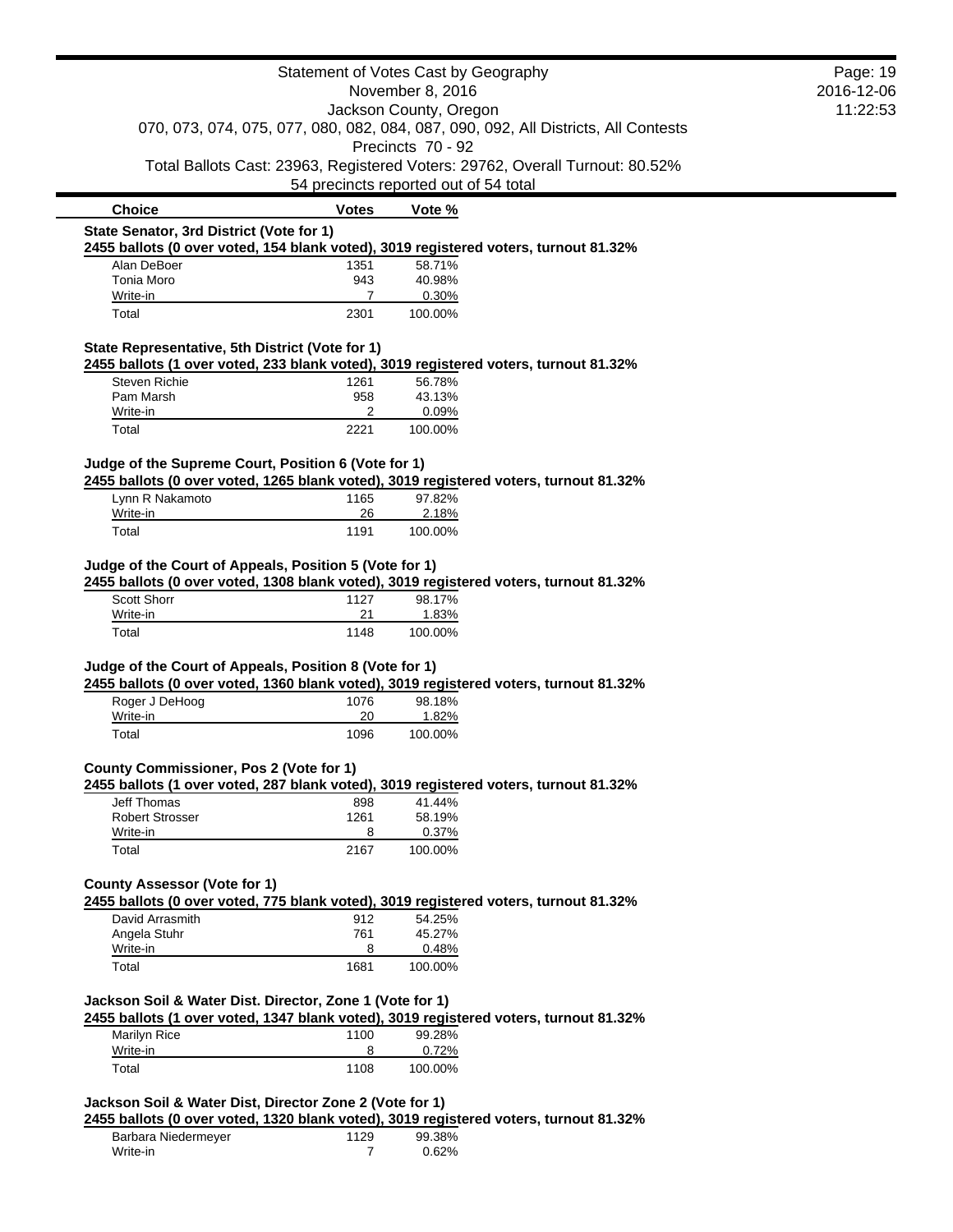|                                                          |              | Statement of Votes Cast by Geography                                                  | Page: 20   |
|----------------------------------------------------------|--------------|---------------------------------------------------------------------------------------|------------|
|                                                          |              | November 8, 2016                                                                      | 2016-12-06 |
|                                                          |              | Jackson County, Oregon                                                                | 11:22:53   |
|                                                          |              | 070, 073, 074, 075, 077, 080, 082, 084, 087, 090, 092, All Districts, All Contests    |            |
|                                                          |              | Precincts 70 - 92                                                                     |            |
|                                                          |              | Total Ballots Cast: 23963, Registered Voters: 29762, Overall Turnout: 80.52%          |            |
|                                                          |              | 54 precincts reported out of 54 total                                                 |            |
| <b>Choice</b>                                            | <b>Votes</b> | Vote %                                                                                |            |
| Total                                                    | 1136         | 100.00%                                                                               |            |
|                                                          |              |                                                                                       |            |
| Jackson Soil & Water Dist. Director, Zone 3 (Vote for 1) |              | 2455 ballots (0 over voted, 1379 blank voted), 3019 registered voters, turnout 81.32% |            |
| Juanita Wright                                           | 1068         | 99.16%                                                                                |            |
| Write-in                                                 | 9            | 0.84%                                                                                 |            |
| Total                                                    | 1077         | 100.00%                                                                               |            |
|                                                          |              |                                                                                       |            |
| Jackson Soil & Water Dist. Director, Zone 4 (Vote for 1) |              |                                                                                       |            |
|                                                          |              | 2455 ballots (0 over voted, 1375 blank voted), 3019 registered voters, turnout 81.32% |            |
| Don Hamann<br>Write-in                                   | 1073<br>8    | 99.26%<br>0.74%                                                                       |            |
| Total                                                    | 1081         | 100.00%                                                                               |            |
|                                                          |              |                                                                                       |            |
| Jackson Soil & Water Dist. Director, Zone 5 (Vote for 1) |              |                                                                                       |            |
|                                                          |              | 2455 ballots (0 over voted, 1385 blank voted), 3019 registered voters, turnout 81.32% |            |
| Ronald W Hillers                                         | 1061         | 99.07%                                                                                |            |
| Write-in                                                 | 10           | 0.93%                                                                                 |            |
| Total                                                    | 1071         | 100.00%                                                                               |            |
| Jackson Soil & Water Dist.Dir.At Large, #2 (Vote for 1)  |              |                                                                                       |            |
|                                                          |              | 2455 ballots (0 over voted, 1387 blank voted), 3019 registered voters, turnout 81.32% |            |
| Stan Dean                                                | 1062         | 99.35%                                                                                |            |
| Write-in                                                 | 7            | 0.65%                                                                                 |            |
| Total                                                    | 1069         | 100.00%                                                                               |            |
|                                                          |              |                                                                                       |            |
| Rogue Valley Heritage District, Director (Vote for 5)    |              | 2455 ballots (3 over voted, 7721 undervotes), 3019 registered voters, turnout 81.32%  |            |
| Allen Dobney                                             | 877          | 19.30%                                                                                |            |
| Charleen M Brown                                         | 909          | 20.00%                                                                                |            |
| Stephanie S Butler                                       | 910          | 20.03%                                                                                |            |
| Ronald Medinger                                          | 877          | 19.30%                                                                                |            |
| Dennis Powers                                            | 927          | 20.40%                                                                                |            |
| Write-in                                                 | 17           | 0.37%                                                                                 |            |
| Write In                                                 | 10           | 0.22%                                                                                 |            |
| Write In                                                 | 7            | 0.15%                                                                                 |            |
| Write In                                                 | 5            | 0.11%                                                                                 |            |
| Write In                                                 | 5            | 0.11%                                                                                 |            |
| Total                                                    | 4544         | 100.00%                                                                               |            |
|                                                          |              |                                                                                       |            |
| State 94 (Vote for 1)                                    |              |                                                                                       |            |
|                                                          |              | 2455 ballots (1 over voted, 200 blank voted), 3019 registered voters, turnout 81.32%  |            |
| Yes                                                      | 837          | 37.13%                                                                                |            |
| No                                                       | 1417         | 62.87%                                                                                |            |
| Total                                                    | 2254         | 100.00%                                                                               |            |
|                                                          |              |                                                                                       |            |
| State 95 (Vote for 1)                                    |              | 2455 ballots (0 over voted, 184 blank voted), 3019 registered voters, turnout 81.32%  |            |
| Yes                                                      | 1403         | 61.78%                                                                                |            |
| No                                                       | 868          | 38.22%                                                                                |            |
| Total                                                    | 2271         | 100.00%                                                                               |            |
|                                                          |              |                                                                                       |            |
| State 96 (Vote for 1)                                    |              |                                                                                       |            |
|                                                          |              | 2455 ballots (0 over voted, 99 blank voted), 3019 registered voters, turnout 81.32%   |            |
| Yes                                                      | 1865         | 79.16%                                                                                |            |
| No.                                                      | 491          | 20.84%                                                                                |            |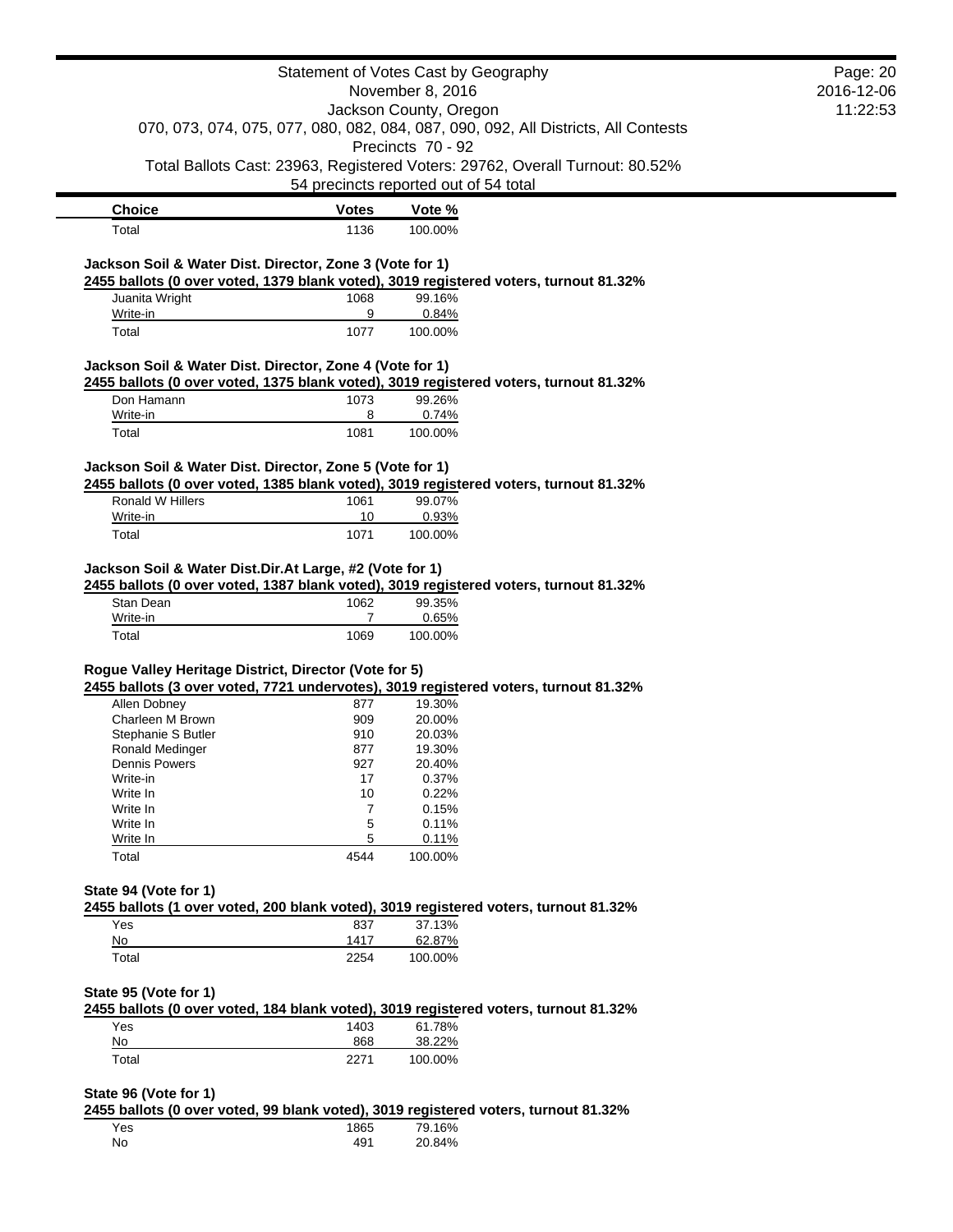|                                                         |              | Statement of Votes Cast by Geography                                                 | Page: 21 |
|---------------------------------------------------------|--------------|--------------------------------------------------------------------------------------|----------|
| November 8, 2016<br>Jackson County, Oregon              |              | 2016-12-06                                                                           |          |
|                                                         |              | 070, 073, 074, 075, 077, 080, 082, 084, 087, 090, 092, All Districts, All Contests   | 11:22:53 |
|                                                         |              | Precincts 70 - 92                                                                    |          |
|                                                         |              | Total Ballots Cast: 23963, Registered Voters: 29762, Overall Turnout: 80.52%         |          |
|                                                         |              | 54 precincts reported out of 54 total                                                |          |
| <b>Choice</b>                                           | <b>Votes</b> | Vote %                                                                               |          |
| Total                                                   | 2356         | 100.00%                                                                              |          |
|                                                         |              |                                                                                      |          |
| State 97 (Vote for 1)                                   |              | 2455 ballots (3 over voted, 58 blank voted), 3019 registered voters, turnout 81.32%  |          |
| Yes                                                     | 848          | 35.42%                                                                               |          |
| No                                                      | 1546         | 64.58%                                                                               |          |
| Total                                                   | 2394         | 100.00%                                                                              |          |
| State 98 (Vote for 1)                                   |              |                                                                                      |          |
|                                                         |              | 2455 ballots (1 over voted, 127 blank voted), 3019 registered voters, turnout 81.32% |          |
| Yes                                                     | 1348         | 57.90%                                                                               |          |
| No<br>Total                                             | 980<br>2328  | 42.10%<br>100.00%                                                                    |          |
|                                                         |              |                                                                                      |          |
| State 99 (Vote for 1)                                   |              |                                                                                      |          |
|                                                         |              | 2455 ballots (0 over voted, 112 blank voted), 3019 registered voters, turnout 81.32% |          |
| Yes                                                     | 1365         | 58.26%                                                                               |          |
| No<br>Total                                             | 978<br>2343  | 41.74%<br>100.00%                                                                    |          |
|                                                         |              |                                                                                      |          |
| State 100 (Vote for 1)                                  |              |                                                                                      |          |
|                                                         |              | 2455 ballots (0 over voted, 158 blank voted), 3019 registered voters, turnout 81.32% |          |
| Yes                                                     | 1499         | 65.26%                                                                               |          |
| No<br>Total                                             | 798<br>2297  | 34.74%<br>100.00%                                                                    |          |
|                                                         |              |                                                                                      |          |
| Measure 15-162 (Vote for 1)                             |              |                                                                                      |          |
|                                                         |              | 2455 ballots (0 over voted, 91 blank voted), 3019 registered voters, turnout 81.32%  |          |
| Yes                                                     | 1636         | 69.20%                                                                               |          |
| No<br>Total                                             | 728<br>2364  | 30.80%<br>100.00%                                                                    |          |
|                                                         |              |                                                                                      |          |
| Measure 15-163 (Vote for 1)                             |              |                                                                                      |          |
|                                                         |              | 2455 ballots (2 over voted, 135 blank voted), 3019 registered voters, turnout 81.32% |          |
| Yes                                                     | 1164         | 50.22%                                                                               |          |
| No                                                      | 1154         | 49.78%                                                                               |          |
| Total                                                   | 2318         | 100.00%                                                                              |          |
| Measure 15-161 (Vote for 1)                             |              |                                                                                      |          |
|                                                         |              | 2455 ballots (0 over voted, 130 blank voted), 3019 registered voters, turnout 81.32% |          |
| Yes                                                     | 638          | 27.44%                                                                               |          |
| No                                                      | 1687         | 72.56%                                                                               |          |
| Total                                                   | 2325         | 100.00%                                                                              |          |
| Measure 15-164 (Vote for 1)                             |              |                                                                                      |          |
|                                                         |              | 2455 ballots (0 over voted, 167 blank voted), 3019 registered voters, turnout 81.32% |          |
| Yes                                                     | 744          | 32.52%                                                                               |          |
| No                                                      | 1544         | 67.48%                                                                               |          |
| Total                                                   | 2288         | 100.00%                                                                              |          |
|                                                         |              |                                                                                      |          |
| Precinct 080                                            |              |                                                                                      |          |
| United States President and Vice President (Vote for 1) |              | 1132 ballots (0 over voted, 14 blank voted), 1386 registered voters, turnout 81.67%  |          |
| Donald Trump/Mike Pence                                 | 346          | 30.95%                                                                               |          |
| Hillary Clinton/Tim Kaine                               | 646          | 57.78%                                                                               |          |
| Jill Stein/Ajamu Baraka                                 | 52           | 4.65%                                                                                |          |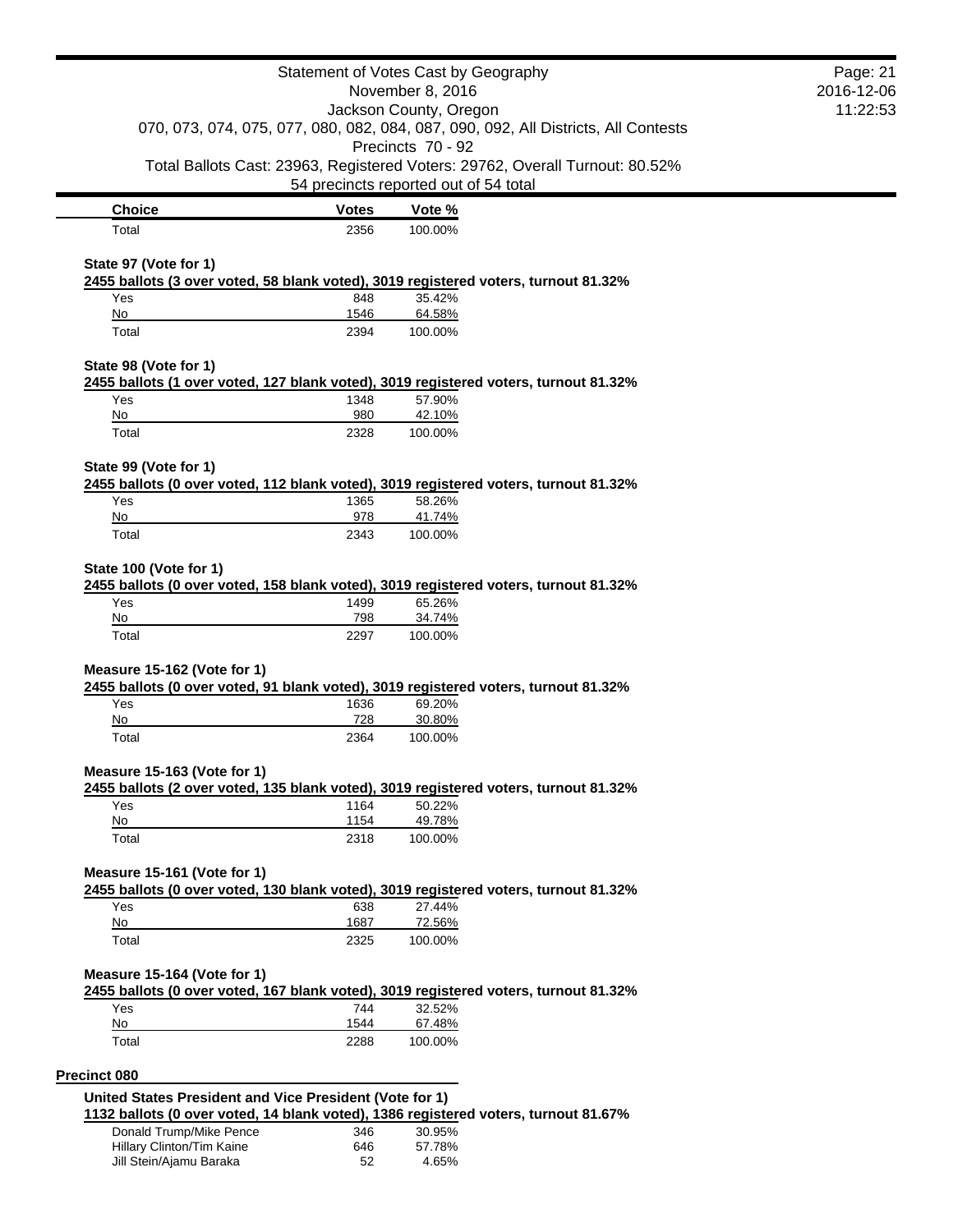| <b>Choice</b>          | <b>Votes</b> | Vote %  |
|------------------------|--------------|---------|
| Gary Johnson/Bill Weld | 33           | 2.95%   |
| Write-in               | 41           | 3.67%   |
| Total                  | 1118         | 100.00% |

### **US Senator (Vote for 1)**

#### **1132 ballots (0 over voted, 45 blank voted), 1386 registered voters, turnout 81.67%**

| 18   | 1.66%   |
|------|---------|
| 700  | 64.40%  |
| 249  | 22.91%  |
| 71   | 6.53%   |
| 9    | 0.83%   |
| 39   | 3.59%   |
|      | 0.09%   |
| 1087 | 100.00% |
|      |         |

# **US Representative, District 2 (Vote for 1)**

### **1132 ballots (0 over voted, 60 blank voted), 1386 registered voters, turnout 81.67%**

| Greg Walden | 535  | 49.91%  |
|-------------|------|---------|
| James Crary | 535  | 49.91%  |
| Write-in    |      | 0.19%   |
| Total       | 1072 | 100.00% |

#### **Governor (Vote for 1)**

#### **1132 ballots (0 over voted, 35 blank voted), 1386 registered voters, turnout 81.67%**

| James Foster      | 29   | 2.64%   |
|-------------------|------|---------|
| Kate Brown        | 681  | 62.08%  |
| Cliff Thomason    | 22   | 2.01%   |
| Aaron Donald Auer |      | 0.64%   |
| <b>Bud Pierce</b> | 356  | 32.45%  |
| Write-in          | 2    | 0.18%   |
| Total             | 1097 | 100.00% |

## **Secretary of State (Vote for 1)**

#### **1132 ballots (0 over voted, 74 blank voted), 1386 registered voters, turnout 81.67%**

| Sharon L Durbin          | 23   | 2.17%    |
|--------------------------|------|----------|
| Dennis Richardson        | 377  | 35.63%   |
| <b>Paul Damian Wells</b> | 29   | 2.74%    |
| <b>Brad Avakian</b>      | 578  | 54.63%   |
| Alan Zundel              | 44   | 4.16%    |
| Michael Marsh            |      | 0.66%    |
| Write-in                 | O    | $0.00\%$ |
| Total                    | 1058 | 100.00%  |

#### **State Treasurer (Vote for 1)**

**1132 ballots (0 over voted, 107 blank voted), 1386 registered voters, turnout 81.67%**

| 83   | 8.10%   |
|------|---------|
| 524  | 51.12%  |
| 328  | 32.00%  |
| 88   | 8.59%   |
|      | 0.20%   |
| 1025 | 100.00% |
|      |         |

# **Attorney General (Vote for 1)**

# **1132 ballots (0 over voted, 105 blank voted), 1386 registered voters, turnout 81.67%**

| Lars D H Hedbor   | 36  | 3.51%  |
|-------------------|-----|--------|
| Ellen Rosenblum   | 662 | 64.46% |
| Daniel Zene Crowe | 329 | 32.04% |
| Write-in          | O   | 0.00%  |

Page: 22 2016-12-06 11:22:53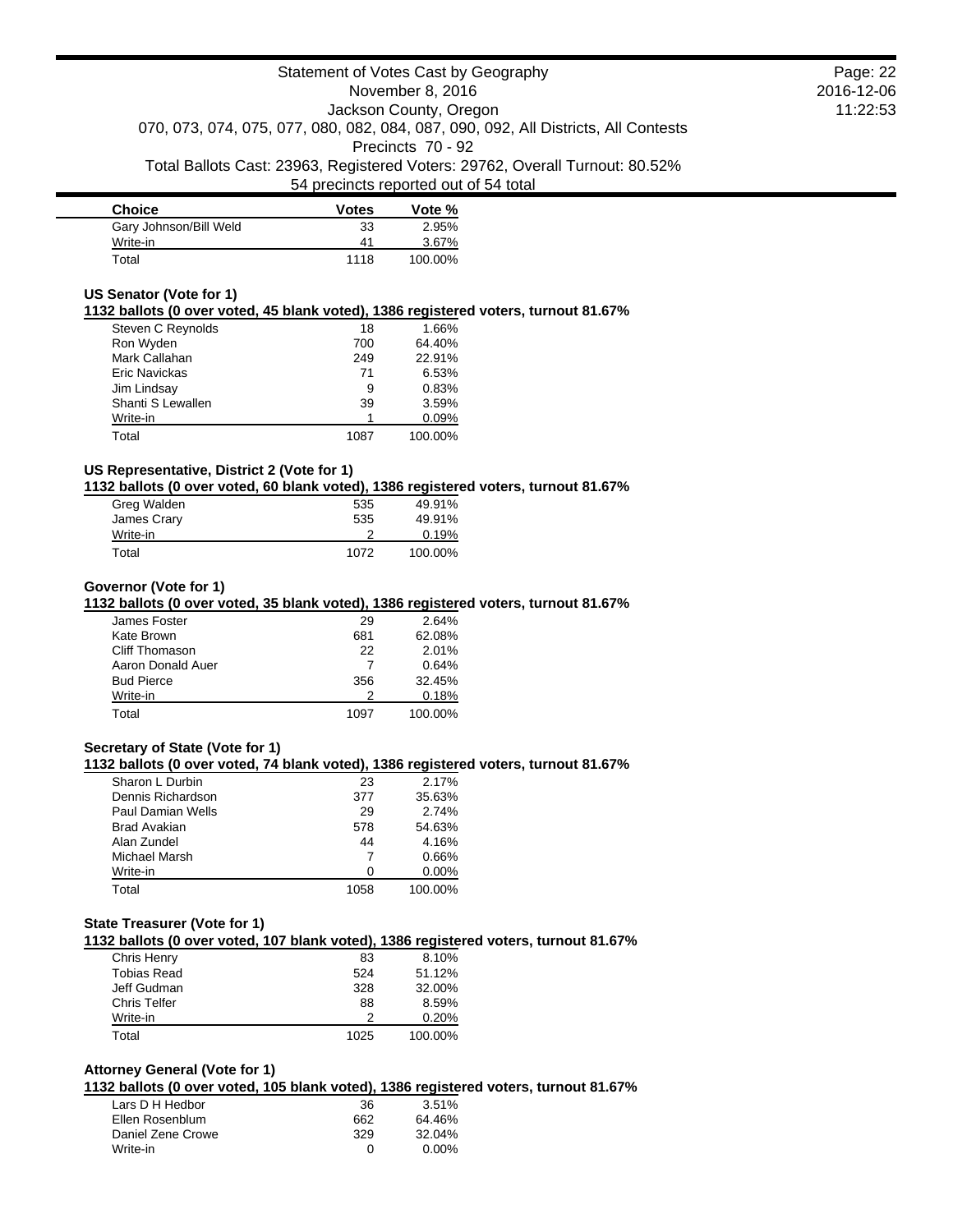|                                                                                                                                                | Statement of Votes Cast by Geography  |                        |                                                                                    | Page: 23   |
|------------------------------------------------------------------------------------------------------------------------------------------------|---------------------------------------|------------------------|------------------------------------------------------------------------------------|------------|
|                                                                                                                                                |                                       | November 8, 2016       |                                                                                    | 2016-12-06 |
|                                                                                                                                                |                                       | Jackson County, Oregon |                                                                                    | 11:22:53   |
|                                                                                                                                                |                                       |                        | 070, 073, 074, 075, 077, 080, 082, 084, 087, 090, 092, All Districts, All Contests |            |
|                                                                                                                                                |                                       | Precincts 70 - 92      | Total Ballots Cast: 23963, Registered Voters: 29762, Overall Turnout: 80.52%       |            |
|                                                                                                                                                | 54 precincts reported out of 54 total |                        |                                                                                    |            |
| <b>Choice</b>                                                                                                                                  | <b>Votes</b>                          | Vote %                 |                                                                                    |            |
| Total                                                                                                                                          | 1027                                  | 100.00%                |                                                                                    |            |
|                                                                                                                                                |                                       |                        |                                                                                    |            |
| State Senator, 3rd District (Vote for 1)<br>1132 ballots (0 over voted, 56 blank voted), 1386 registered voters, turnout 81.67%                |                                       |                        |                                                                                    |            |
| Alan DeBoer                                                                                                                                    | 441                                   | 40.99%                 |                                                                                    |            |
| Tonia Moro                                                                                                                                     | 631                                   | 58.64%                 |                                                                                    |            |
| Write-in                                                                                                                                       | 4                                     | 0.37%                  |                                                                                    |            |
| Total                                                                                                                                          | 1076                                  | 100.00%                |                                                                                    |            |
| State Representative, 5th District (Vote for 1)                                                                                                |                                       |                        |                                                                                    |            |
| 1132 ballots (0 over voted, 108 blank voted), 1386 registered voters, turnout 81.67%                                                           |                                       |                        |                                                                                    |            |
| <b>Steven Richie</b>                                                                                                                           | 356                                   | 34.77%                 |                                                                                    |            |
| Pam Marsh                                                                                                                                      | 667<br>1                              | 65.14%                 |                                                                                    |            |
| Write-in<br>Total                                                                                                                              | 1024                                  | 0.10%<br>100.00%       |                                                                                    |            |
|                                                                                                                                                |                                       |                        |                                                                                    |            |
| Judge of the Supreme Court, Position 6 (Vote for 1)                                                                                            |                                       |                        |                                                                                    |            |
| 1132 ballots (0 over voted, 569 blank voted), 1386 registered voters, turnout 81.67%                                                           |                                       |                        |                                                                                    |            |
| Lynn R Nakamoto<br>Write-in                                                                                                                    | 553<br>10                             | 98.22%<br>1.78%        |                                                                                    |            |
| Total                                                                                                                                          | 563                                   | 100.00%                |                                                                                    |            |
|                                                                                                                                                |                                       |                        |                                                                                    |            |
| Judge of the Court of Appeals, Position 5 (Vote for 1)<br>1132 ballots (0 over voted, 595 blank voted), 1386 registered voters, turnout 81.67% |                                       |                        |                                                                                    |            |
| Scott Shorr                                                                                                                                    | 529                                   | 98.51%                 |                                                                                    |            |
| Write-in                                                                                                                                       | 8                                     | 1.49%                  |                                                                                    |            |
| Total                                                                                                                                          | 537                                   | 100.00%                |                                                                                    |            |
| Judge of the Court of Appeals, Position 8 (Vote for 1)                                                                                         |                                       |                        |                                                                                    |            |
| 1132 ballots (0 over voted, 625 blank voted), 1386 registered voters, turnout 81.67%                                                           |                                       |                        |                                                                                    |            |
| Roger J DeHoog                                                                                                                                 | 500                                   | 98.62%                 |                                                                                    |            |
| Write-in<br>Total                                                                                                                              | $\overline{7}$                        | 1.38%                  |                                                                                    |            |
|                                                                                                                                                | 507                                   | 100.00%                |                                                                                    |            |
| County Commissioner, Pos 2 (Vote for 1)                                                                                                        |                                       |                        |                                                                                    |            |
| 1132 ballots (0 over voted, 157 blank voted), 1386 registered voters, turnout 81.67%                                                           |                                       |                        |                                                                                    |            |
| <b>Jeff Thomas</b>                                                                                                                             | 596                                   | 61.13%                 |                                                                                    |            |
| <b>Robert Strosser</b><br>Write-in                                                                                                             | 379<br>0                              | 38.87%<br>0.00%        |                                                                                    |            |
| Total                                                                                                                                          | 975                                   | 100.00%                |                                                                                    |            |
|                                                                                                                                                |                                       |                        |                                                                                    |            |
| <b>County Assessor (Vote for 1)</b>                                                                                                            |                                       |                        |                                                                                    |            |
| 1132 ballots (0 over voted, 381 blank voted), 1386 registered voters, turnout 81.67%                                                           |                                       |                        |                                                                                    |            |
| David Arrasmith<br>Angela Stuhr                                                                                                                | 341<br>410                            | 45.41%<br>54.59%       |                                                                                    |            |
| Write-in                                                                                                                                       | 0                                     | 0.00%                  |                                                                                    |            |
| Total                                                                                                                                          | 751                                   | 100.00%                |                                                                                    |            |
|                                                                                                                                                |                                       |                        |                                                                                    |            |
| Jackson Soil & Water Dist. Director, Zone 1 (Vote for 1)                                                                                       |                                       |                        |                                                                                    |            |
| 1132 ballots (0 over voted, 631 blank voted), 1386 registered voters, turnout 81.67%<br>Marilyn Rice                                           | 498                                   | 99.40%                 |                                                                                    |            |
|                                                                                                                                                |                                       | 0.60%                  |                                                                                    |            |
| Write-in                                                                                                                                       | 3                                     |                        |                                                                                    |            |

**1132 ballots (0 over voted, 630 blank voted), 1386 registered voters, turnout 81.67%**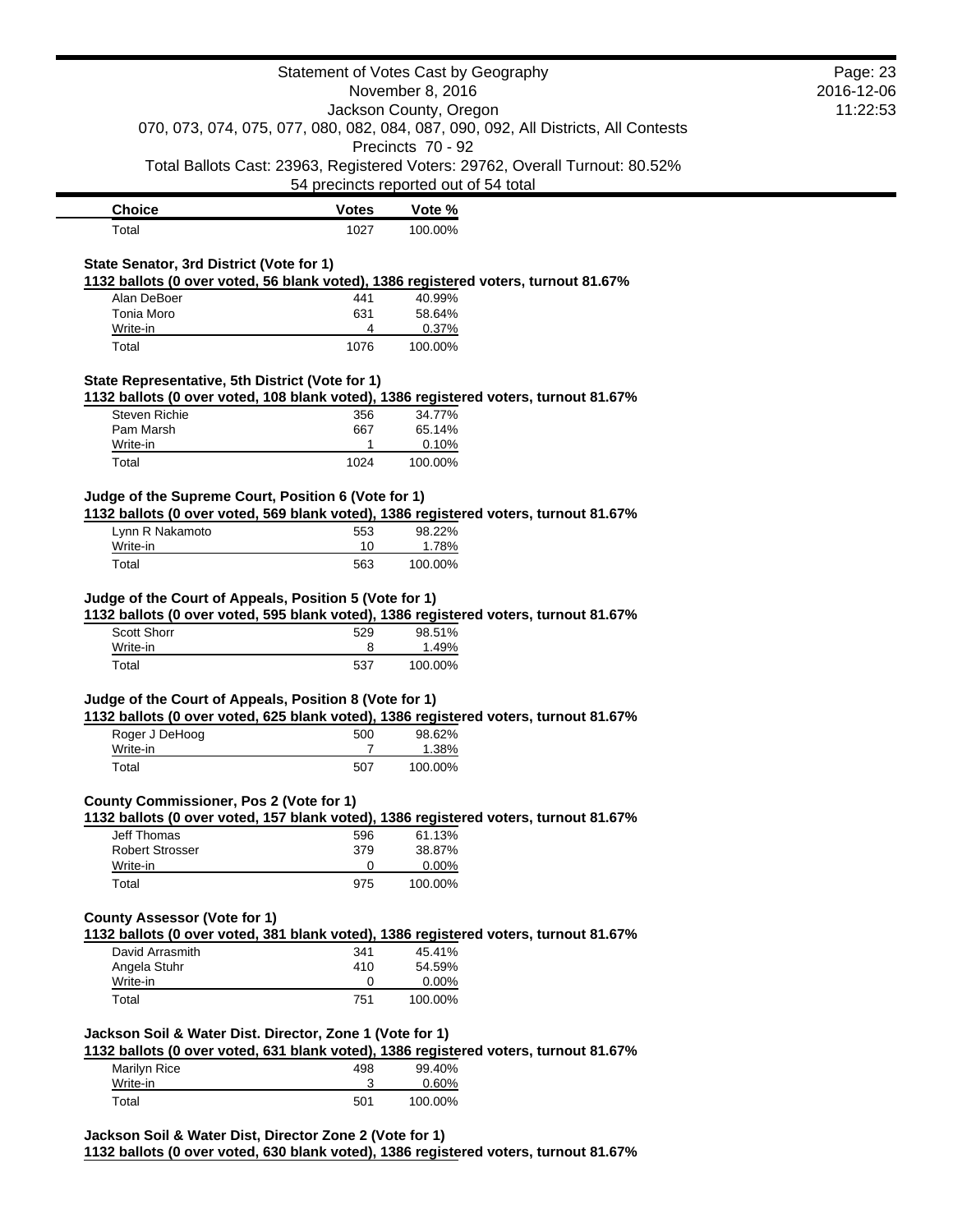|                                                                      |                | Statement of Votes Cast by Geography                                                           | Page: 24   |
|----------------------------------------------------------------------|----------------|------------------------------------------------------------------------------------------------|------------|
|                                                                      |                | November 8, 2016                                                                               | 2016-12-06 |
|                                                                      |                | Jackson County, Oregon                                                                         | 11:22:53   |
|                                                                      |                | 070, 073, 074, 075, 077, 080, 082, 084, 087, 090, 092, All Districts, All Contests             |            |
|                                                                      |                | Precincts 70 - 92                                                                              |            |
|                                                                      |                | Total Ballots Cast: 23963, Registered Voters: 29762, Overall Turnout: 80.52%                   |            |
|                                                                      |                | 54 precincts reported out of 54 total                                                          |            |
| <b>Choice</b>                                                        | <b>Votes</b>   | Vote %                                                                                         |            |
| Barbara Niedermeyer                                                  | 499            | 99.40%                                                                                         |            |
| Write-in                                                             | 3              | 0.60%                                                                                          |            |
| Total                                                                | 502            | 100.00%                                                                                        |            |
| Jackson Soil & Water Dist. Director, Zone 3 (Vote for 1)             |                |                                                                                                |            |
|                                                                      |                | 1132 ballots (0 over voted, 646 blank voted), 1386 registered voters, turnout 81.67%           |            |
| Juanita Wright<br>Write-in                                           | 483<br>3       | 99.38%<br>0.62%                                                                                |            |
| Total                                                                | 486            | 100.00%                                                                                        |            |
|                                                                      |                |                                                                                                |            |
| Jackson Soil & Water Dist. Director, Zone 4 (Vote for 1)             |                | 1132 ballots (0 over voted, 648 blank voted), 1386 registered voters, turnout 81.67%           |            |
| Don Hamann                                                           | 482            | 99.59%                                                                                         |            |
| Write-in                                                             | 2              | 0.41%                                                                                          |            |
| Total                                                                | 484            | 100.00%                                                                                        |            |
| Jackson Soil & Water Dist. Director, Zone 5 (Vote for 1)             |                |                                                                                                |            |
|                                                                      |                | 1132 ballots (0 over voted, 650 blank voted), 1386 registered voters, turnout 81.67%           |            |
| <b>Ronald W Hillers</b>                                              | 479            | 99.38%                                                                                         |            |
| Write-in                                                             | 3              | 0.62%                                                                                          |            |
|                                                                      |                |                                                                                                |            |
| Total                                                                | 482            | 100.00%                                                                                        |            |
| Jackson Soil & Water Dist.Dir.At Large, #2 (Vote for 1)<br>Stan Dean | 474            | 1132 ballots (0 over voted, 655 blank voted), 1386 registered voters, turnout 81.67%<br>99.37% |            |
| Write-in                                                             | 3              | 0.63%                                                                                          |            |
| Total                                                                | 477            | 100.00%                                                                                        |            |
|                                                                      |                |                                                                                                |            |
| Rogue Valley Heritage District, Director (Vote for 5)                |                |                                                                                                |            |
| Allen Dobney                                                         | 425            | 1132 ballots (3 over voted, 3454 undervotes), 1386 registered voters, turnout 81.67%<br>19.40% |            |
| Charleen M Brown                                                     | 436            | 19.90%                                                                                         |            |
| Stephanie S Butler                                                   | 441            | 20.13%                                                                                         |            |
| Ronald Medinger                                                      | 445            | 20.31%                                                                                         |            |
| <b>Dennis Powers</b>                                                 | 434            | 19.81%                                                                                         |            |
| Write-in                                                             | 5              | 0.23%                                                                                          |            |
| Write In                                                             | $\overline{2}$ | 0.09%                                                                                          |            |
| Write In                                                             | 1              | 0.05%                                                                                          |            |
| Write In                                                             | 1              | 0.05%                                                                                          |            |
| Write In                                                             | 1              | 0.05%                                                                                          |            |
| Total                                                                | 2191           | 100.00%                                                                                        |            |
|                                                                      |                |                                                                                                |            |
| State 94 (Vote for 1)                                                |                |                                                                                                |            |
|                                                                      |                | 1132 ballots (0 over voted, 88 blank voted), 1386 registered voters, turnout 81.67%            |            |
| Yes                                                                  | 447            | 42.82%                                                                                         |            |
| No                                                                   | 597            | 57.18%                                                                                         |            |
| Total                                                                | 1044           | 100.00%                                                                                        |            |
|                                                                      |                |                                                                                                |            |
| State 95 (Vote for 1)                                                |                | 1132 ballots (0 over voted, 89 blank voted), 1386 registered voters, turnout 81.67%            |            |
| Yes                                                                  | 699            | 67.02%                                                                                         |            |
| No                                                                   | 344            | 32.98%                                                                                         |            |

# **State 96 (Vote for 1)**

**1132 ballots (0 over voted, 58 blank voted), 1386 registered voters, turnout 81.67%** Yes 849 79.05%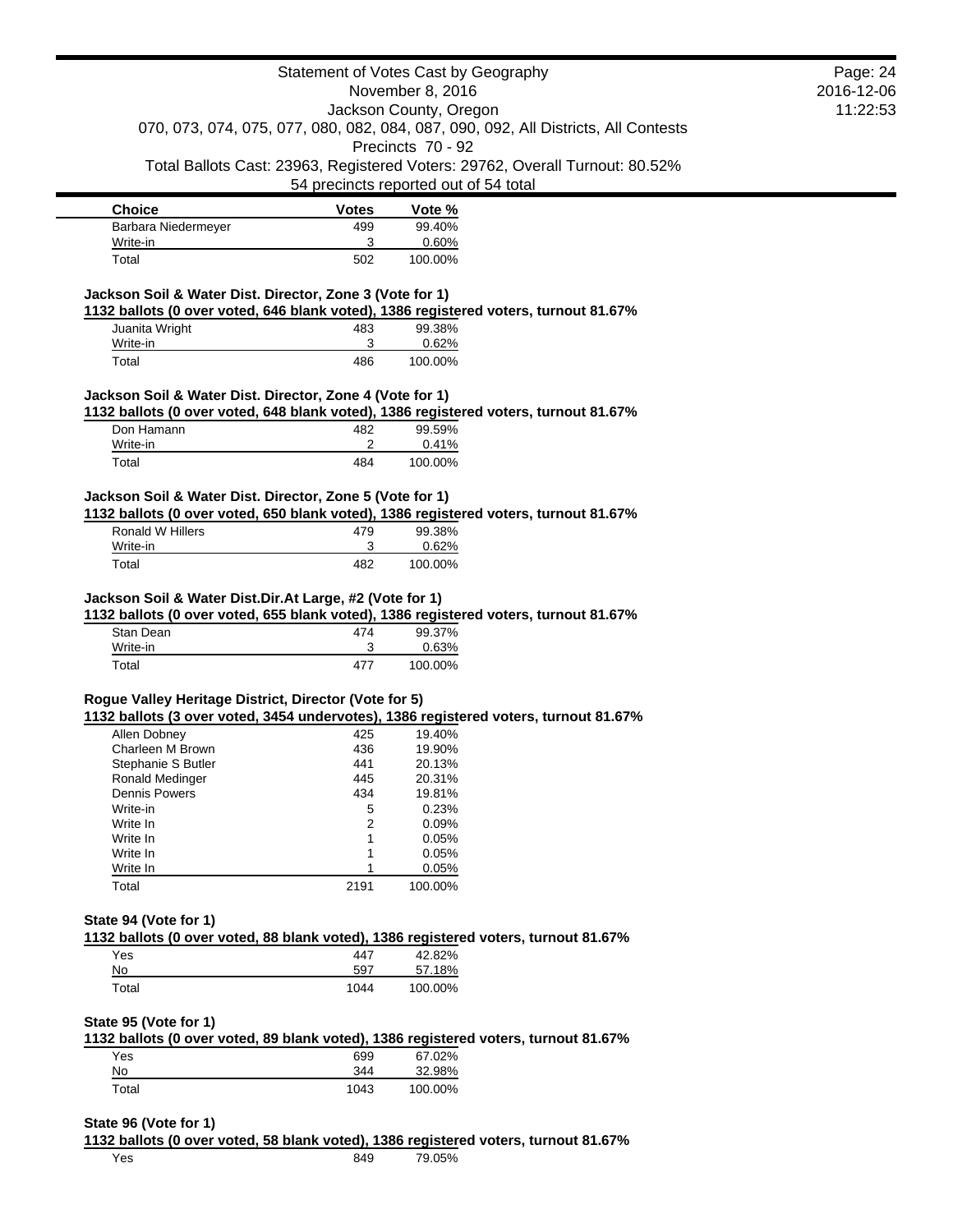|                                                         |                    | Statement of Votes Cast by Geography                                                                    | Page: 25   |
|---------------------------------------------------------|--------------------|---------------------------------------------------------------------------------------------------------|------------|
|                                                         |                    | November 8, 2016                                                                                        | 2016-12-06 |
|                                                         |                    | Jackson County, Oregon                                                                                  | 11:22:53   |
|                                                         |                    | 070, 073, 074, 075, 077, 080, 082, 084, 087, 090, 092, All Districts, All Contests<br>Precincts 70 - 92 |            |
|                                                         |                    | Total Ballots Cast: 23963, Registered Voters: 29762, Overall Turnout: 80.52%                            |            |
|                                                         |                    | 54 precincts reported out of 54 total                                                                   |            |
| <b>Choice</b>                                           | <b>Votes</b>       | Vote %                                                                                                  |            |
| No                                                      | 225                | 20.95%                                                                                                  |            |
| Total                                                   | 1074               | 100.00%                                                                                                 |            |
| State 97 (Vote for 1)                                   |                    |                                                                                                         |            |
|                                                         |                    | 1132 ballots (0 over voted, 19 blank voted), 1386 registered voters, turnout 81.67%                     |            |
| Yes                                                     | 585                | 52.56%                                                                                                  |            |
| No<br>Total                                             | 528<br>1113        | 47.44%<br>100.00%                                                                                       |            |
|                                                         |                    |                                                                                                         |            |
| State 98 (Vote for 1)                                   |                    |                                                                                                         |            |
|                                                         |                    | 1132 ballots (0 over voted, 52 blank voted), 1386 registered voters, turnout 81.67%                     |            |
| Yes<br>No                                               | 756<br>324         | 70.00%<br>30.00%                                                                                        |            |
| Total                                                   | 1080               | 100.00%                                                                                                 |            |
|                                                         |                    |                                                                                                         |            |
| State 99 (Vote for 1)                                   |                    | 1132 ballots (0 over voted, 48 blank voted), 1386 registered voters, turnout 81.67%                     |            |
| Yes                                                     | 750                | 69.19%                                                                                                  |            |
| No                                                      | 334                | 30.81%                                                                                                  |            |
| Total                                                   | 1084               | 100.00%                                                                                                 |            |
| Yes<br>No<br>Total                                      | 822<br>246<br>1068 | 76.97%<br>23.03%<br>100.00%                                                                             |            |
|                                                         |                    |                                                                                                         |            |
| Measure 15-162 (Vote for 1)                             |                    | 1132 ballots (0 over voted, 43 blank voted), 1386 registered voters, turnout 81.67%                     |            |
| Yes                                                     | 789                | 72.45%                                                                                                  |            |
| No                                                      | 300                | 27.55%                                                                                                  |            |
| Total                                                   | 1089               | 100.00%                                                                                                 |            |
| Measure 15-163 (Vote for 1)                             |                    |                                                                                                         |            |
|                                                         |                    | 1132 ballots (0 over voted, 62 blank voted), 1386 registered voters, turnout 81.67%                     |            |
| Yes<br>No                                               | 506<br>564         | 47.29%<br>52.71%                                                                                        |            |
| Total                                                   | 1070               | 100.00%                                                                                                 |            |
|                                                         |                    |                                                                                                         |            |
| Measure 15-161 (Vote for 1)                             |                    | 1132 ballots (0 over voted, 82 blank voted), 1386 registered voters, turnout 81.67%                     |            |
| Yes                                                     | 324                | 30.86%                                                                                                  |            |
| No                                                      | 726                | 69.14%                                                                                                  |            |
| Total                                                   | 1050               | 100.00%                                                                                                 |            |
| Measure 15-164 (Vote for 1)                             |                    |                                                                                                         |            |
|                                                         |                    | 1132 ballots (0 over voted, 101 blank voted), 1386 registered voters, turnout 81.67%                    |            |
| Yes                                                     | 445                | 43.16%                                                                                                  |            |
| No<br>Total                                             | 586                | 56.84%                                                                                                  |            |
|                                                         | 1031               | 100.00%                                                                                                 |            |
| Precinct 082                                            |                    |                                                                                                         |            |
| United States President and Vice President (Vote for 1) |                    |                                                                                                         |            |
| Donald Trump/Mike Pence                                 | 865                | 3305 ballots (1 over voted, 42 blank voted), 4144 registered voters, turnout 79.75%<br>26.51%           |            |
|                                                         |                    |                                                                                                         |            |

Hillary Clinton/Tim Kaine **2007** 61.51%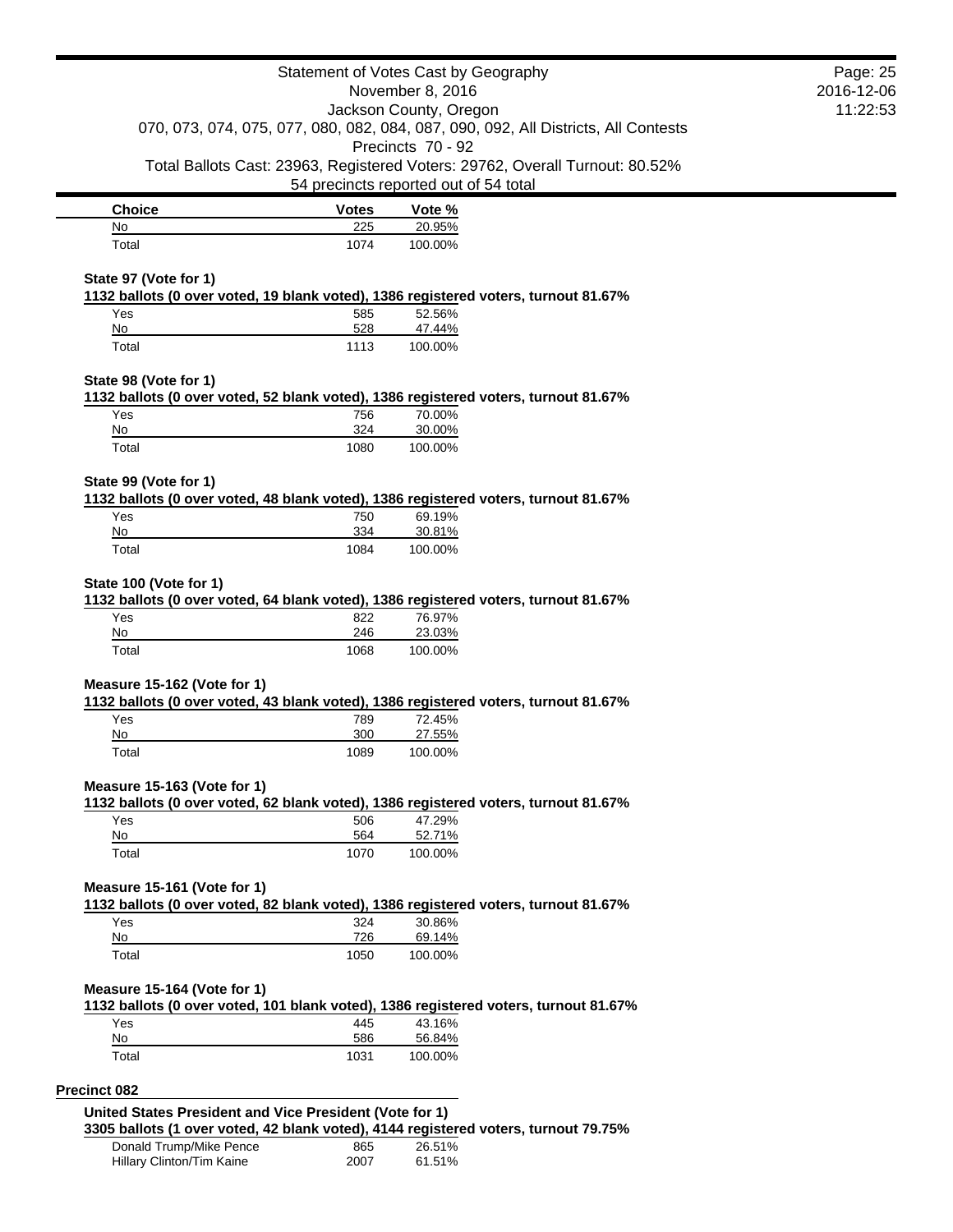| <b>Choice</b>           | <b>Votes</b> | Vote %  |
|-------------------------|--------------|---------|
| Jill Stein/Ajamu Baraka | 147          | 4.51%   |
| Gary Johnson/Bill Weld  | 123          | 3.77%   |
| Write-in                | 121          | 3.71%   |
| Total                   | 3263         | 100.00% |

## **US Senator (Vote for 1)**

**3305 ballots (1 over voted, 129 blank voted), 4144 registered voters, turnout 79.75%**

| Steven C Reynolds | 89   | 2.80%   |
|-------------------|------|---------|
| Ron Wyden         | 2058 | 64.82%  |
| Mark Callahan     | 661  | 20.82%  |
| Eric Navickas     | 184  | 5.80%   |
| Jim Lindsay       | 38   | 1.20%   |
| Shanti S Lewallen | 140  | 4.41%   |
| Write-in          | 5    | 0.16%   |
| Total             | 3175 | 100.00% |

# **US Representative, District 2 (Vote for 1)**

**3305 ballots (1 over voted, 230 blank voted), 4144 registered voters, turnout 79.75%**

| Greg Walden | 1372 | 44.63%  |
|-------------|------|---------|
| James Crary | 1688 | 54.91%  |
| Write-in    | 14   | 0.46%   |
| Total       | 3074 | 100.00% |

### **Governor (Vote for 1)**

**3305 ballots (1 over voted, 148 blank voted), 4144 registered voters, turnout 79.75%**

| James Foster      | 92   | $2.92\%$ |
|-------------------|------|----------|
| Kate Brown        | 2044 | 64.77%   |
| Cliff Thomason    | 95   | 3.01%    |
| Aaron Donald Auer | 26   | 0.82%    |
| <b>Bud Pierce</b> | 894  | 28.33%   |
| Write-in          | 5    | 0.16%    |
| Total             | 3156 | 100.00%  |

### **Secretary of State (Vote for 1)**

**3305 ballots (1 over voted, 254 blank voted), 4144 registered voters, turnout 79.75%**

| Sharon L Durbin   | 87   | 2.85%   |
|-------------------|------|---------|
| Dennis Richardson | 1009 | 33.08%  |
| Paul Damian Wells | 95   | 3.11%   |
| Brad Avakian      | 1696 | 55.61%  |
| Alan Zundel       | 141  | 4.62%   |
| Michael Marsh     | 19   | 0.62%   |
| Write-in          | з    | 0.10%   |
| Total             | 3050 | 100.00% |

# **State Treasurer (Vote for 1)**

**3305 ballots (1 over voted, 310 blank voted), 4144 registered voters, turnout 79.75%**

| Chris Henry         | 230  | 7.68%   |
|---------------------|------|---------|
| <b>Tobias Read</b>  | 1621 | 54.14%  |
| Jeff Gudman         | 857  | 28.62%  |
| <b>Chris Telfer</b> | 281  | 9.39%   |
| Write-in            | 5    | 0.17%   |
| Total               | 2994 | 100.00% |

# **Attorney General (Vote for 1)**

**3305 ballots (1 over voted, 322 blank voted), 4144 registered voters, turnout 79.75%**

| Lars D H Hedbor   | 92   | 3.09%  |
|-------------------|------|--------|
| Ellen Rosenblum   | 2013 | 67.51% |
| Daniel Zene Crowe | 870  | 29.18% |
| Write-in          |      | 0.23%  |
|                   |      |        |

Page: 26 2016-12-06 11:22:53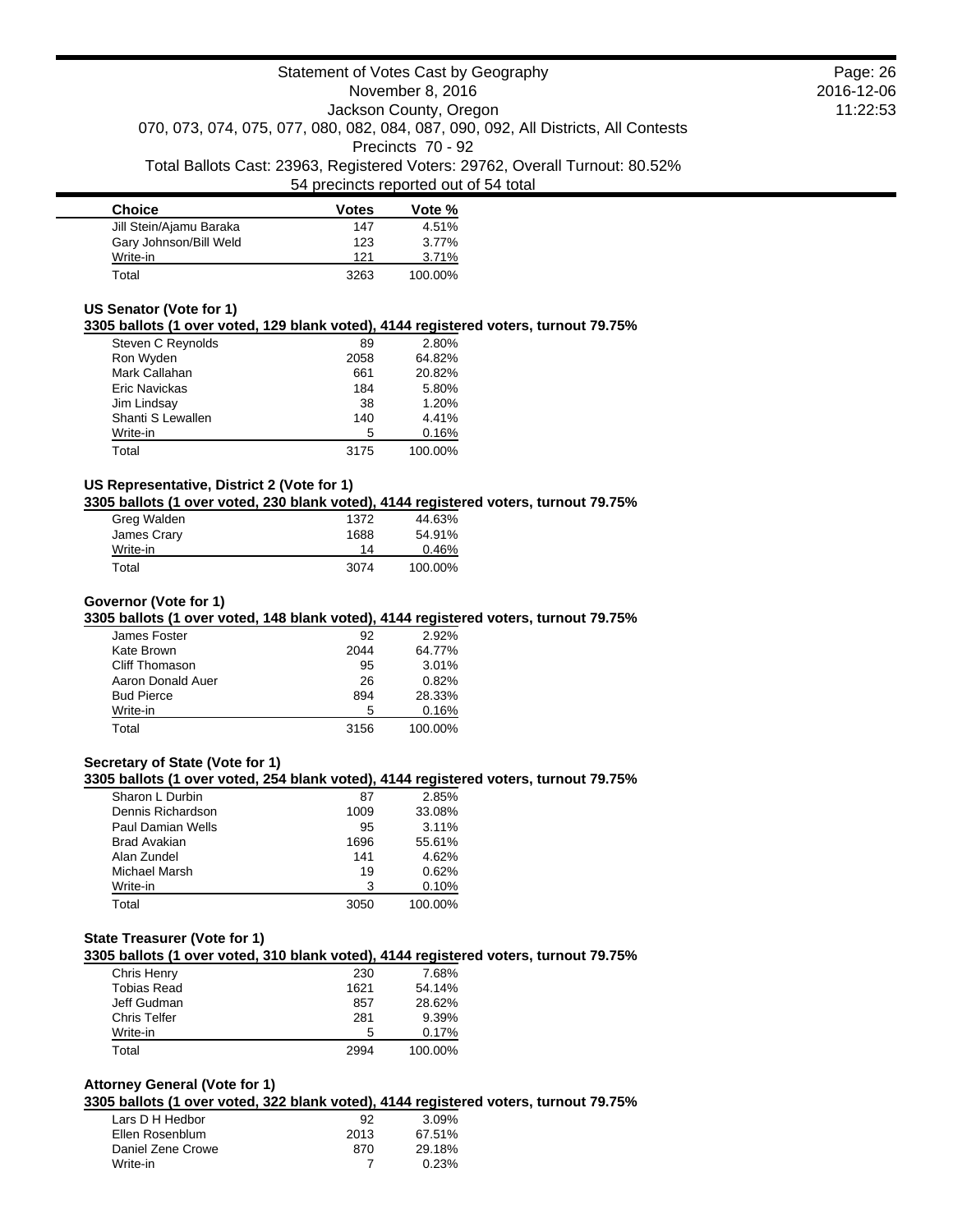|                                                                                                                                                                       |              | Statement of Votes Cast by Geography                                                                    |          | Page: 27   |
|-----------------------------------------------------------------------------------------------------------------------------------------------------------------------|--------------|---------------------------------------------------------------------------------------------------------|----------|------------|
|                                                                                                                                                                       |              | November 8, 2016                                                                                        |          | 2016-12-06 |
| Jackson County, Oregon                                                                                                                                                |              |                                                                                                         | 11:22:53 |            |
|                                                                                                                                                                       |              | 070, 073, 074, 075, 077, 080, 082, 084, 087, 090, 092, All Districts, All Contests<br>Precincts 70 - 92 |          |            |
|                                                                                                                                                                       |              | Total Ballots Cast: 23963, Registered Voters: 29762, Overall Turnout: 80.52%                            |          |            |
|                                                                                                                                                                       |              | 54 precincts reported out of 54 total                                                                   |          |            |
| <b>Choice</b>                                                                                                                                                         | <b>Votes</b> | Vote %                                                                                                  |          |            |
| Total                                                                                                                                                                 | 2982         | 100.00%                                                                                                 |          |            |
|                                                                                                                                                                       |              |                                                                                                         |          |            |
| State Senator, 3rd District (Vote for 1)<br>3305 ballots (1 over voted, 222 blank voted), 4144 registered voters, turnout 79.75%                                      |              |                                                                                                         |          |            |
| Alan DeBoer                                                                                                                                                           | 1104         | 35.82%                                                                                                  |          |            |
| Tonia Moro                                                                                                                                                            | 1974         | 64.05%                                                                                                  |          |            |
| Write-in                                                                                                                                                              | 4            | 0.13%                                                                                                   |          |            |
| Total                                                                                                                                                                 | 3082         | 100.00%                                                                                                 |          |            |
| State Representative, 5th District (Vote for 1)                                                                                                                       |              |                                                                                                         |          |            |
| 3305 ballots (1 over voted, 363 blank voted), 4144 registered voters, turnout 79.75%                                                                                  |              |                                                                                                         |          |            |
| <b>Steven Richie</b>                                                                                                                                                  | 910          | 30.94%                                                                                                  |          |            |
| Pam Marsh                                                                                                                                                             | 2028         | 68.96%                                                                                                  |          |            |
| Write-in<br>Total                                                                                                                                                     | 3            | 0.10%<br>100.00%                                                                                        |          |            |
|                                                                                                                                                                       | 2941         |                                                                                                         |          |            |
| Judge of the Supreme Court, Position 6 (Vote for 1)                                                                                                                   |              |                                                                                                         |          |            |
| 3305 ballots (1 over voted, 1458 blank voted), 4144 registered voters, turnout 79.75%                                                                                 |              |                                                                                                         |          |            |
| Lynn R Nakamoto                                                                                                                                                       | 1825         | 98.86%                                                                                                  |          |            |
| Write-in                                                                                                                                                              | 21           | 1.14%                                                                                                   |          |            |
| Total                                                                                                                                                                 | 1846         | 100.00%                                                                                                 |          |            |
| Judge of the Court of Appeals, Position 5 (Vote for 1)<br>3305 ballots (1 over voted, 1528 blank voted), 4144 registered voters, turnout 79.75%<br><b>Scott Shorr</b> | 1761         | 99.16%                                                                                                  |          |            |
| Write-in                                                                                                                                                              | 15           | 0.84%                                                                                                   |          |            |
| Total                                                                                                                                                                 | 1776         | 100.00%                                                                                                 |          |            |
| Judge of the Court of Appeals, Position 8 (Vote for 1)                                                                                                                |              |                                                                                                         |          |            |
| 3305 ballots (0 over voted, 1631 blank voted), 4144 registered voters, turnout 79.75%                                                                                 |              |                                                                                                         |          |            |
| Roger J DeHoog                                                                                                                                                        | 1660         | 99.16%                                                                                                  |          |            |
| Write-in                                                                                                                                                              | 14           | 0.84%                                                                                                   |          |            |
| Total                                                                                                                                                                 | 1674         | 100.00%                                                                                                 |          |            |
| County Commissioner, Pos 2 (Vote for 1)                                                                                                                               |              |                                                                                                         |          |            |
| 3305 ballots (3 over voted, 453 blank voted), 4144 registered voters, turnout 79.75%                                                                                  |              |                                                                                                         |          |            |
| Jeff Thomas                                                                                                                                                           | 1884         | 66.13%                                                                                                  |          |            |
| <b>Robert Strosser</b>                                                                                                                                                | 952          | 33.42%                                                                                                  |          |            |
| Write-in                                                                                                                                                              | 13           | 0.46%                                                                                                   |          |            |
| Total                                                                                                                                                                 | 2849         | 100.00%                                                                                                 |          |            |
| <b>County Assessor (Vote for 1)</b><br>3305 ballots (1 over voted, 1011 blank voted), 4144 registered voters, turnout 79.75%                                          |              |                                                                                                         |          |            |
| David Arrasmith                                                                                                                                                       | 1024         | 44.66%                                                                                                  |          |            |
| Angela Stuhr                                                                                                                                                          | 1254         | 54.69%                                                                                                  |          |            |
| Write-in                                                                                                                                                              | 15           | 0.65%                                                                                                   |          |            |
| Total                                                                                                                                                                 | 2293         | 100.00%                                                                                                 |          |            |
| City of Talent, Councilmember, Pos 2 (Vote for 1)<br>3305 ballots (1 over voted, 1411 blank voted), 4144 registered voters, turnout 79.75%                            |              |                                                                                                         |          |            |
| <b>Emily Berlant</b>                                                                                                                                                  | 1854         | 97.94%                                                                                                  |          |            |
|                                                                                                                                                                       |              |                                                                                                         |          |            |
| Write-in                                                                                                                                                              | 39           | 2.06%                                                                                                   |          |            |

**3305 ballots (1 over voted, 1449 blank voted), 4144 registered voters, turnout 79.75%**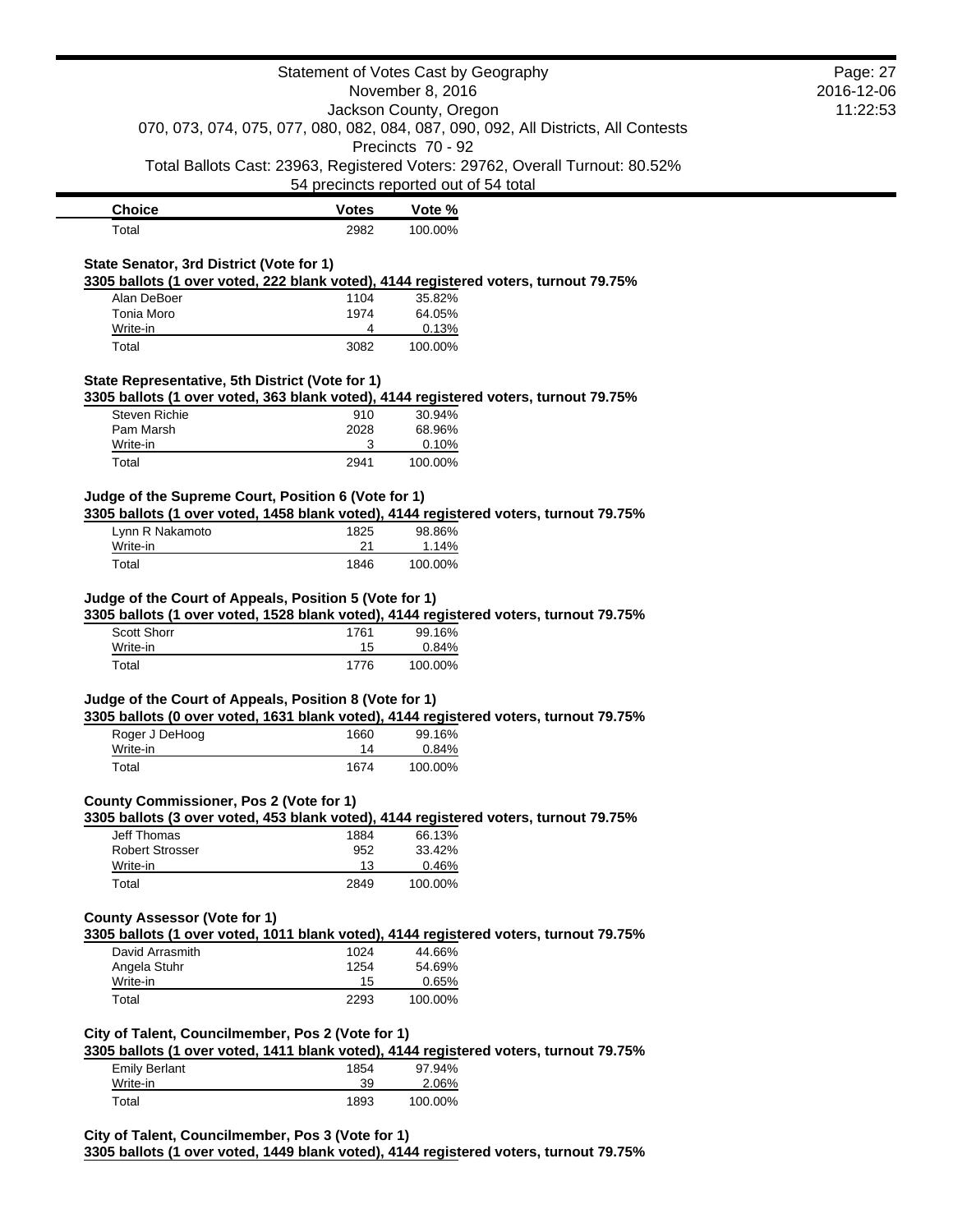|                                                                                                                                                   | Statement of Votes Cast by Geography                                                                         |                                       |                                                                              | Page: 28   |
|---------------------------------------------------------------------------------------------------------------------------------------------------|--------------------------------------------------------------------------------------------------------------|---------------------------------------|------------------------------------------------------------------------------|------------|
|                                                                                                                                                   |                                                                                                              | November 8, 2016                      |                                                                              | 2016-12-06 |
|                                                                                                                                                   | Jackson County, Oregon<br>070, 073, 074, 075, 077, 080, 082, 084, 087, 090, 092, All Districts, All Contests |                                       | 11:22:53                                                                     |            |
|                                                                                                                                                   |                                                                                                              | Precincts 70 - 92                     |                                                                              |            |
|                                                                                                                                                   |                                                                                                              |                                       | Total Ballots Cast: 23963, Registered Voters: 29762, Overall Turnout: 80.52% |            |
|                                                                                                                                                   |                                                                                                              | 54 precincts reported out of 54 total |                                                                              |            |
| <b>Choice</b>                                                                                                                                     | <b>Votes</b>                                                                                                 | Vote %                                |                                                                              |            |
| <b>Christina Collins</b>                                                                                                                          | 1825                                                                                                         | 98.38%                                |                                                                              |            |
| Write-in                                                                                                                                          | 30                                                                                                           | 1.62%                                 |                                                                              |            |
| Total                                                                                                                                             | 1855                                                                                                         | 100.00%                               |                                                                              |            |
| City of Talent, Councilmember, Pos 4 (Vote for 1)                                                                                                 |                                                                                                              |                                       |                                                                              |            |
| 3305 ballots (1 over voted, 1487 blank voted), 4144 registered voters, turnout 79.75%                                                             |                                                                                                              |                                       |                                                                              |            |
| John Harrison<br>Write-in                                                                                                                         | 1786<br>31                                                                                                   | 98.29%<br>1.71%                       |                                                                              |            |
| Total                                                                                                                                             | 1817                                                                                                         | 100.00%                               |                                                                              |            |
|                                                                                                                                                   |                                                                                                              |                                       |                                                                              |            |
| City of Talent, Councilmember, Pos 6 (Vote for 1)                                                                                                 |                                                                                                              |                                       |                                                                              |            |
| 3305 ballots (1 over voted, 1426 blank voted), 4144 registered voters, turnout 79.75%<br><b>Edwin McManus</b>                                     | 1844                                                                                                         | 98.19%                                |                                                                              |            |
| Write-in                                                                                                                                          | 34                                                                                                           | 1.81%                                 |                                                                              |            |
| Total                                                                                                                                             | 1878                                                                                                         | 100.00%                               |                                                                              |            |
|                                                                                                                                                   |                                                                                                              |                                       |                                                                              |            |
| Jackson Soil & Water Dist. Director, Zone 1 (Vote for 1)<br>3305 ballots (1 over voted, 1579 blank voted), 4144 registered voters, turnout 79.75% |                                                                                                              |                                       |                                                                              |            |
| Marilyn Rice                                                                                                                                      | 1712                                                                                                         | 99.25%                                |                                                                              |            |
| Write-in                                                                                                                                          | 13                                                                                                           | 0.75%                                 |                                                                              |            |
| Total                                                                                                                                             | 1725                                                                                                         | 100.00%                               |                                                                              |            |
| 3305 ballots (1 over voted, 1584 blank voted), 4144 registered voters, turnout 79.75%<br>Barbara Niedermeyer<br>Write-in                          | 1706<br>14                                                                                                   | 99.19%<br>0.81%                       |                                                                              |            |
| Total                                                                                                                                             | 1720                                                                                                         | 100.00%                               |                                                                              |            |
|                                                                                                                                                   |                                                                                                              |                                       |                                                                              |            |
| Jackson Soil & Water Dist. Director, Zone 3 (Vote for 1)                                                                                          |                                                                                                              |                                       |                                                                              |            |
| 3305 ballots (1 over voted, 1593 blank voted), 4144 registered voters, turnout 79.75%<br>Juanita Wright                                           | 1701                                                                                                         | 99.42%                                |                                                                              |            |
| Write-in                                                                                                                                          | 10                                                                                                           | 0.58%                                 |                                                                              |            |
| Total                                                                                                                                             | 1711                                                                                                         | 100.00%                               |                                                                              |            |
| Jackson Soil & Water Dist. Director, Zone 4 (Vote for 1)                                                                                          |                                                                                                              |                                       |                                                                              |            |
| 3305 ballots (1 over voted, 1624 blank voted), 4144 registered voters, turnout 79.75%                                                             |                                                                                                              |                                       |                                                                              |            |
| Don Hamann                                                                                                                                        | 1667                                                                                                         | 99.23%                                |                                                                              |            |
| Write-in                                                                                                                                          | 13                                                                                                           | 0.77%                                 |                                                                              |            |
| Total                                                                                                                                             | 1680                                                                                                         | 100.00%                               |                                                                              |            |
| Jackson Soil & Water Dist. Director, Zone 5 (Vote for 1)                                                                                          |                                                                                                              |                                       |                                                                              |            |
| 3305 ballots (0 over voted, 1624 blank voted), 4144 registered voters, turnout 79.75%                                                             |                                                                                                              |                                       |                                                                              |            |
| Ronald W Hillers                                                                                                                                  | 1656                                                                                                         | 98.51%                                |                                                                              |            |
| Write-in<br>Total                                                                                                                                 | 25<br>1681                                                                                                   | 1.49%                                 |                                                                              |            |
|                                                                                                                                                   |                                                                                                              | 100.00%                               |                                                                              |            |
| Jackson Soil & Water Dist.Dir.At Large, #2 (Vote for 1)                                                                                           |                                                                                                              |                                       |                                                                              |            |
| 3305 ballots (0 over voted, 1636 blank voted), 4144 registered voters, turnout 79.75%                                                             |                                                                                                              |                                       |                                                                              |            |
| Stan Dean                                                                                                                                         | 1655                                                                                                         | 99.16%                                |                                                                              |            |
| Write-in<br>Total                                                                                                                                 | 14<br>1669                                                                                                   | 0.84%<br>100.00%                      |                                                                              |            |
|                                                                                                                                                   |                                                                                                              |                                       |                                                                              |            |
| Rogue Valley Heritage District, Director (Vote for 5)                                                                                             |                                                                                                              |                                       |                                                                              |            |
| 3305 ballots (4 over voted, 9296 undervotes), 4144 registered voters, turnout 79.75%                                                              |                                                                                                              |                                       |                                                                              |            |
|                                                                                                                                                   |                                                                                                              |                                       |                                                                              |            |
| Allen Dobney                                                                                                                                      | 1401                                                                                                         | 19.43%                                |                                                                              |            |
| Charleen M Brown                                                                                                                                  | 1435                                                                                                         | 19.91%                                |                                                                              |            |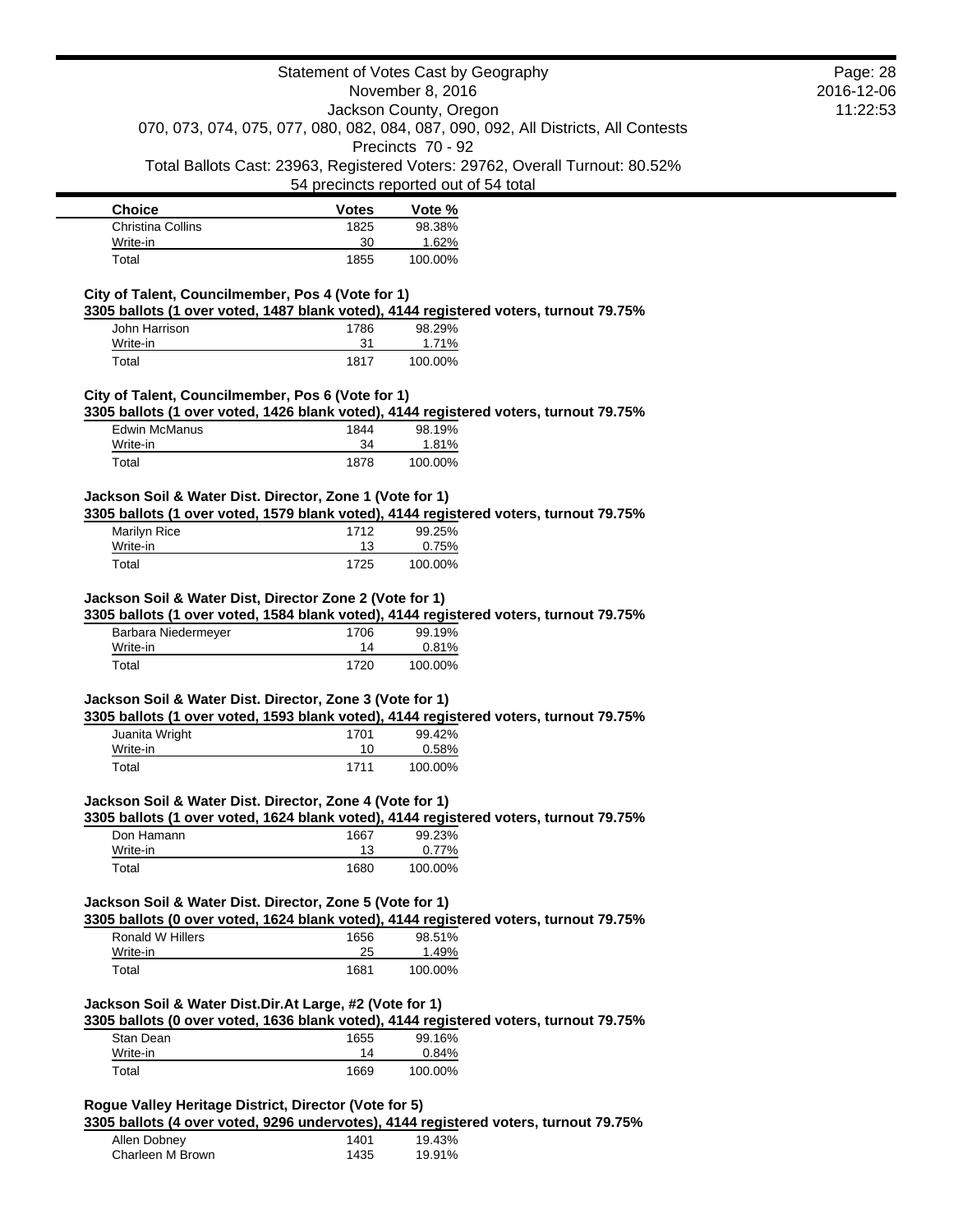| <b>Choice</b>          | <b>Votes</b> | Vote %  |
|------------------------|--------------|---------|
| Stephanie S Butler     | 1455         | 20.18%  |
| <b>Ronald Medinger</b> | 1435         | 19.91%  |
| <b>Dennis Powers</b>   | 1432         | 19.86%  |
| Write-in               | 28           | 0.39%   |
| Write In               | 8            | 0.11%   |
| Write In               | 5            | 0.07%   |
| Write In               | 5            | 0.07%   |
| Write In               | 5            | 0.07%   |
| Total                  | 7209         | 100.00% |

### **State 94 (Vote for 1)**

### **3305 ballots (3 over voted, 256 blank voted), 4144 registered voters, turnout 79.75%**

| Yes   | 1208 | 39.66%  |
|-------|------|---------|
| No    | 1838 | 60.34%  |
| Total | 3046 | 100.00% |

### **State 95 (Vote for 1)**

## **3305 ballots (3 over voted, 316 blank voted), 4144 registered voters, turnout 79.75%**

| Yes   | 2172 | 72.74%  |
|-------|------|---------|
| No    | 814  | 27.26%  |
| Total | 2986 | 100.00% |

#### **State 96 (Vote for 1)**

#### **3305 ballots (1 over voted, 188 blank voted), 4144 registered voters, turnout 79.75%**

| Yes   | 2665 | 85.53%  |
|-------|------|---------|
| No    | 451  | 14.47%  |
| Total | 3116 | 100.00% |

### **State 97 (Vote for 1)**

#### **3305 ballots (0 over voted, 97 blank voted), 4144 registered voters, turnout 79.75%**

| Yes   | 1898 | 59.16%  |
|-------|------|---------|
| No    | 1310 | 40.84%  |
| Total | 3208 | 100.00% |

#### **State 98 (Vote for 1)**

# **3305 ballots (1 over voted, 203 blank voted), 4144 registered voters, turnout 79.75%** Yes 2374 76.56%

| No          | 727  | 23.44%  |
|-------------|------|---------|
| $\tau$ otal | 3101 | 100.00% |

#### **State 99 (Vote for 1)**

**3305 ballots (1 over voted, 217 blank voted), 4144 registered voters, turnout 79.75%**

| Yes   | 2251 | 72.92%  |
|-------|------|---------|
| No    | 836  | 27.08%  |
| Total | 3087 | 100.00% |

### **State 100 (Vote for 1)**

|     | 3305 ballots (2 over voted, 239 blank voted), 4144 registered voters, turnout 79.75% |       |         |  |
|-----|--------------------------------------------------------------------------------------|-------|---------|--|
| Yes |                                                                                      | 2408. | 78.59%  |  |
|     |                                                                                      |       | 24.440/ |  |

| No    | 656  | 21.41%  |
|-------|------|---------|
| Total | 3064 | 100.00% |

# **Measure 15-162 (Vote for 1)**

**3305 ballots (0 over voted, 166 blank voted), 4144 registered voters, turnout 79.75%**

| Yes | 2285 | 72.79% |
|-----|------|--------|
| No. | 854  | 27.21% |

Page: 29 2016-12-06 11:22:53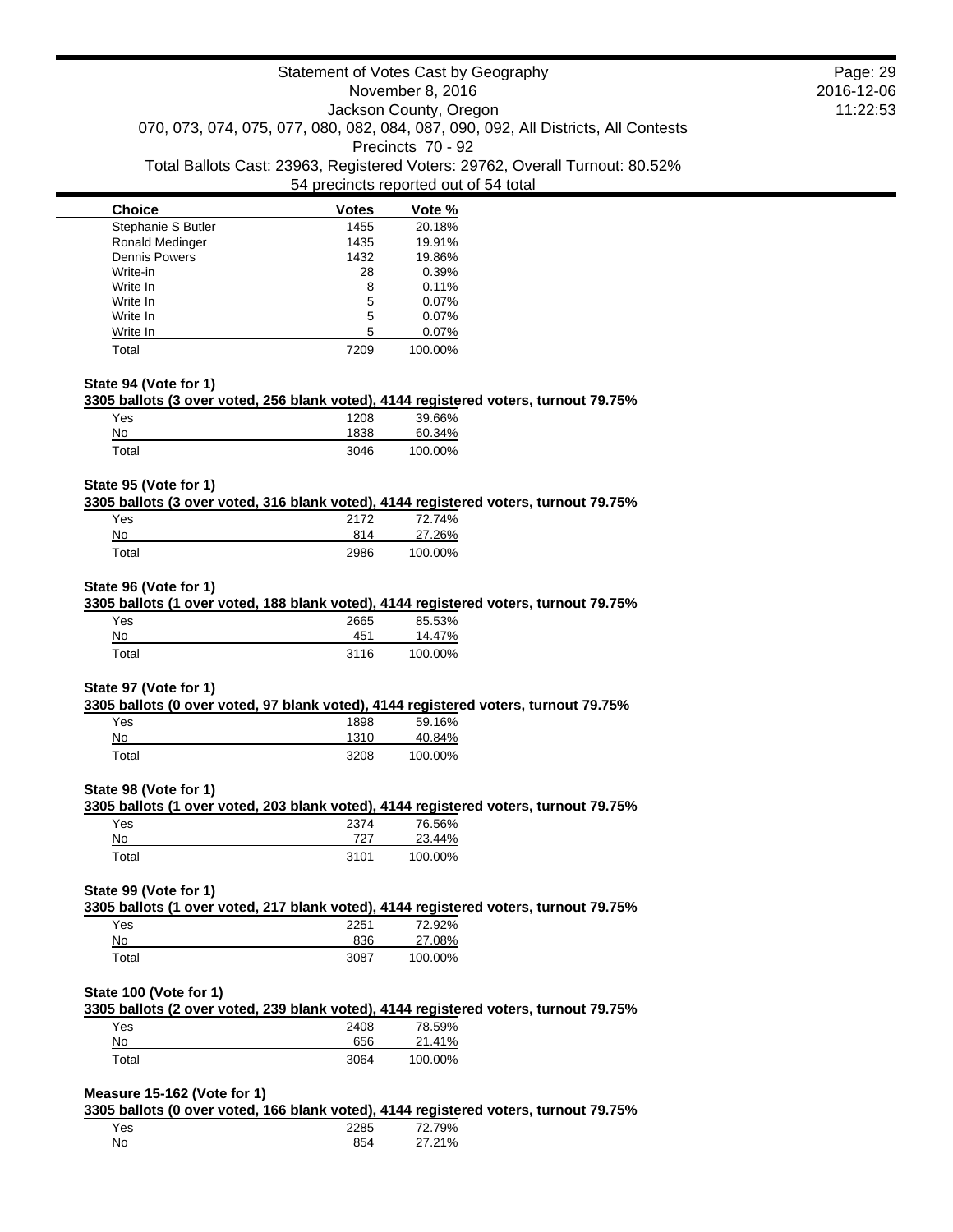|                                                                         |              | Statement of Votes Cast by Geography<br>November 8, 2016                                                              | Page: 30<br>2016-12-06 |
|-------------------------------------------------------------------------|--------------|-----------------------------------------------------------------------------------------------------------------------|------------------------|
| Jackson County, Oregon                                                  |              |                                                                                                                       | 11:22:53               |
|                                                                         |              | 070, 073, 074, 075, 077, 080, 082, 084, 087, 090, 092, All Districts, All Contests                                    |                        |
|                                                                         |              | Precincts 70 - 92                                                                                                     |                        |
|                                                                         |              | Total Ballots Cast: 23963, Registered Voters: 29762, Overall Turnout: 80.52%<br>54 precincts reported out of 54 total |                        |
| <b>Choice</b>                                                           | <b>Votes</b> | Vote %                                                                                                                |                        |
| Total                                                                   | 3139         | 100.00%                                                                                                               |                        |
| Measure 15-163 (Vote for 1)                                             |              |                                                                                                                       |                        |
|                                                                         |              | 3305 ballots (0 over voted, 317 blank voted), 4144 registered voters, turnout 79.75%                                  |                        |
| Yes                                                                     | 1691         | 56.59%                                                                                                                |                        |
| No                                                                      | 1297         | 43.41%                                                                                                                |                        |
| Total                                                                   | 2988         | 100.00%                                                                                                               |                        |
| Measure 15-159 (Vote for 1)                                             |              | 3305 ballots (2 over voted, 151 blank voted), 4144 registered voters, turnout 79.75%                                  |                        |
| Yes                                                                     | 2295         | 72.81%                                                                                                                |                        |
| No                                                                      | 857          | 27.19%                                                                                                                |                        |
| Total                                                                   | 3152         | 100.00%                                                                                                               |                        |
| Measure 15-160 (Vote for 1)                                             |              |                                                                                                                       |                        |
|                                                                         |              | 3305 ballots (1 over voted, 417 blank voted), 4144 registered voters, turnout 79.75%                                  |                        |
| Yes                                                                     | 2458         | 85.14%                                                                                                                |                        |
| No<br>Total                                                             | 429<br>2887  | 14.86%<br>100.00%                                                                                                     |                        |
|                                                                         |              |                                                                                                                       |                        |
| Measure 15-161 (Vote for 1)                                             |              |                                                                                                                       |                        |
|                                                                         |              |                                                                                                                       |                        |
|                                                                         |              | 3305 ballots (0 over voted, 300 blank voted), 4144 registered voters, turnout 79.75%                                  |                        |
| Yes                                                                     | 1002         | 33.34%                                                                                                                |                        |
| No                                                                      | 2003         | 66.66%                                                                                                                |                        |
| Total                                                                   | 3005         | 100.00%                                                                                                               |                        |
|                                                                         |              |                                                                                                                       |                        |
| Measure 15-164 (Vote for 1)                                             |              | 3305 ballots (0 over voted, 410 blank voted), 4144 registered voters, turnout 79.75%                                  |                        |
| Yes<br>No                                                               | 1288<br>1607 | 44.49%                                                                                                                |                        |
| Total                                                                   | 2895         | 55.51%<br>100.00%                                                                                                     |                        |
|                                                                         |              |                                                                                                                       |                        |
|                                                                         |              |                                                                                                                       |                        |
| Precinct 084<br>United States President and Vice President (Vote for 1) |              | 2454 ballots (2 over voted, 42 blank voted), 3129 registered voters, turnout 78.43%                                   |                        |
| Donald Trump/Mike Pence                                                 | 1024         | 42.49%                                                                                                                |                        |
| Hillary Clinton/Tim Kaine                                               | 1150         | 47.72%                                                                                                                |                        |
| Jill Stein/Ajamu Baraka                                                 | 71           | 2.95%                                                                                                                 |                        |
| Gary Johnson/Bill Weld<br>Write-in                                      | 86<br>79     | 3.57%                                                                                                                 |                        |
| Total                                                                   | 2410         | 3.28%<br>100.00%                                                                                                      |                        |
|                                                                         |              |                                                                                                                       |                        |
|                                                                         |              | 2454 ballots (0 over voted, 84 blank voted), 3129 registered voters, turnout 78.43%                                   |                        |
| Steven C Reynolds                                                       | 76           | 3.21%                                                                                                                 |                        |
| Ron Wyden                                                               | 1301         | 54.89%                                                                                                                |                        |
| Mark Callahan                                                           | 807          | 34.05%                                                                                                                |                        |
| Eric Navickas                                                           | 80           | 3.38%                                                                                                                 |                        |
| Jim Lindsay                                                             | 18           | 0.76%                                                                                                                 |                        |
| Shanti S Lewallen                                                       | 84           | 3.54%                                                                                                                 |                        |
| US Senator (Vote for 1)<br>Write-in<br>Total                            | 4<br>2370    | 0.17%<br>100.00%                                                                                                      |                        |

Greg Walden 1432 61.20% James Crary 300 38.46%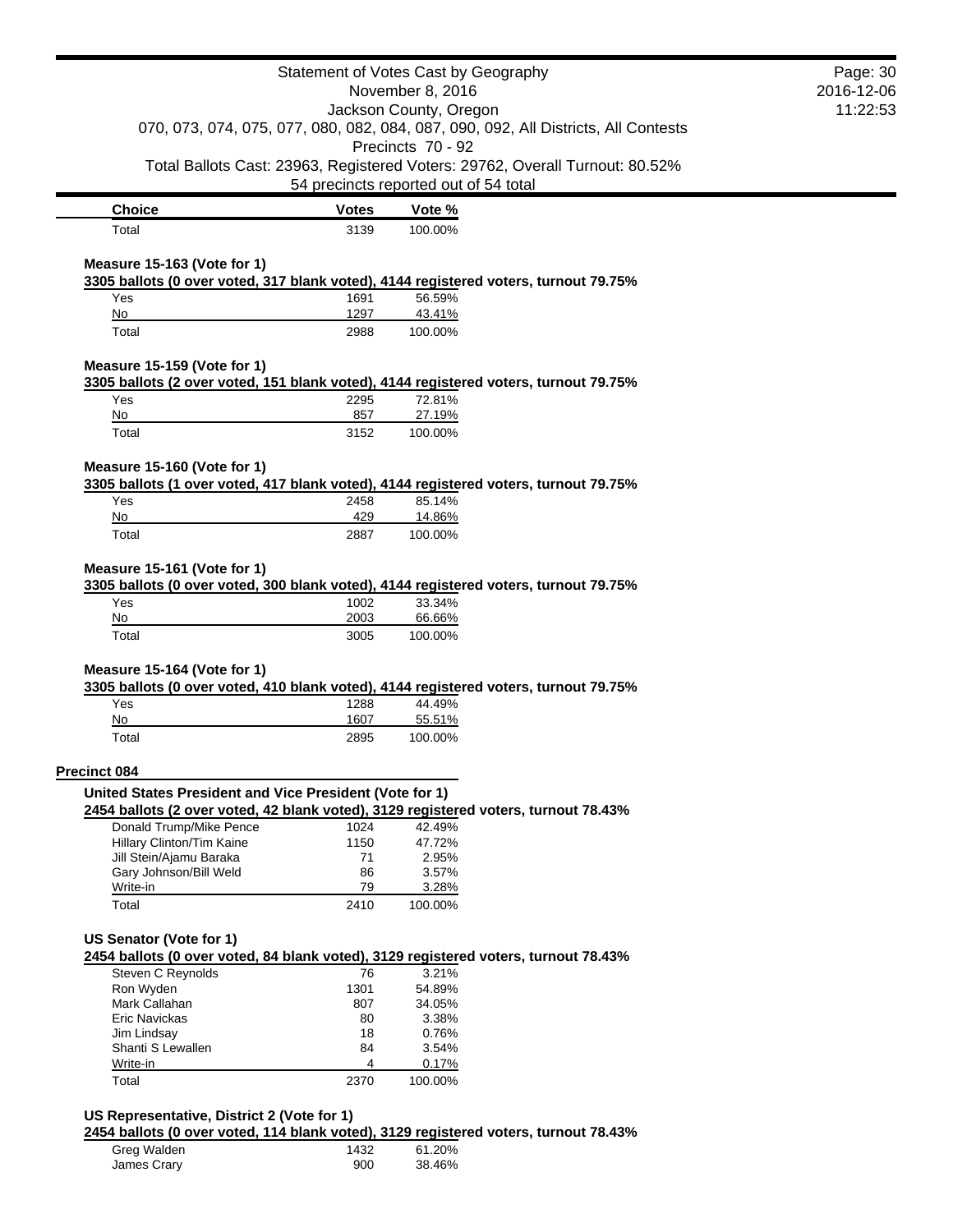| <b>Choice</b> | Votes | Vote %  |
|---------------|-------|---------|
| Write-in      |       | 0.34%   |
| Total         | 2340  | 100.00% |

#### **Governor (Vote for 1)**

**2454 ballots (1 over voted, 98 blank voted), 3129 registered voters, turnout 78.43%**

| James Foster      | 56   | 2.38%   |
|-------------------|------|---------|
| Kate Brown        | 1213 | 51.51%  |
| Cliff Thomason    | 80   | 3.40%   |
| Aaron Donald Auer | 20   | 0.85%   |
| <b>Bud Pierce</b> | 981  | 41.66%  |
| Write-in          | 5    | 0.21%   |
| Total             | 2355 | 100.00% |

# **Secretary of State (Vote for 1)**

**2454 ballots (0 over voted, 145 blank voted), 3129 registered voters, turnout 78.43%**

| Sharon L Durbin   | 54   | 2.34%   |
|-------------------|------|---------|
| Dennis Richardson | 1116 | 48.33%  |
| Paul Damian Wells | 84   | 3.64%   |
| Brad Avakian      | 971  | 42.05%  |
| Alan Zundel       | 66   | 2.86%   |
| Michael Marsh     | 17   | 0.74%   |
| Write-in          |      | 0.04%   |
| Total             | 2309 | 100.00% |

# **State Treasurer (Vote for 1)**

**2454 ballots (0 over voted, 187 blank voted), 3129 registered voters, turnout 78.43%**

| 136  | $6.00\%$ |
|------|----------|
| 946  | 41.73%   |
| 971  | 42.83%   |
| 212  | 9.35%    |
|      | 0.09%    |
| 2267 | 100.00%  |
|      |          |

### **Attorney General (Vote for 1)**

**2454 ballots (0 over voted, 178 blank voted), 3129 registered voters, turnout 78.43%**

| Lars D H Hedbor   | 56   | 2.46%   |
|-------------------|------|---------|
| Ellen Rosenblum   | 1222 | 53.69%  |
| Daniel Zene Crowe | 992  | 43.59%  |
| Write-in          | 6    | 0.26%   |
| Total             | 2276 | 100.00% |

# **State Senator, 3rd District (Vote for 1)**

**2454 ballots (0 over voted, 143 blank voted), 3129 registered voters, turnout 78.43%**

| Alan DeBoer | 1150 | 49.76%  |
|-------------|------|---------|
| Tonia Moro  | 1156 | 50.02%  |
| Write-in    | 5    | 0.22%   |
| Total       | 2311 | 100.00% |

### **State Representative, 5th District (Vote for 1)**

**2454 ballots (0 over voted, 226 blank voted), 3129 registered voters, turnout 78.43%**

| Steven Richie | 1021 | 45.83%  |
|---------------|------|---------|
| Pam Marsh     | 1204 | 54.04%  |
| Write-in      |      | 0.13%   |
| Total         | 2228 | 100.00% |

# **Judge of the Supreme Court, Position 6 (Vote for 1)**

**2454 ballots (0 over voted, 1004 blank voted), 3129 registered voters, turnout 78.43%**

|  | Lynn R Nakamoto | 1427 | 98.41% |  |
|--|-----------------|------|--------|--|
|--|-----------------|------|--------|--|

Page: 31 2016-12-06 11:22:53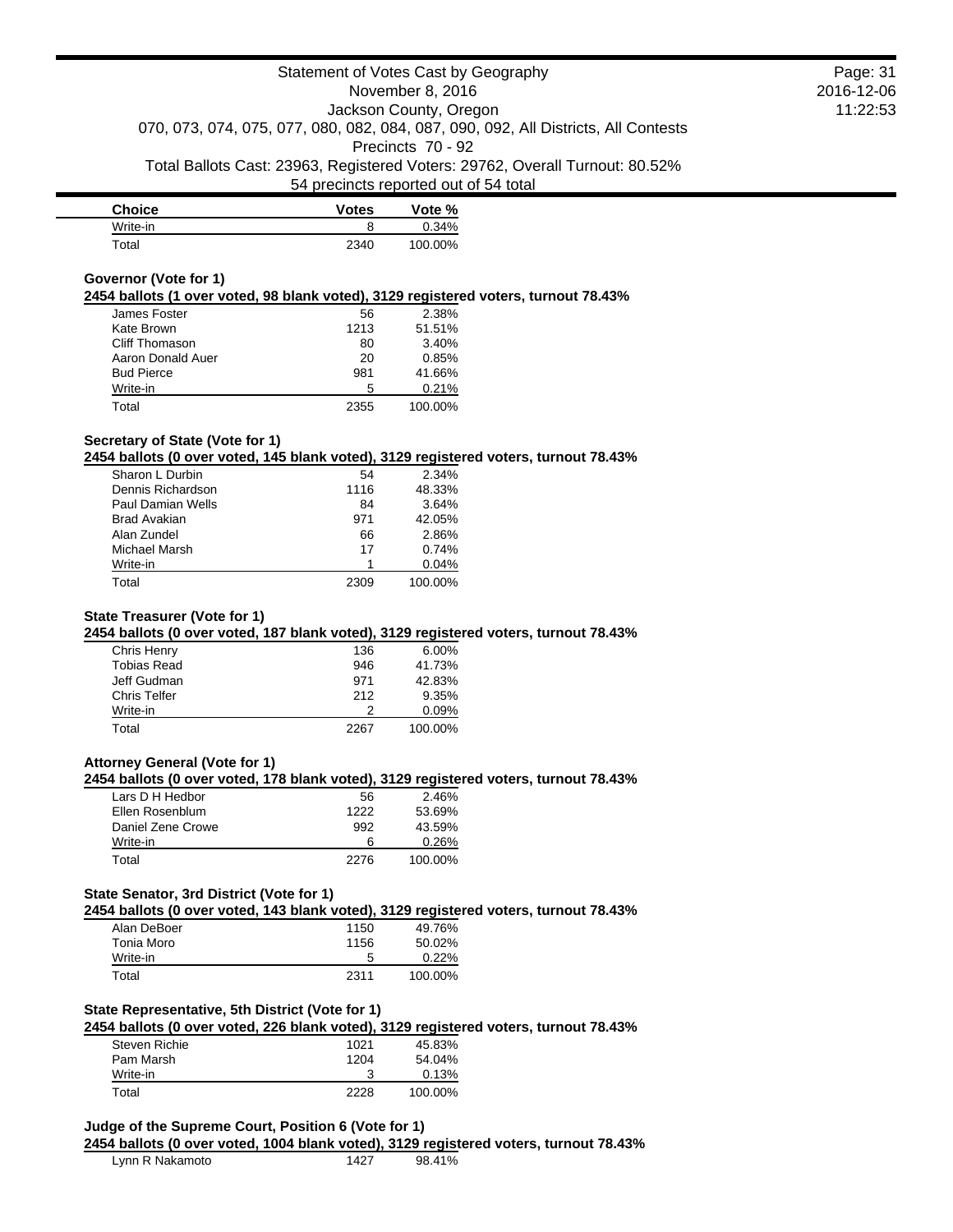|                                                          |              | Statement of Votes Cast by Geography                                                                                  |            | Page: 32 |
|----------------------------------------------------------|--------------|-----------------------------------------------------------------------------------------------------------------------|------------|----------|
|                                                          |              | November 8, 2016                                                                                                      | 2016-12-06 |          |
|                                                          |              | Jackson County, Oregon                                                                                                |            | 11:22:53 |
|                                                          |              | 070, 073, 074, 075, 077, 080, 082, 084, 087, 090, 092, All Districts, All Contests                                    |            |          |
|                                                          |              | Precincts 70 - 92                                                                                                     |            |          |
|                                                          |              | Total Ballots Cast: 23963, Registered Voters: 29762, Overall Turnout: 80.52%<br>54 precincts reported out of 54 total |            |          |
|                                                          |              |                                                                                                                       |            |          |
| <b>Choice</b>                                            | <b>Votes</b> | Vote %                                                                                                                |            |          |
| Write-in<br>Total                                        | 23<br>1450   | 1.59%<br>100.00%                                                                                                      |            |          |
|                                                          |              |                                                                                                                       |            |          |
| Judge of the Court of Appeals, Position 5 (Vote for 1)   |              |                                                                                                                       |            |          |
|                                                          |              | 2454 ballots (0 over voted, 1031 blank voted), 3129 registered voters, turnout 78.43%                                 |            |          |
| Scott Shorr<br>Write-in                                  | 1404<br>19   | 98.66%<br>1.34%                                                                                                       |            |          |
| Total                                                    | 1423         | 100.00%                                                                                                               |            |          |
|                                                          |              |                                                                                                                       |            |          |
| Judge of the Court of Appeals, Position 8 (Vote for 1)   |              |                                                                                                                       |            |          |
|                                                          |              | 2454 ballots (0 over voted, 1096 blank voted), 3129 registered voters, turnout 78.43%                                 |            |          |
| Roger J DeHoog                                           | 1336         | 98.38%                                                                                                                |            |          |
| Write-in<br>Total                                        | 22<br>1358   | 1.62%<br>100.00%                                                                                                      |            |          |
|                                                          |              |                                                                                                                       |            |          |
| County Commissioner, Pos 2 (Vote for 1)                  |              |                                                                                                                       |            |          |
|                                                          |              | 2454 ballots (0 over voted, 289 blank voted), 3129 registered voters, turnout 78.43%                                  |            |          |
| Jeff Thomas                                              | 1056         | 48.78%                                                                                                                |            |          |
| <b>Robert Strosser</b>                                   | 1095         | 50.58%                                                                                                                |            |          |
| Write-in                                                 | 14           | 0.65%                                                                                                                 |            |          |
| Total                                                    | 2165         | 100.00%                                                                                                               |            |          |
|                                                          |              |                                                                                                                       |            |          |
|                                                          |              |                                                                                                                       |            |          |
| <b>County Assessor (Vote for 1)</b>                      |              |                                                                                                                       |            |          |
|                                                          |              | 2454 ballots (0 over voted, 690 blank voted), 3129 registered voters, turnout 78.43%                                  |            |          |
| David Arrasmith<br>Angela Stuhr                          | 938<br>820   | 53.17%<br>46.49%                                                                                                      |            |          |
| Write-in                                                 | 6            | 0.34%                                                                                                                 |            |          |
| Total                                                    | 1764         | 100.00%                                                                                                               |            |          |
|                                                          |              |                                                                                                                       |            |          |
| City of Phoenix, Mayor (Vote for 1)                      |              |                                                                                                                       |            |          |
|                                                          |              | 2454 ballots (1 over voted, 497 blank voted), 3129 registered voters, turnout 78.43%                                  |            |          |
| Chris Luz<br>Ben McCormick                               | 1185         | 60.58%                                                                                                                |            |          |
| Write-in                                                 | 753<br>18    | 38.50%<br>0.92%                                                                                                       |            |          |
| Total                                                    | 1956         | 100.00%                                                                                                               |            |          |
|                                                          |              |                                                                                                                       |            |          |
| City of Phoenix, Councilmember (Vote for 3)              |              |                                                                                                                       |            |          |
|                                                          |              | 2454 ballots (0 over voted, 3224 undervotes), 3129 registered voters, turnout 78.43%                                  |            |          |
| Sarah Westover                                           | 1424         | 34.41%                                                                                                                |            |          |
| <b>Stuart Warren</b><br><b>Terry Baker</b>               | 1335<br>1326 | 32.26%<br>32.04%                                                                                                      |            |          |
| Write-in                                                 | 42           | 1.01%                                                                                                                 |            |          |
| Write In                                                 | 10           | 0.24%                                                                                                                 |            |          |
| Write In                                                 | 1            | 0.02%                                                                                                                 |            |          |
| Total                                                    | 4138         | 100.00%                                                                                                               |            |          |
|                                                          |              |                                                                                                                       |            |          |
| Jackson Soil & Water Dist. Director, Zone 1 (Vote for 1) |              |                                                                                                                       |            |          |
|                                                          |              | 2454 ballots (0 over voted, 1087 blank voted), 3129 registered voters, turnout 78.43%                                 |            |          |
| Marilyn Rice<br>Write-in                                 | 1357<br>10   | 99.27%<br>0.73%                                                                                                       |            |          |
| Total                                                    | 1367         | 100.00%                                                                                                               |            |          |

| Barbara Niedermeyer | 1346 | 99.34% |
|---------------------|------|--------|
| Write-in            |      | 0.66%  |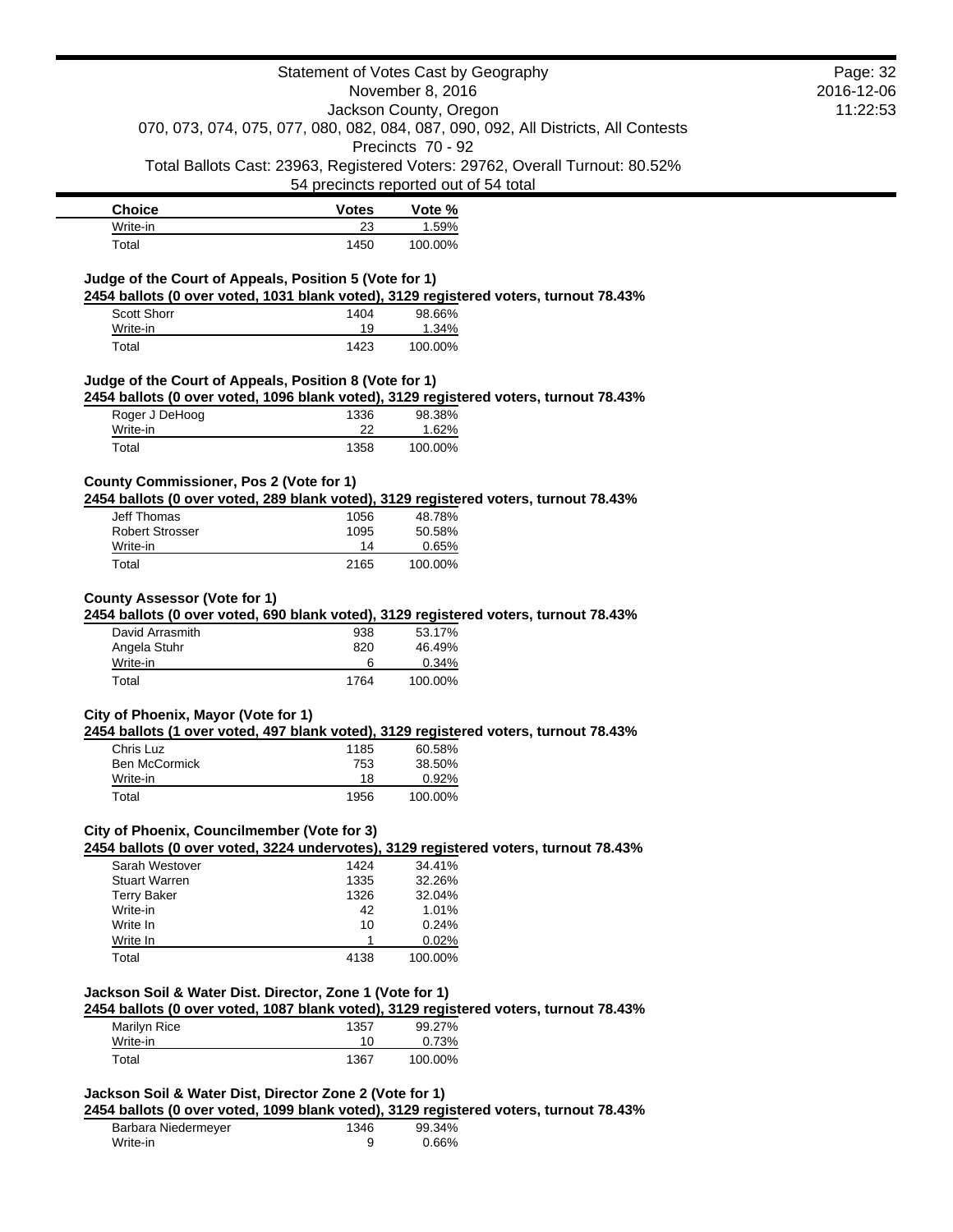|                                                          |              | Statement of Votes Cast by Geography                                                  | Page: 33   |
|----------------------------------------------------------|--------------|---------------------------------------------------------------------------------------|------------|
|                                                          |              | November 8, 2016                                                                      | 2016-12-06 |
|                                                          |              | Jackson County, Oregon                                                                | 11:22:53   |
|                                                          |              | 070, 073, 074, 075, 077, 080, 082, 084, 087, 090, 092, All Districts, All Contests    |            |
|                                                          |              | Precincts 70 - 92                                                                     |            |
|                                                          |              | Total Ballots Cast: 23963, Registered Voters: 29762, Overall Turnout: 80.52%          |            |
|                                                          |              | 54 precincts reported out of 54 total                                                 |            |
| <b>Choice</b>                                            | <b>Votes</b> | Vote %                                                                                |            |
| Total                                                    | 1355         | 100.00%                                                                               |            |
| Jackson Soil & Water Dist. Director, Zone 3 (Vote for 1) |              | 2454 ballots (0 over voted, 1113 blank voted), 3129 registered voters, turnout 78.43% |            |
| Juanita Wright                                           | 1331         | 99.25%                                                                                |            |
| Write-in                                                 | 10           | 0.75%                                                                                 |            |
| Total                                                    | 1341         | 100.00%                                                                               |            |
| Jackson Soil & Water Dist. Director, Zone 4 (Vote for 1) |              |                                                                                       |            |
|                                                          |              | 2454 ballots (0 over voted, 1145 blank voted), 3129 registered voters, turnout 78.43% |            |
| Don Hamann                                               | 1299         | 99.24%                                                                                |            |
| Write-in                                                 | 10           | 0.76%                                                                                 |            |
| Total                                                    | 1309         | 100.00%                                                                               |            |
| Jackson Soil & Water Dist. Director, Zone 5 (Vote for 1) |              |                                                                                       |            |
|                                                          |              | 2454 ballots (0 over voted, 1137 blank voted), 3129 registered voters, turnout 78.43% |            |
| Ronald W Hillers                                         | 1307         | 99.24%                                                                                |            |
| Write-in<br>Total                                        | 10<br>1317   | 0.76%<br>100.00%                                                                      |            |
|                                                          |              |                                                                                       |            |
| Write-in<br>Total                                        | 10<br>1318   | 0.76%<br>100.00%                                                                      |            |
| Rogue Valley Heritage District, Director (Vote for 5)    |              |                                                                                       |            |
|                                                          |              | 2454 ballots (1 over voted, 6496 undervotes), 3129 registered voters, turnout 78.43%  |            |
| Allen Dobney                                             | 1134         | 19.66%                                                                                |            |
| Charleen M Brown                                         | 1148         | 19.90%                                                                                |            |
| Stephanie S Butler                                       | 1175         | 20.37%                                                                                |            |
| Ronald Medinger                                          | 1128         | 19.55%                                                                                |            |
| <b>Dennis Powers</b>                                     | 1155         | 20.02%                                                                                |            |
| Write-in                                                 | 15           | 0.26%                                                                                 |            |
| Write In                                                 | 5            | 0.09%                                                                                 |            |
| Write In                                                 | 4            | 0.07%                                                                                 |            |
| Write In                                                 | 3            | 0.05%                                                                                 |            |
| Write In<br>Total                                        | 2<br>5769    | 0.03%<br>100.00%                                                                      |            |
|                                                          |              |                                                                                       |            |
| State 94 (Vote for 1)                                    |              | 2454 ballots (1 over voted, 168 blank voted), 3129 registered voters, turnout 78.43%  |            |
| Yes                                                      | 734          | 32.12%                                                                                |            |
| No                                                       | 1551         | 67.88%                                                                                |            |
| Total                                                    | 2285         | 100.00%                                                                               |            |
|                                                          |              |                                                                                       |            |
| State 95 (Vote for 1)                                    |              |                                                                                       |            |
|                                                          |              | 2454 ballots (0 over voted, 213 blank voted), 3129 registered voters, turnout 78.43%  |            |
| Yes                                                      | 1515         | 67.60%                                                                                |            |
| No                                                       | 726          | 32.40%                                                                                |            |
| Total                                                    | 2241         | 100.00%                                                                               |            |
| State 96 (Vote for 1)                                    |              |                                                                                       |            |
|                                                          |              | 2454 ballots (0 over voted, 137 blank voted), 3129 registered voters, turnout 78.43%  |            |
| Yes                                                      | 1967         | 84.89%                                                                                |            |
| No                                                       | 350          | 15.11%                                                                                |            |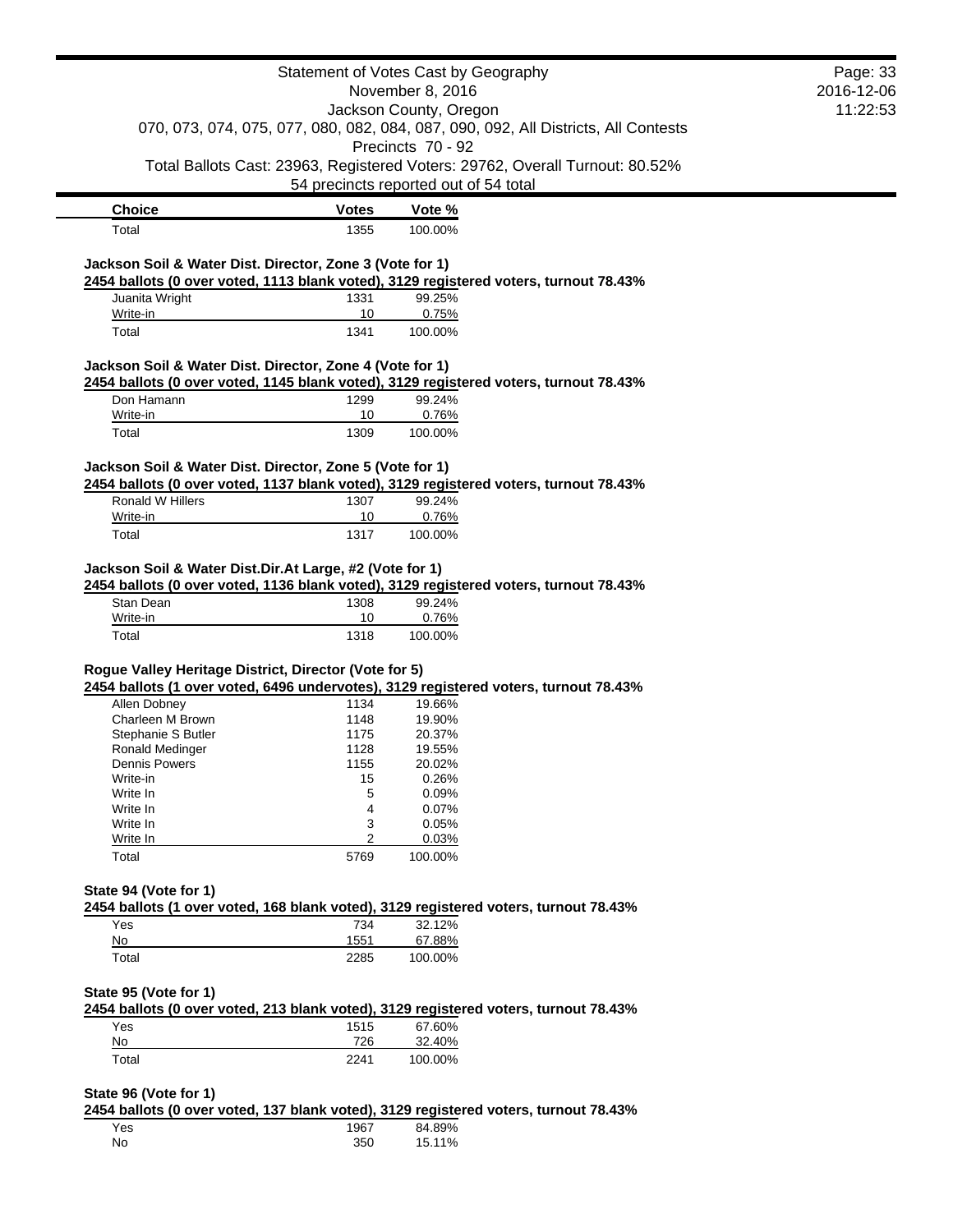|                             |              | Statement of Votes Cast by Geography                                                                    | Page: 34   |
|-----------------------------|--------------|---------------------------------------------------------------------------------------------------------|------------|
|                             |              | November 8, 2016                                                                                        | 2016-12-06 |
|                             |              | Jackson County, Oregon                                                                                  | 11:22:53   |
|                             |              | 070, 073, 074, 075, 077, 080, 082, 084, 087, 090, 092, All Districts, All Contests<br>Precincts 70 - 92 |            |
|                             |              | Total Ballots Cast: 23963, Registered Voters: 29762, Overall Turnout: 80.52%                            |            |
|                             |              | 54 precincts reported out of 54 total                                                                   |            |
| <b>Choice</b>               | <b>Votes</b> | Vote %                                                                                                  |            |
| Total                       | 2317         | 100.00%                                                                                                 |            |
|                             |              |                                                                                                         |            |
| State 97 (Vote for 1)       |              | 2454 ballots (2 over voted, 66 blank voted), 3129 registered voters, turnout 78.43%                     |            |
| Yes                         | 1010         | 42.33%                                                                                                  |            |
| No                          | 1376         | 57.67%                                                                                                  |            |
| Total                       | 2386         | 100.00%                                                                                                 |            |
| State 98 (Vote for 1)       |              |                                                                                                         |            |
|                             |              | 2454 ballots (0 over voted, 141 blank voted), 3129 registered voters, turnout 78.43%                    |            |
| Yes                         | 1509         | 65.24%                                                                                                  |            |
| No                          | 804          | 34.76%                                                                                                  |            |
| Total                       | 2313         | 100.00%                                                                                                 |            |
| State 99 (Vote for 1)       |              |                                                                                                         |            |
|                             |              | 2454 ballots (1 over voted, 162 blank voted), 3129 registered voters, turnout 78.43%                    |            |
| Yes                         | 1475         | 64.38%                                                                                                  |            |
| No                          | 816          | 35.62%                                                                                                  |            |
| Total                       | 2291         | 100.00%                                                                                                 |            |
| State 100 (Vote for 1)      |              |                                                                                                         |            |
|                             |              | 2454 ballots (0 over voted, 164 blank voted), 3129 registered voters, turnout 78.43%                    |            |
| Yes                         | 1642         | 71.70%                                                                                                  |            |
| No                          | 648          | 28.30%                                                                                                  |            |
| Total                       | 2290         | 100.00%                                                                                                 |            |
| Measure 15-162 (Vote for 1) |              |                                                                                                         |            |
|                             |              | 2454 ballots (0 over voted, 106 blank voted), 3129 registered voters, turnout 78.43%                    |            |
| Yes                         | 1758         | 74.87%                                                                                                  |            |
| No                          | 590          | 25.13%                                                                                                  |            |
| Total                       | 2348         | 100.00%                                                                                                 |            |
| Measure 15-163 (Vote for 1) |              |                                                                                                         |            |
|                             |              | 2454 ballots (1 over voted, 186 blank voted), 3129 registered voters, turnout 78.43%                    |            |
| Yes                         | 1257         | 55.45%                                                                                                  |            |
| No                          | 1010         | 44.55%                                                                                                  |            |
| Total                       | 2267         | 100.00%                                                                                                 |            |
| Measure 15-153 (Vote for 1) |              |                                                                                                         |            |
|                             |              | 2454 ballots (2 over voted, 96 blank voted), 3129 registered voters, turnout 78.43%                     |            |
| Yes                         | 1757         | 74.58%                                                                                                  |            |
| No                          | 599          | 25.42%                                                                                                  |            |
| Total                       | 2356         | 100.00%                                                                                                 |            |
| Measure 15-161 (Vote for 1) |              |                                                                                                         |            |
|                             |              | 2454 ballots (0 over voted, 195 blank voted), 3129 registered voters, turnout 78.43%                    |            |
| Yes                         | 758          | 33.55%                                                                                                  |            |
| No                          | 1501         | 66.45%                                                                                                  |            |
| Total                       | 2259         | 100.00%                                                                                                 |            |
| Measure 15-164 (Vote for 1) |              |                                                                                                         |            |
|                             |              | 2454 ballots (0 over voted, 263 blank voted), 3129 registered voters, turnout 78.43%                    |            |
| Yes                         | 768          | 35.05%                                                                                                  |            |
| No                          | 1423         | 64.95%                                                                                                  |            |
| Total                       | 2191         | 100.00%                                                                                                 |            |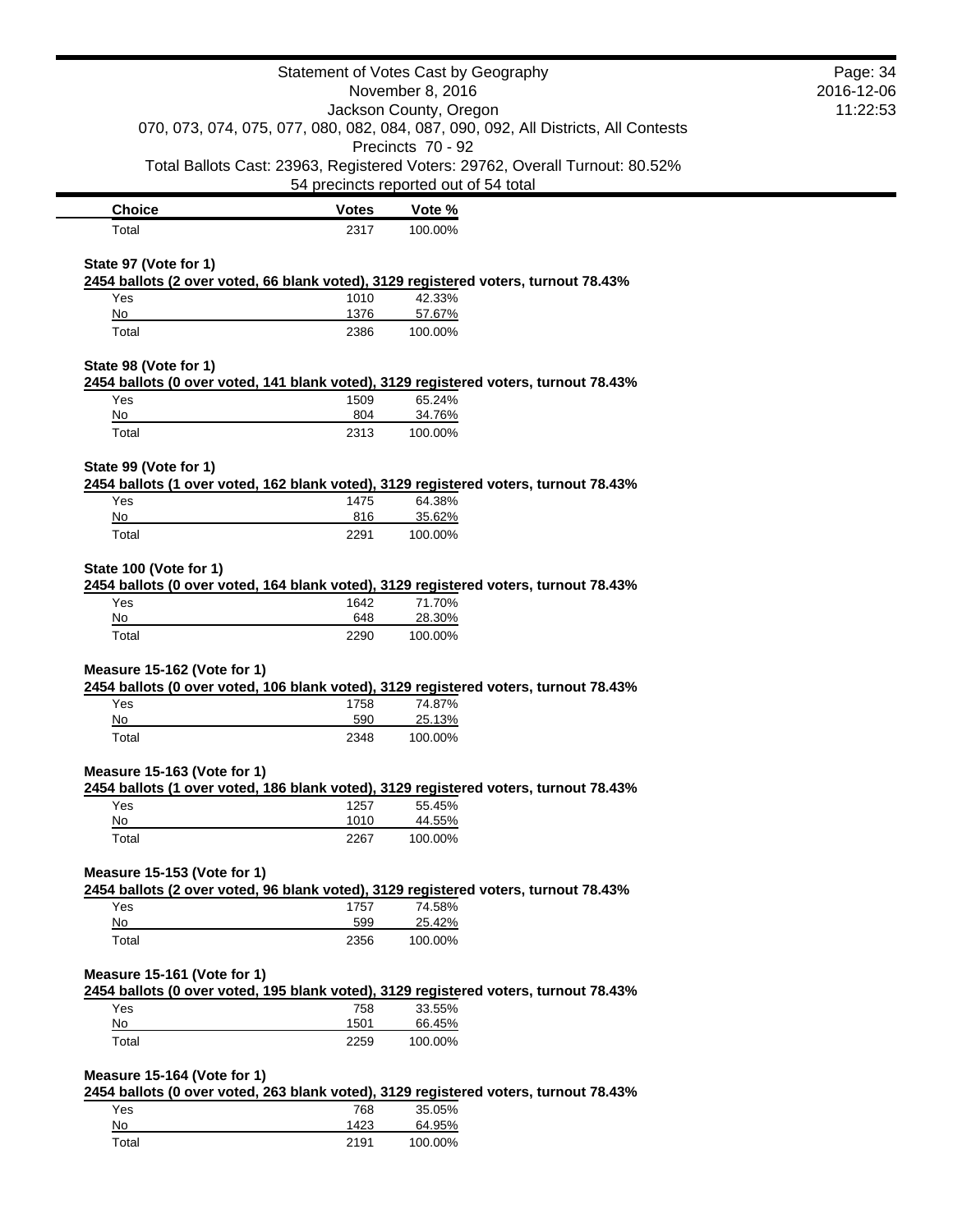**Choice Votes Votes Vote % Precinct 087 United States President and Vice President (Vote for 1) 2819 ballots (2 over voted, 35 blank voted), 3655 registered voters, turnout 77.13%** Donald Trump/Mike Pence 1336 48.02% Hillary Clinton/Tim Kaine 1187 42.67% Jill Stein/Ajamu Baraka 65 2.34% Gary Johnson/Bill Weld 113 4.06% Write-in 2.91% Total 2782 100.00%

#### **US Senator (Vote for 1)**

**2819 ballots (0 over voted, 111 blank voted), 3655 registered voters, turnout 77.13%**

| Steven C Reynolds | 80   | 2.96%   |
|-------------------|------|---------|
| Ron Wyden         | 1412 | 52.16%  |
| Mark Callahan     | 1027 | 37.94%  |
| Eric Navickas     | 68   | 2.51%   |
| Jim Lindsay       | 36   | 1.33%   |
| Shanti S Lewallen | 82   | 3.03%   |
| Write-in          | っ    | 0.07%   |
| Total             | 2707 | 100.00% |

# **US Representative, District 2 (Vote for 1)**

**2819 ballots (1 over voted, 137 blank voted), 3655 registered voters, turnout 77.13%**

| Greg Walden | 1769 | 65.98%  |
|-------------|------|---------|
| James Crary | 905  | 33.76%  |
| Write-in    |      | 0.26%   |
| Total       | 2681 | 100.00% |

# **Governor (Vote for 1)**

**2819 ballots (1 over voted, 127 blank voted), 3655 registered voters, turnout 77.13%**

| James Foster      | 67   | 2.49%   |
|-------------------|------|---------|
| Kate Brown        | 1216 | 45.19%  |
| Cliff Thomason    | 76   | 2.82%   |
| Aaron Donald Auer | 37   | 1.37%   |
| <b>Bud Pierce</b> | 1291 | 47.97%  |
| Write-in          |      | 0.15%   |
| Total             | 2691 | 100.00% |

# **Secretary of State (Vote for 1)**

**2819 ballots (0 over voted, 170 blank voted), 3655 registered voters, turnout 77.13%**

| Sharon L Durbin   | 68   | 2.57%   |
|-------------------|------|---------|
| Dennis Richardson | 1415 | 53.42%  |
| Paul Damian Wells | 91   | 3.44%   |
| Brad Avakian      | 990  | 37.37%  |
| Alan Zundel       | 64   | 2.42%   |
| Michael Marsh     | 18   | 0.68%   |
| Write-in          | 3    | 0.11%   |
| Total             | 2649 | 100.00% |

# **State Treasurer (Vote for 1)**

**2819 ballots (1 over voted, 249 blank voted), 3655 registered voters, turnout 77.13%**

| 141  | 5.49%   |
|------|---------|
| 961  | 37.41%  |
| 1225 | 47.68%  |
| 239  | 9.30%   |
| 3    | 0.12%   |
| 2569 | 100.00% |
|      |         |

Page: 35 2016-12-06 11:22:53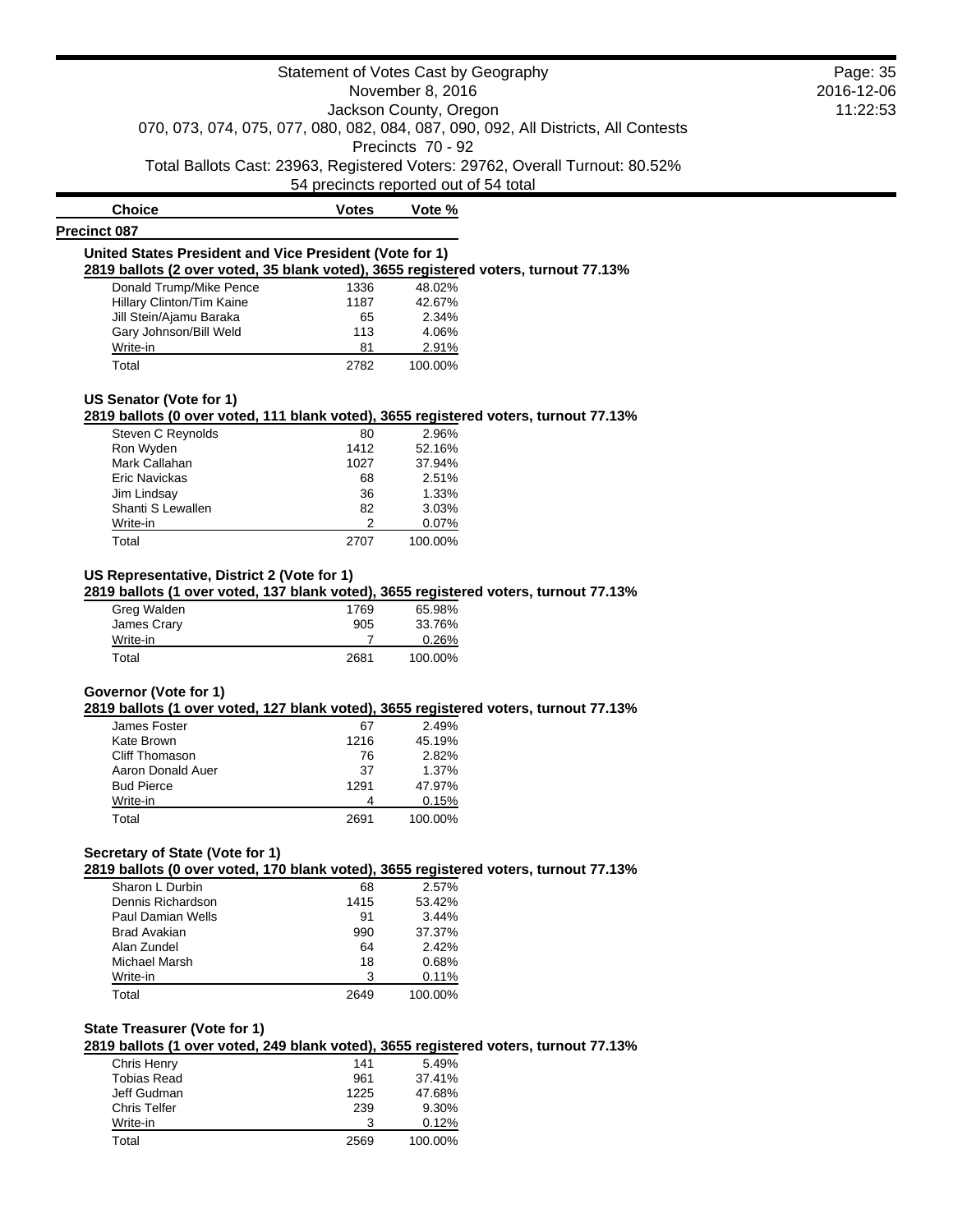|                                                          |              | Statement of Votes Cast by Geography                                                  | Page: 36   |
|----------------------------------------------------------|--------------|---------------------------------------------------------------------------------------|------------|
|                                                          |              | November 8, 2016                                                                      | 2016-12-06 |
|                                                          |              | Jackson County, Oregon                                                                | 11:22:53   |
|                                                          |              | 070, 073, 074, 075, 077, 080, 082, 084, 087, 090, 092, All Districts, All Contests    |            |
|                                                          |              | Precincts 70 - 92                                                                     |            |
|                                                          |              | Total Ballots Cast: 23963, Registered Voters: 29762, Overall Turnout: 80.52%          |            |
|                                                          |              | 54 precincts reported out of 54 total                                                 |            |
| <b>Choice</b>                                            | <b>Votes</b> | Vote %                                                                                |            |
| <b>Attorney General (Vote for 1)</b>                     |              |                                                                                       |            |
|                                                          |              | 2819 ballots (0 over voted, 259 blank voted), 3655 registered voters, turnout 77.13%  |            |
| Lars D H Hedbor                                          | 71           | 2.77%                                                                                 |            |
| Ellen Rosenblum<br>Daniel Zene Crowe                     | 1249<br>1239 | 48.79%<br>48.40%                                                                      |            |
| Write-in                                                 | 1            | 0.04%                                                                                 |            |
| Total                                                    | 2560         | 100.00%                                                                               |            |
|                                                          |              |                                                                                       |            |
| State Senator, 3rd District (Vote for 1)                 |              |                                                                                       |            |
|                                                          |              | 2819 ballots (0 over voted, 187 blank voted), 3655 registered voters, turnout 77.13%  |            |
| Alan DeBoer                                              | 1476         | 56.08%                                                                                |            |
| Tonia Moro                                               | 1149         | 43.66%                                                                                |            |
| Write-in                                                 | 7<br>2632    | 0.27%<br>100.00%                                                                      |            |
| Total                                                    |              |                                                                                       |            |
| State Representative, 5th District (Vote for 1)          |              |                                                                                       |            |
|                                                          |              | 2819 ballots (0 over voted, 303 blank voted), 3655 registered voters, turnout 77.13%  |            |
| <b>Steven Richie</b>                                     | 1330         | 52.86%                                                                                |            |
| Pam Marsh                                                | 1178         | 46.82%                                                                                |            |
| Write-in                                                 | 8            | 0.32%                                                                                 |            |
| Total                                                    | 2516         | 100.00%                                                                               |            |
| Lynn R Nakamoto<br>Write-in                              | 1579<br>25   | 98.44%<br>1.56%                                                                       |            |
| Total                                                    | 1604         | 100.00%                                                                               |            |
|                                                          |              |                                                                                       |            |
| Judge of the Court of Appeals, Position 5 (Vote for 1)   |              |                                                                                       |            |
|                                                          |              | 2819 ballots (0 over voted, 1260 blank voted), 3655 registered voters, turnout 77.13% |            |
| Scott Shorr                                              | 1535         | 98.46%                                                                                |            |
| Write-in                                                 | 24           | 1.54%                                                                                 |            |
| Total                                                    | 1559         | 100.00%                                                                               |            |
| Judge of the Court of Appeals, Position 8 (Vote for 1)   |              |                                                                                       |            |
|                                                          |              | 2819 ballots (0 over voted, 1316 blank voted), 3655 registered voters, turnout 77.13% |            |
| Roger J DeHoog                                           | 1482         | 98.60%                                                                                |            |
| Write-in                                                 | 21           | 1.40%                                                                                 |            |
| Total                                                    | 1503         | 100.00%                                                                               |            |
|                                                          |              |                                                                                       |            |
| <b>County Commissioner, Pos 2 (Vote for 1)</b>           |              |                                                                                       |            |
|                                                          |              | 2819 ballots (1 over voted, 347 blank voted), 3655 registered voters, turnout 77.13%  |            |
| Jeff Thomas<br><b>Robert Strosser</b>                    | 1088<br>1369 | 44.03%<br>55.40%                                                                      |            |
| Write-in                                                 | 14           | 0.57%                                                                                 |            |
| Total                                                    | 2471         | 100.00%                                                                               |            |
|                                                          |              |                                                                                       |            |
| <b>County Assessor (Vote for 1)</b>                      |              |                                                                                       |            |
|                                                          |              | 2819 ballots (0 over voted, 787 blank voted), 3655 registered voters, turnout 77.13%  |            |
| David Arrasmith                                          | 1130         | 55.61%                                                                                |            |
| Angela Stuhr                                             | 889          | 43.75%                                                                                |            |
| Write-in                                                 | 13           | 0.64%                                                                                 |            |
| Total                                                    | 2032         | 100.00%                                                                               |            |
|                                                          |              |                                                                                       |            |
| Jackson Soil & Water Dist. Director, Zone 1 (Vote for 1) |              |                                                                                       |            |
|                                                          |              | 2819 ballots (1 over voted, 1294 blank voted), 3655 registered voters, turnout 77.13% |            |
| Marilyn Rice                                             | 1510         | 99.02%                                                                                |            |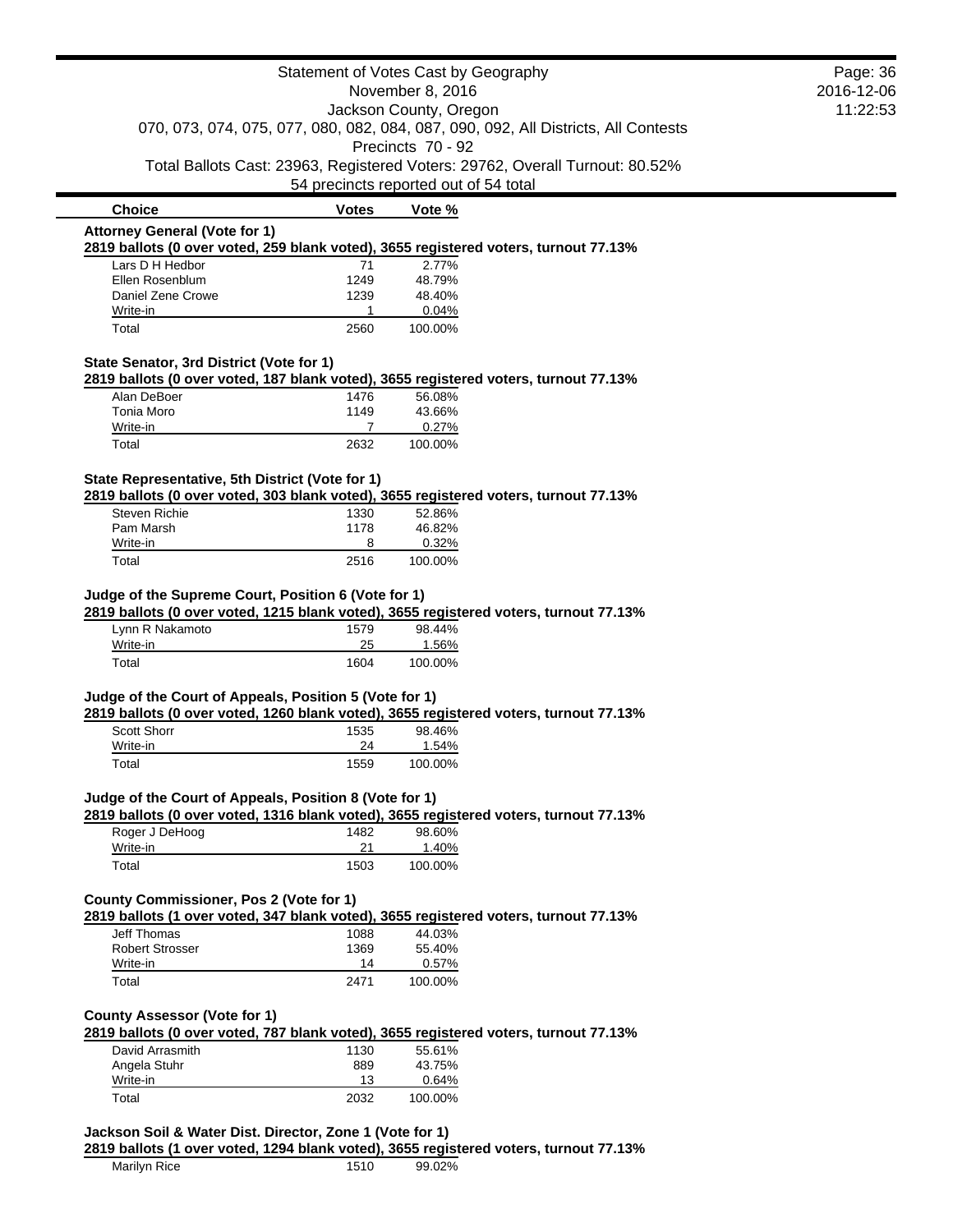|                                                          |                | Statement of Votes Cast by Geography                                                                     | Page: 37   |
|----------------------------------------------------------|----------------|----------------------------------------------------------------------------------------------------------|------------|
|                                                          |                | November 8, 2016                                                                                         | 2016-12-06 |
|                                                          |                | Jackson County, Oregon                                                                                   | 11:22:53   |
|                                                          |                | 070, 073, 074, 075, 077, 080, 082, 084, 087, 090, 092, All Districts, All Contests                       |            |
|                                                          |                | Precincts 70 - 92                                                                                        |            |
|                                                          |                | Total Ballots Cast: 23963, Registered Voters: 29762, Overall Turnout: 80.52%                             |            |
|                                                          |                | 54 precincts reported out of 54 total                                                                    |            |
| <b>Choice</b>                                            | <b>Votes</b>   | Vote %                                                                                                   |            |
| Write-in                                                 | 15             | 0.98%                                                                                                    |            |
| Total                                                    | 1525           | 100.00%                                                                                                  |            |
|                                                          |                |                                                                                                          |            |
| Jackson Soil & Water Dist, Director Zone 2 (Vote for 1)  |                |                                                                                                          |            |
|                                                          |                | 2819 ballots (0 over voted, 1313 blank voted), 3655 registered voters, turnout 77.13%<br>98.74%          |            |
| Barbara Niedermeyer<br>Write-in                          | 1487<br>19     | 1.26%                                                                                                    |            |
| Total                                                    | 1506           | 100.00%                                                                                                  |            |
|                                                          |                |                                                                                                          |            |
| Jackson Soil & Water Dist. Director, Zone 3 (Vote for 1) |                |                                                                                                          |            |
|                                                          |                | 2819 ballots (0 over voted, 1330 blank voted), 3655 registered voters, turnout 77.13%                    |            |
| Juanita Wright                                           | 1473           | 98.93%                                                                                                   |            |
| Write-in                                                 | 16             | 1.07%                                                                                                    |            |
| Total                                                    | 1489           | 100.00%                                                                                                  |            |
|                                                          |                |                                                                                                          |            |
| Jackson Soil & Water Dist. Director, Zone 4 (Vote for 1) |                |                                                                                                          |            |
|                                                          |                | 2819 ballots (0 over voted, 1327 blank voted), 3655 registered voters, turnout 77.13%                    |            |
| Don Hamann                                               | 1475           | 98.86%                                                                                                   |            |
| Write-in                                                 | 17             | 1.14%<br>100.00%                                                                                         |            |
| Total                                                    | 1492           |                                                                                                          |            |
| Ronald W Hillers<br>Write-in                             | 1458<br>16     | 2819 ballots (0 over voted, 1345 blank voted), 3655 registered voters, turnout 77.13%<br>98.91%<br>1.09% |            |
| Total                                                    | 1474           | 100.00%                                                                                                  |            |
|                                                          |                |                                                                                                          |            |
| Jackson Soil & Water Dist.Dir.At Large, #2 (Vote for 1)  |                |                                                                                                          |            |
|                                                          |                | 2819 ballots (1 over voted, 1349 blank voted), 3655 registered voters, turnout 77.13%                    |            |
| Stan Dean                                                | 1450           | 98.71%                                                                                                   |            |
| Write-in                                                 | 19             | 1.29%                                                                                                    |            |
| Total                                                    | 1469           | 100.00%                                                                                                  |            |
| Rogue Valley Heritage District, Director (Vote for 5)    |                |                                                                                                          |            |
|                                                          |                | 2819 ballots (4 over voted, 7998 undervotes), 3655 registered voters, turnout 77.13%                     |            |
| Allen Dobney                                             | 1188           | 19.54%                                                                                                   |            |
| Charleen M Brown                                         | 1214           | 19.96%                                                                                                   |            |
| Stephanie S Butler                                       | 1241           | 20.41%                                                                                                   |            |
| Ronald Medinger                                          | 1167           | 19.19%                                                                                                   |            |
| <b>Dennis Powers</b>                                     | 1197           | 19.68%                                                                                                   |            |
| Write-in                                                 | 36             | 0.59%                                                                                                    |            |
| Write In                                                 | 12             | 0.20%                                                                                                    |            |
| Write In                                                 | 11             | 0.18%                                                                                                    |            |
| Write In                                                 | $\overline{7}$ | 0.12%                                                                                                    |            |
| Write In                                                 | 8              | 0.13%                                                                                                    |            |
| Total                                                    | 6081           | 100.00%                                                                                                  |            |
|                                                          |                |                                                                                                          |            |
| State 94 (Vote for 1)                                    |                |                                                                                                          |            |
|                                                          |                | 2819 ballots (2 over voted, 230 blank voted), 3655 registered voters, turnout 77.13%                     |            |
| Yes<br>No                                                | 872<br>1715    | 33.71%<br>66.29%                                                                                         |            |
| Total                                                    | 2587           | 100.00%                                                                                                  |            |
|                                                          |                |                                                                                                          |            |

**State 95 (Vote for 1)**

**2819 ballots (0 over voted, 239 blank voted), 3655 registered voters, turnout 77.13%**

| Yes | 1708 | 66.20% |
|-----|------|--------|
| No  | 872  | 33.80% |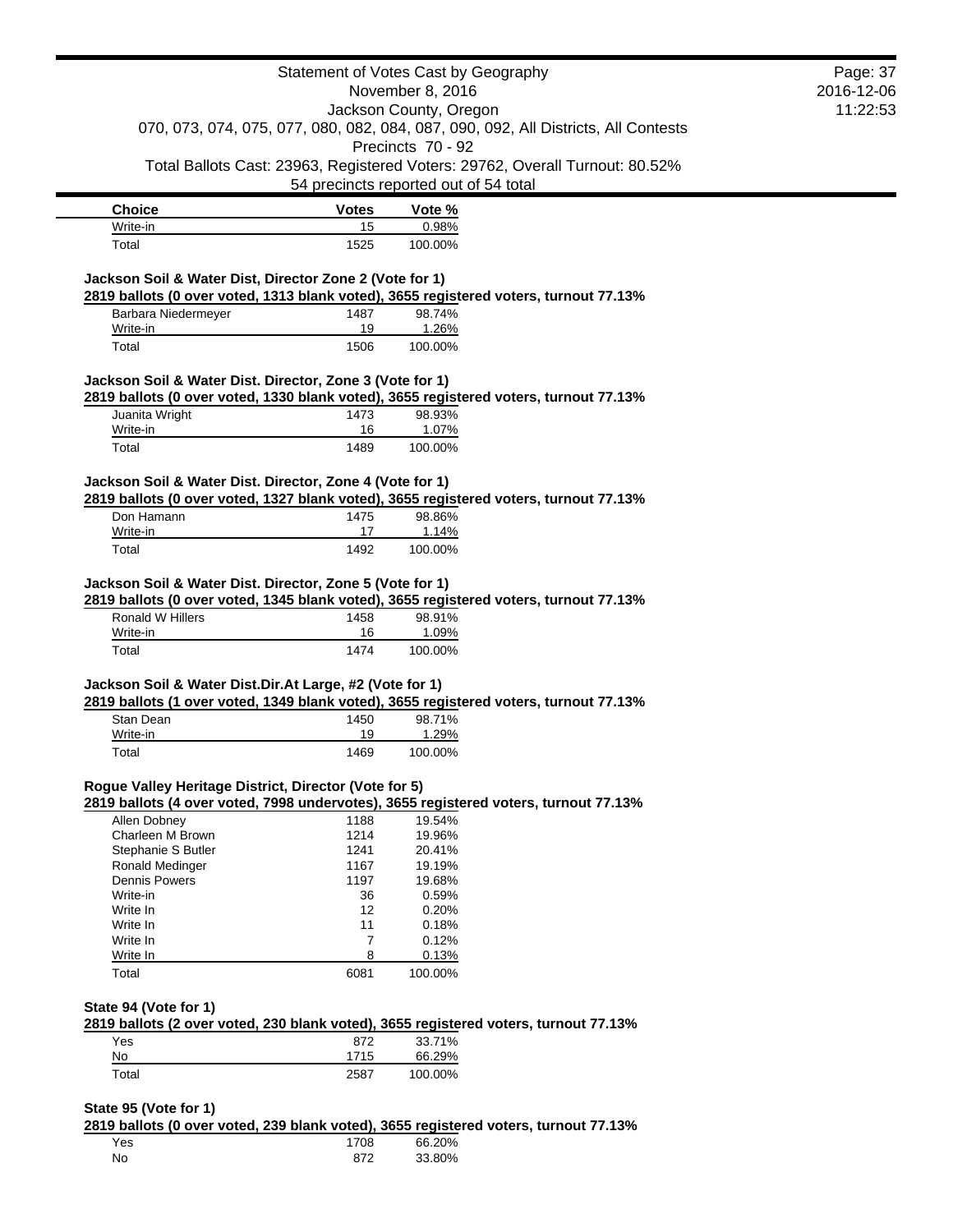|                             |              | Statement of Votes Cast by Geography<br>November 8, 2016                                                              | Page: 38<br>2016-12-06 |
|-----------------------------|--------------|-----------------------------------------------------------------------------------------------------------------------|------------------------|
|                             |              | Jackson County, Oregon                                                                                                | 11:22:53               |
|                             |              | 070, 073, 074, 075, 077, 080, 082, 084, 087, 090, 092, All Districts, All Contests<br>Precincts 70 - 92               |                        |
|                             |              | Total Ballots Cast: 23963, Registered Voters: 29762, Overall Turnout: 80.52%<br>54 precincts reported out of 54 total |                        |
| <b>Choice</b>               | <b>Votes</b> | Vote %                                                                                                                |                        |
| Total                       | 2580         | 100.00%                                                                                                               |                        |
| State 96 (Vote for 1)       |              |                                                                                                                       |                        |
|                             |              | 2819 ballots (0 over voted, 115 blank voted), 3655 registered voters, turnout 77.13%                                  |                        |
| Yes<br>No                   | 2255<br>449  | 83.39%<br>16.61%                                                                                                      |                        |
| Total                       | 2704         | 100.00%                                                                                                               |                        |
| State 97 (Vote for 1)       |              |                                                                                                                       |                        |
|                             |              | 2819 ballots (1 over voted, 69 blank voted), 3655 registered voters, turnout 77.13%                                   |                        |
| Yes<br>No                   | 1019<br>1730 | 37.07%<br>62.93%                                                                                                      |                        |
| Total                       | 2749         | 100.00%                                                                                                               |                        |
| State 98 (Vote for 1)       |              |                                                                                                                       |                        |
|                             |              | 2819 ballots (0 over voted, 151 blank voted), 3655 registered voters, turnout 77.13%                                  |                        |
| Yes                         | 1703         | 63.83%                                                                                                                |                        |
| No<br>Total                 | 965<br>2668  | 36.17%<br>100.00%                                                                                                     |                        |
|                             |              |                                                                                                                       |                        |
| State 99 (Vote for 1)       |              | 2819 ballots (3 over voted, 148 blank voted), 3655 registered voters, turnout 77.13%                                  |                        |
| Yes                         | 1667         | 62.48%                                                                                                                |                        |
| No                          | 1001         | 37.52%                                                                                                                |                        |
| Total                       | 2668         | 100.00%                                                                                                               |                        |
| State 100 (Vote for 1)      |              |                                                                                                                       |                        |
|                             |              | 2819 ballots (2 over voted, 193 blank voted), 3655 registered voters, turnout 77.13%                                  |                        |
| Yes                         | 1767         | 67.34%                                                                                                                |                        |
| No                          | 857          | 32.66%                                                                                                                |                        |
| Total                       | 2624         | 100.00%                                                                                                               |                        |
| Measure 15-162 (Vote for 1) |              |                                                                                                                       |                        |
| Yes                         | 1934         | 2819 ballots (1 over voted, 125 blank voted), 3655 registered voters, turnout 77.13%<br>71.82%                        |                        |
| No                          | 759          | 28.18%                                                                                                                |                        |
| Total                       | 2693         | 100.00%                                                                                                               |                        |
| Measure 15-163 (Vote for 1) |              |                                                                                                                       |                        |
|                             |              | 2819 ballots (0 over voted, 152 blank voted), 3655 registered voters, turnout 77.13%                                  |                        |
| Yes                         | 1388         | 52.02%                                                                                                                |                        |
| No                          | 1280         | 47.98%                                                                                                                |                        |
| Total                       | 2668         | 100.00%                                                                                                               |                        |
| Measure 15-161 (Vote for 1) |              | 2819 ballots (0 over voted, 176 blank voted), 3655 registered voters, turnout 77.13%                                  |                        |
| Yes                         | 930          | 35.19%                                                                                                                |                        |
| No                          | 1713         | 64.81%                                                                                                                |                        |
| Total                       | 2643         | 100.00%                                                                                                               |                        |
| Measure 15-164 (Vote for 1) |              |                                                                                                                       |                        |
|                             |              | 2819 ballots (0 over voted, 219 blank voted), 3655 registered voters, turnout 77.13%                                  |                        |
| Yes                         | 966          | 37.15%                                                                                                                |                        |
| No                          | 1634         | 62.85%                                                                                                                |                        |
| Total                       | 2600         | 100.00%                                                                                                               |                        |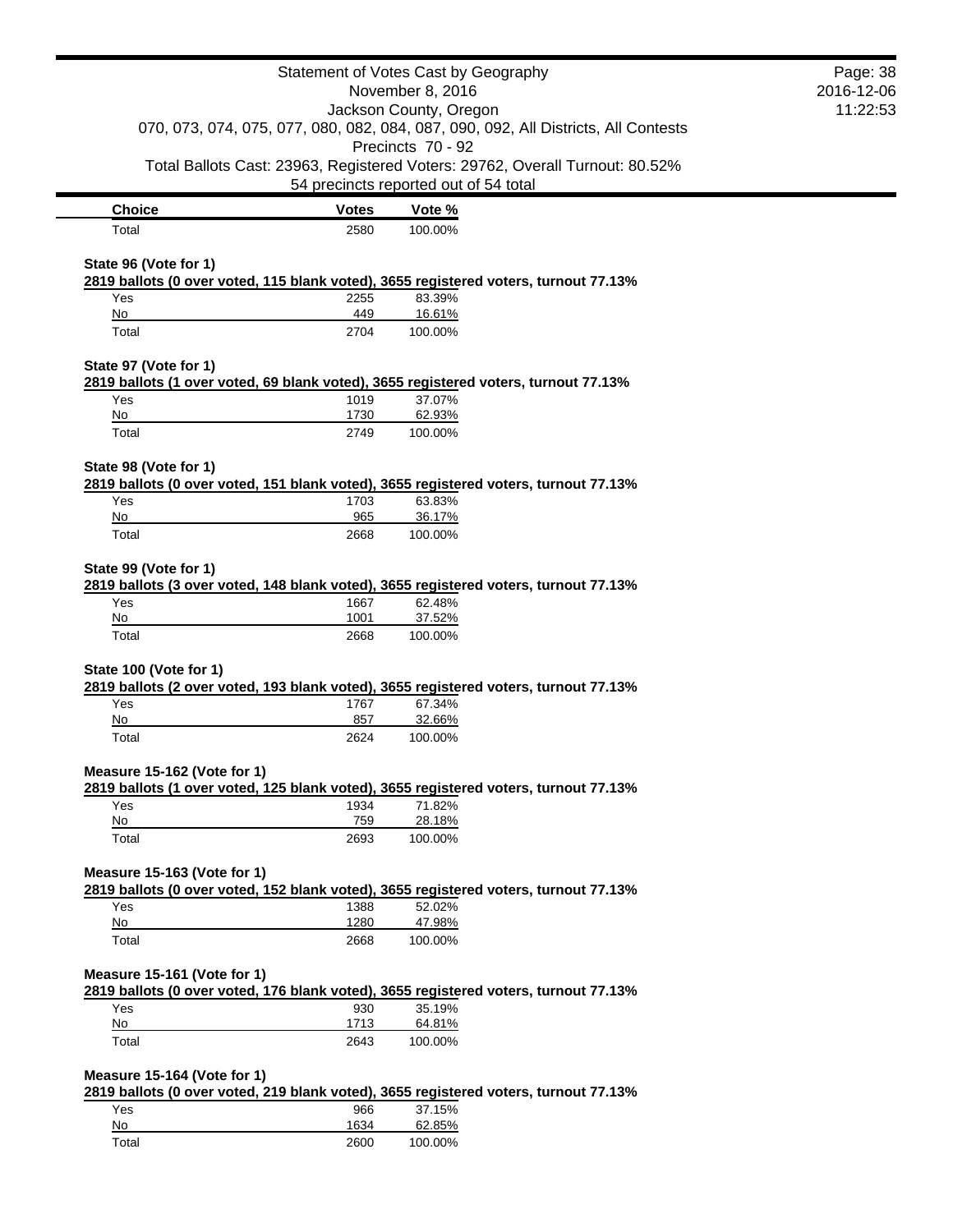**Choice Votes Votes Vote** % **Precinct 090 United States President and Vice President (Vote for 1) 2340 ballots (2 over voted, 32 blank voted), 3035 registered voters, turnout 77.10%** Donald Trump/Mike Pence 1462 63.40% Hillary Clinton/Tim Kaine 611 26.50% Jill Stein/Ajamu Baraka 50 2.17% Gary Johnson/Bill Weld 121 5.25% Write-in 62 2.69%

Total 2306 100.00%

#### **US Senator (Vote for 1)**

#### **2340 ballots (0 over voted, 97 blank voted), 3035 registered voters, turnout 77.10%**

| Steven C Reynolds | 94            | 4.19%   |
|-------------------|---------------|---------|
| Ron Wyden         | 955           | 42.58%  |
| Mark Callahan     | 1084          | 48.33%  |
| Eric Navickas     | 30            | 1.34%   |
| Jim Lindsay       | 19            | 0.85%   |
| Shanti S Lewallen | 59            | 2.63%   |
| Write-in          | $\mathcal{P}$ | 0.09%   |
| Total             | 2243          | 100.00% |

# **US Representative, District 2 (Vote for 1)**

# **2340 ballots (0 over voted, 111 blank voted), 3035 registered voters, turnout 77.10%**

| Greg Walden | 1790 | 80.31%  |
|-------------|------|---------|
| James Crary | 433  | 19.43%  |
| Write-in    | 6    | 0.27%   |
| Total       | 2229 | 100.00% |

## **Governor (Vote for 1)**

#### **2340 ballots (0 over voted, 109 blank voted), 3035 registered voters, turnout 77.10%**

| James Foster      | 47   | 2.11%   |
|-------------------|------|---------|
| Kate Brown        | 699  | 31.33%  |
| Cliff Thomason    | 66   | 2.96%   |
| Aaron Donald Auer | 53   | 2.38%   |
| <b>Bud Pierce</b> | 1365 | 61.18%  |
| Write-in          |      | 0.04%   |
| Total             | 2231 | 100.00% |

### **Secretary of State (Vote for 1)**

# **2340 ballots (1 over voted, 143 blank voted), 3035 registered voters, turnout 77.10%**

| Sharon L Durbin     | 46   | 2.09%   |
|---------------------|------|---------|
| Dennis Richardson   | 1512 | 68.85%  |
| Paul Damian Wells   | 77   | 3.51%   |
| <b>Brad Avakian</b> | 509  | 23.18%  |
| Alan Zundel         | 36   | 1.64%   |
| Michael Marsh       | 15   | 0.68%   |
| Write-in            |      | 0.05%   |
| Total               | 2196 | 100.00% |

# **State Treasurer (Vote for 1)**

# **2340 ballots (0 over voted, 243 blank voted), 3035 registered voters, turnout 77.10%**

| Chris Henry        | 72   | 3.43%   |
|--------------------|------|---------|
| <b>Tobias Read</b> | 537  | 25.61%  |
| Jeff Gudman        | 1283 | 61.18%  |
| Chris Telfer       | 204  | 9.73%   |
| Write-in           |      | 0.05%   |
| Total              | 2097 | 100.00% |

Page: 39 2016-12-06 11:22:53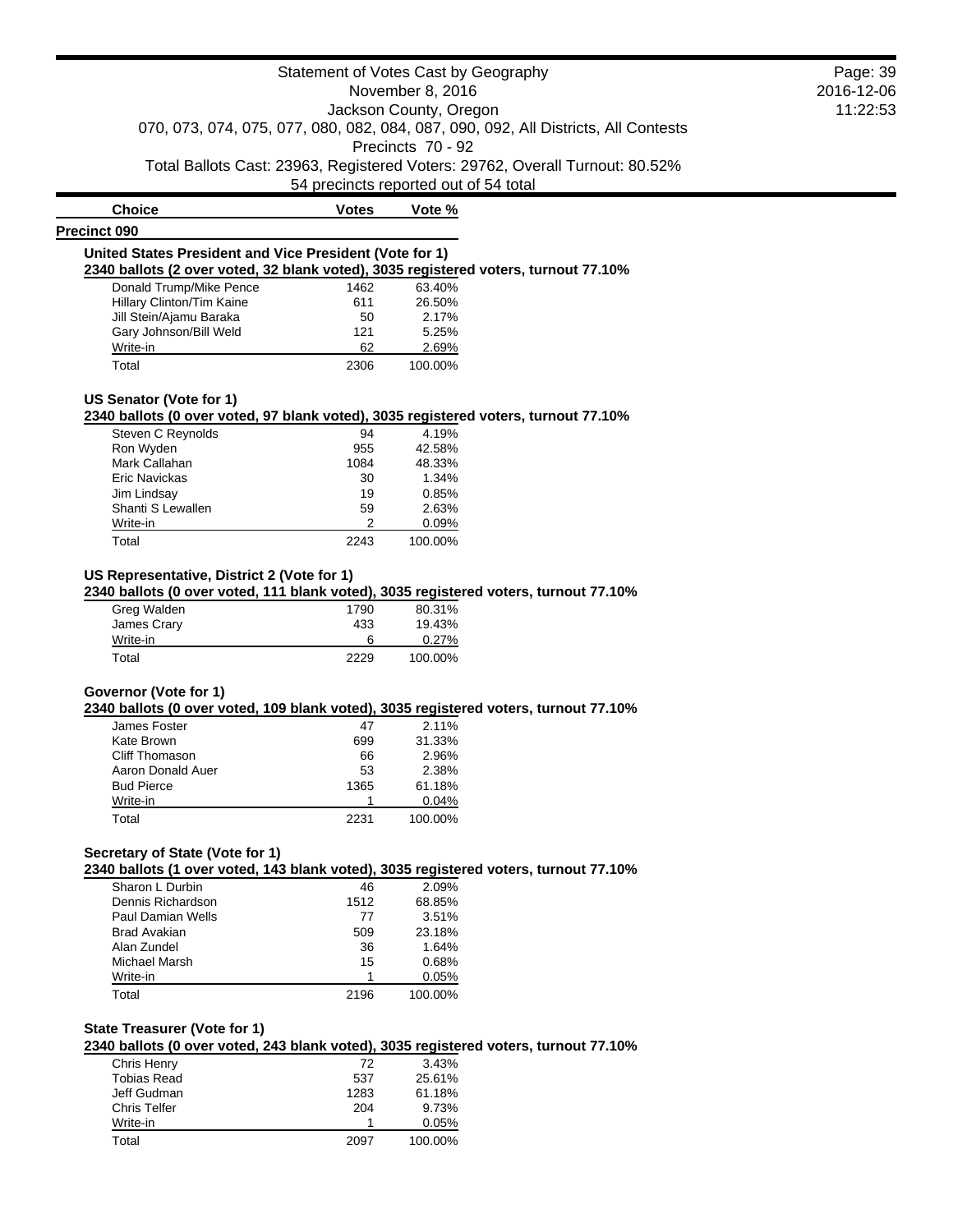|                                                        |              | Statement of Votes Cast by Geography                                                                                  | Page: 40   |
|--------------------------------------------------------|--------------|-----------------------------------------------------------------------------------------------------------------------|------------|
|                                                        |              | November 8, 2016                                                                                                      | 2016-12-06 |
|                                                        |              | Jackson County, Oregon                                                                                                | 11:22:53   |
|                                                        |              | 070, 073, 074, 075, 077, 080, 082, 084, 087, 090, 092, All Districts, All Contests                                    |            |
|                                                        |              | Precincts 70 - 92                                                                                                     |            |
|                                                        |              | Total Ballots Cast: 23963, Registered Voters: 29762, Overall Turnout: 80.52%<br>54 precincts reported out of 54 total |            |
| <b>Choice</b>                                          | <b>Votes</b> | Vote %                                                                                                                |            |
| <b>Attorney General (Vote for 1)</b>                   |              |                                                                                                                       |            |
|                                                        |              | 2340 ballots (1 over voted, 240 blank voted), 3035 registered voters, turnout 77.10%                                  |            |
| Lars D H Hedbor<br>Ellen Rosenblum                     | 59<br>719    | 2.81%<br>34.25%                                                                                                       |            |
| Daniel Zene Crowe                                      | 1318         | 62.79%                                                                                                                |            |
| Write-in                                               | 3            | 0.14%                                                                                                                 |            |
| Total                                                  | 2099         | 100.00%                                                                                                               |            |
| State Senator, 2nd District (Vote for 1)               |              |                                                                                                                       |            |
|                                                        |              | 2340 ballots (0 over voted, 809 blank voted), 3035 registered voters, turnout 77.10%                                  |            |
| Herman Baertschiger                                    | 1510         | 98.63%                                                                                                                |            |
| Write-in                                               | 21           | 1.37%                                                                                                                 |            |
| Total                                                  | 1531         | 100.00%                                                                                                               |            |
| State Representative, 4th District (Vote for 1)        |              |                                                                                                                       |            |
|                                                        |              | 2340 ballots (0 over voted, 766 blank voted), 3035 registered voters, turnout 77.10%                                  |            |
| Duane A Stark                                          | 1559         | 99.05%                                                                                                                |            |
| Write-in<br>Total                                      | 15<br>1574   | 0.95%<br>100.00%                                                                                                      |            |
|                                                        |              |                                                                                                                       |            |
| Judge of the Supreme Court, Position 6 (Vote for 1)    |              |                                                                                                                       |            |
|                                                        |              | 2340 ballots (0 over voted, 984 blank voted), 3035 registered voters, turnout 77.10%                                  |            |
| Lynn R Nakamoto                                        | 1336         | 98.53%                                                                                                                |            |
| Write-in                                               | 20           | 1.47%                                                                                                                 |            |
| Total                                                  | 1356         | 100.00%                                                                                                               |            |
| Judge of the Court of Appeals, Position 5 (Vote for 1) |              |                                                                                                                       |            |
|                                                        |              | 2340 ballots (0 over voted, 1000 blank voted), 3035 registered voters, turnout 77.10%                                 |            |
| Scott Shorr                                            | 1327         | 99.03%                                                                                                                |            |
| Write-in                                               | 13           | 0.97%                                                                                                                 |            |
| Total                                                  | 1340         | 100.00%                                                                                                               |            |
| Judge of the Court of Appeals, Position 8 (Vote for 1) |              |                                                                                                                       |            |
|                                                        |              | 2340 ballots (0 over voted, 1039 blank voted), 3035 registered voters, turnout 77.10%                                 |            |
| Roger J DeHoog                                         | 1287         | 98.92%                                                                                                                |            |
| Write-in                                               | 14           | 1.08%                                                                                                                 |            |
| Total                                                  | 1301         | 100.00%                                                                                                               |            |
| County Commissioner, Pos 2 (Vote for 1)                |              |                                                                                                                       |            |
|                                                        |              | 2340 ballots (2 over voted, 307 blank voted), 3035 registered voters, turnout 77.10%                                  |            |
| <b>Jeff Thomas</b>                                     | 606          | 29.84%                                                                                                                |            |
| <b>Robert Strosser</b>                                 | 1423         | 70.06%                                                                                                                |            |
| Write-in                                               | 2            | 0.10%                                                                                                                 |            |
| Total                                                  | 2031         | 100.00%                                                                                                               |            |
|                                                        |              |                                                                                                                       |            |
| <b>County Assessor (Vote for 1)</b>                    |              | 2340 ballots (1 over voted, 629 blank voted), 3035 registered voters, turnout 77.10%                                  |            |
| David Arrasmith                                        |              | 63.74%                                                                                                                |            |
| Angela Stuhr                                           | 1090<br>615  | 35.96%                                                                                                                |            |
| Write-in                                               | 5            | 0.29%                                                                                                                 |            |
| Total                                                  | 1710         | 100.00%                                                                                                               |            |
| City of Central Point, Mayor (Vote for 1)              |              |                                                                                                                       |            |
|                                                        |              | 2340 ballots (0 over voted, 442 blank voted), 3035 registered voters, turnout 77.10%                                  |            |
| Henry Williams                                         | 1018         | 53.64%                                                                                                                |            |

| Henry Williams   | 1018 | 53.64% |
|------------------|------|--------|
| Bret J Barlow Jr | 165  | 8.69%  |
| Rich Samuelson   | 713  | 37.57% |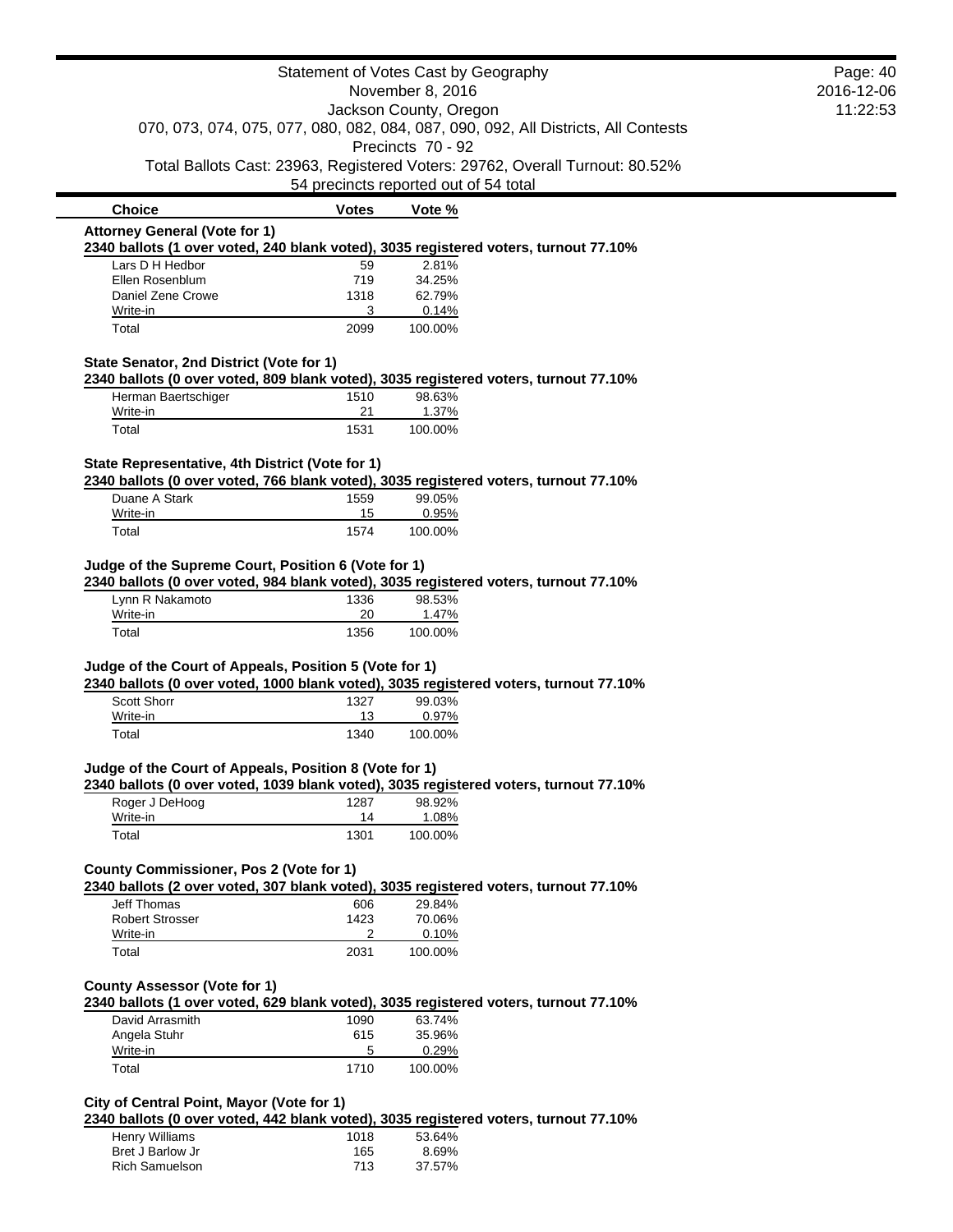|                                                                                        |              | Statement of Votes Cast by Geography                                                            | Page: 41   |
|----------------------------------------------------------------------------------------|--------------|-------------------------------------------------------------------------------------------------|------------|
|                                                                                        |              | November 8, 2016                                                                                | 2016-12-06 |
|                                                                                        |              | Jackson County, Oregon                                                                          | 11:22:53   |
|                                                                                        |              | 070, 073, 074, 075, 077, 080, 082, 084, 087, 090, 092, All Districts, All Contests              |            |
|                                                                                        |              | Precincts 70 - 92                                                                               |            |
|                                                                                        |              | Total Ballots Cast: 23963, Registered Voters: 29762, Overall Turnout: 80.52%                    |            |
|                                                                                        |              | 54 precincts reported out of 54 total                                                           |            |
| <b>Choice</b>                                                                          | <b>Votes</b> | Vote %                                                                                          |            |
| Write-in                                                                               | 2            | 0.11%                                                                                           |            |
| Total                                                                                  | 1898         | 100.00%                                                                                         |            |
| Central Point Ward 4 Councilmember (Vote for 1)                                        |              |                                                                                                 |            |
|                                                                                        |              | 2340 ballots (0 over voted, 1147 blank voted), 3035 registered voters, turnout 77.10%           |            |
| Taneea Browning                                                                        | 1183         | 99.16%                                                                                          |            |
| Write-in                                                                               | 10           | 0.84%                                                                                           |            |
| Total                                                                                  | 1193         | 100.00%                                                                                         |            |
| Central Point Councilmember, At Large (Vote for 2)                                     |              |                                                                                                 |            |
| Rob Hernandez                                                                          | 995          | 2340 ballots (3 over voted, 2067 undervotes), 3035 registered voters, turnout 77.10%<br>38.15%  |            |
| <b>Richard Wedsted</b>                                                                 | 474          | 18.17%                                                                                          |            |
| Allen Broderick                                                                        | 1119         | 42.91%                                                                                          |            |
| Write-in                                                                               | 15           | 0.58%                                                                                           |            |
| Write In                                                                               | 5            | 0.19%                                                                                           |            |
| Total                                                                                  | 2608         | 100.00%                                                                                         |            |
| Jackson Soil & Water Dist. Director, Zone 1 (Vote for 1)                               |              |                                                                                                 |            |
|                                                                                        |              | 2340 ballots (0 over voted, 1025 blank voted), 3035 registered voters, turnout 77.10%           |            |
|                                                                                        |              |                                                                                                 |            |
| <b>Marilyn Rice</b>                                                                    | 1302         | 99.01%                                                                                          |            |
| Write-in<br>Total<br>Jackson Soil & Water Dist, Director Zone 2 (Vote for 1)           | 13<br>1315   | 0.99%<br>100.00%                                                                                |            |
|                                                                                        |              | 2340 ballots (0 over voted, 1030 blank voted), 3035 registered voters, turnout 77.10%           |            |
| Barbara Niedermeyer<br>Write-in                                                        | 1299<br>11   | 99.16%<br>0.84%                                                                                 |            |
| Total                                                                                  | 1310         | 100.00%                                                                                         |            |
|                                                                                        |              |                                                                                                 |            |
|                                                                                        |              |                                                                                                 |            |
|                                                                                        | 1262         | 2340 ballots (0 over voted, 1065 blank voted), 3035 registered voters, turnout 77.10%           |            |
| Jackson Soil & Water Dist. Director, Zone 3 (Vote for 1)<br>Juanita Wright<br>Write-in | 13           | 98.98%<br>1.02%                                                                                 |            |
| Total                                                                                  | 1275         | 100.00%                                                                                         |            |
| Jackson Soil & Water Dist. Director, Zone 4 (Vote for 1)                               |              |                                                                                                 |            |
|                                                                                        |              | 2340 ballots (0 over voted, 1064 blank voted), 3035 registered voters, turnout 77.10%           |            |
| Don Hamann                                                                             | 1263         | 98.98%                                                                                          |            |
| Write-in                                                                               | 13           | 1.02%                                                                                           |            |
| Total                                                                                  | 1276         | 100.00%                                                                                         |            |
|                                                                                        |              |                                                                                                 |            |
|                                                                                        |              |                                                                                                 |            |
| Ronald W Hillers                                                                       | 1254         | 2340 ballots (0 over voted, 1071 blank voted), 3035 registered voters, turnout 77.10%<br>98.82% |            |
| Jackson Soil & Water Dist. Director, Zone 5 (Vote for 1)<br>Write-in                   | 15           | 1.18%                                                                                           |            |
| Total                                                                                  | 1269         | 100.00%                                                                                         |            |
|                                                                                        |              |                                                                                                 |            |
|                                                                                        |              | 2340 ballots (0 over voted, 1077 blank voted), 3035 registered voters, turnout 77.10%           |            |
| Stan Dean                                                                              | 1247         | 98.73%                                                                                          |            |
| Jackson Soil & Water Dist.Dir.At Large, #2 (Vote for 1)<br>Write-in<br>Total           | 16<br>1263   | 1.27%<br>100.00%                                                                                |            |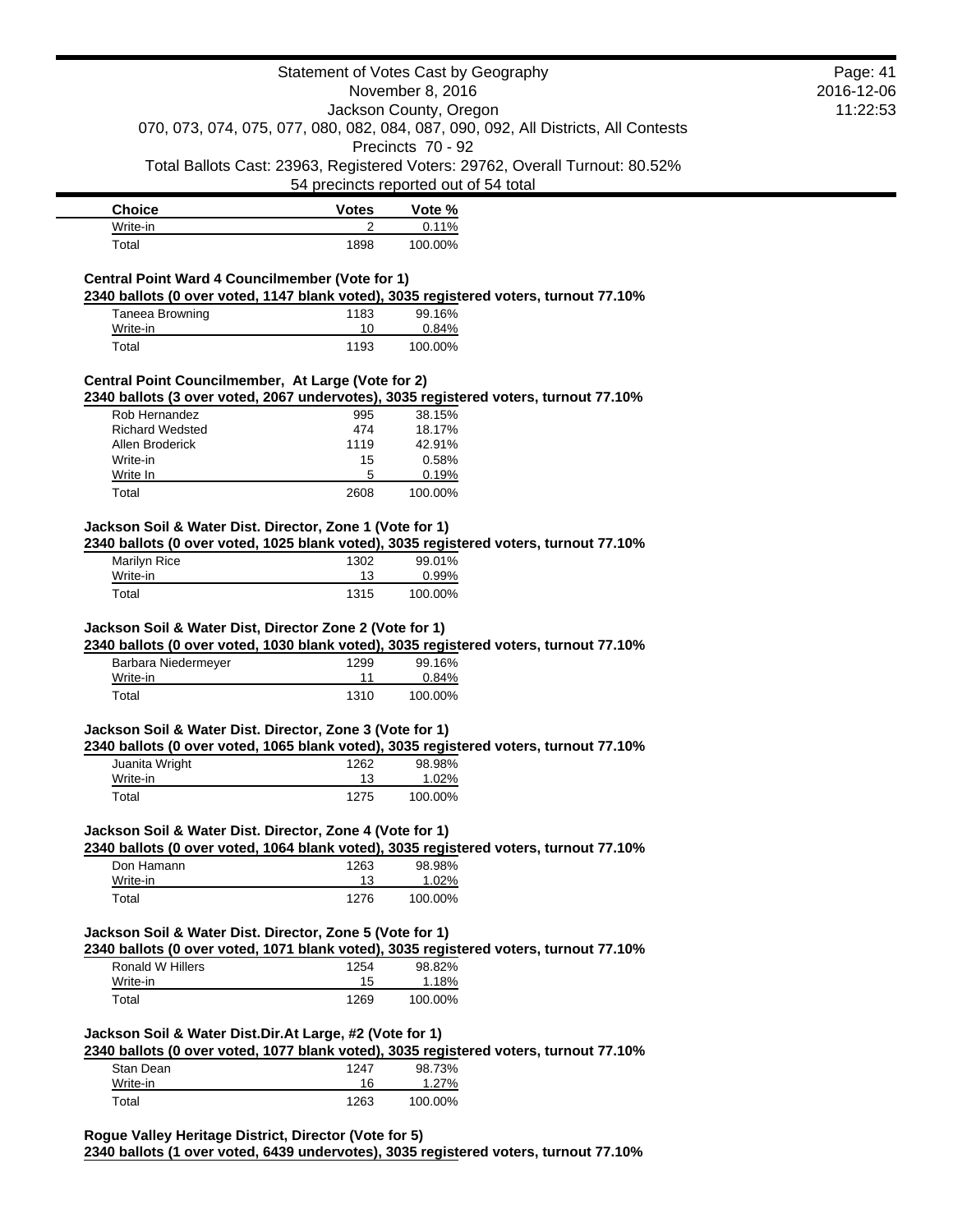| <b>Choice</b>          | <b>Votes</b> | Vote %  |
|------------------------|--------------|---------|
| Allen Dobney           | 1030         | 19.58%  |
| Charleen M Brown       | 1045         | 19.86%  |
| Stephanie S Butler     | 1070         | 20.34%  |
| <b>Ronald Medinger</b> | 1015         | 19.29%  |
| <b>Dennis Powers</b>   | 1062         | 20.19%  |
| Write-in               | 18           | 0.34%   |
| Write In               |              | 0.13%   |
| Write In               | 6            | 0.11%   |
| Write In               | 4            | 0.08%   |
| Write In               | 4            | 0.08%   |
| Total                  | 5261         | 100.00% |

### **State 94 (Vote for 1)**

## **2340 ballots (1 over voted, 144 blank voted), 3035 registered voters, turnout 77.10%**

| Yes   | 606  | 27.61%  |
|-------|------|---------|
| No    | 1589 | 72.39%  |
| Total | 2195 | 100.00% |

# **State 95 (Vote for 1)**

### **2340 ballots (0 over voted, 215 blank voted), 3035 registered voters, turnout 77.10%**

| Yes   | 1353 | 63.67%  |
|-------|------|---------|
| No    | 772  | 36.33%  |
| Total | 2125 | 100.00% |

# **State 96 (Vote for 1)**

# **2340 ballots (0 over voted, 118 blank voted), 3035 registered voters, turnout 77.10%**

| Yes   | 1925 | 86.63%  |
|-------|------|---------|
| No    | 297  | 13.37%  |
| Total | つつつつ | 100.00% |

### **State 97 (Vote for 1)**

### **2340 ballots (0 over voted, 60 blank voted), 3035 registered voters, turnout 77.10%**

| Yes   | 585  | 25.66%  |
|-------|------|---------|
| No    | 1695 | 74.34%  |
| Total | 2280 | 100.00% |

### **State 98 (Vote for 1)**

|       | 2340 ballots (0 over voted, 139 blank voted), 3035 registered voters, turnout 77.10% |         |  |
|-------|--------------------------------------------------------------------------------------|---------|--|
| Yes   | 1226                                                                                 | 55.70%  |  |
| No    | 975                                                                                  | 44.30%  |  |
| Total | 2201                                                                                 | 100.00% |  |

### **State 99 (Vote for 1)**

| 2340 ballots (0 over voted, 149 blank voted), 3035 registered voters, turnout 77.10% |      |        |  |
|--------------------------------------------------------------------------------------|------|--------|--|
| Yes.                                                                                 | 1234 | 56.32% |  |
| No                                                                                   | 957  | 43.68% |  |

| טצו         | 957  | 40.00%  |
|-------------|------|---------|
| $\tau$ otal | 2191 | 100.00% |
|             |      |         |

### **State 100 (Vote for 1)**

|       | 2340 ballots (0 over voted, 191 blank voted), 3035 registered voters, turnout 77.10% |         |  |  |
|-------|--------------------------------------------------------------------------------------|---------|--|--|
| Yes   | 1268                                                                                 | 59.00%  |  |  |
| No    | 881                                                                                  | 41.00%  |  |  |
| Total | 2149                                                                                 | 100.00% |  |  |

#### **Measure 15-162 (Vote for 1)**

|     |      |        | 2340 ballots (0 over voted, 109 blank voted), 3035 registered voters, turnout 77.10% |
|-----|------|--------|--------------------------------------------------------------------------------------|
| Yes | 1801 | 80.73% |                                                                                      |

Page: 42 2016-12-06 11:22:53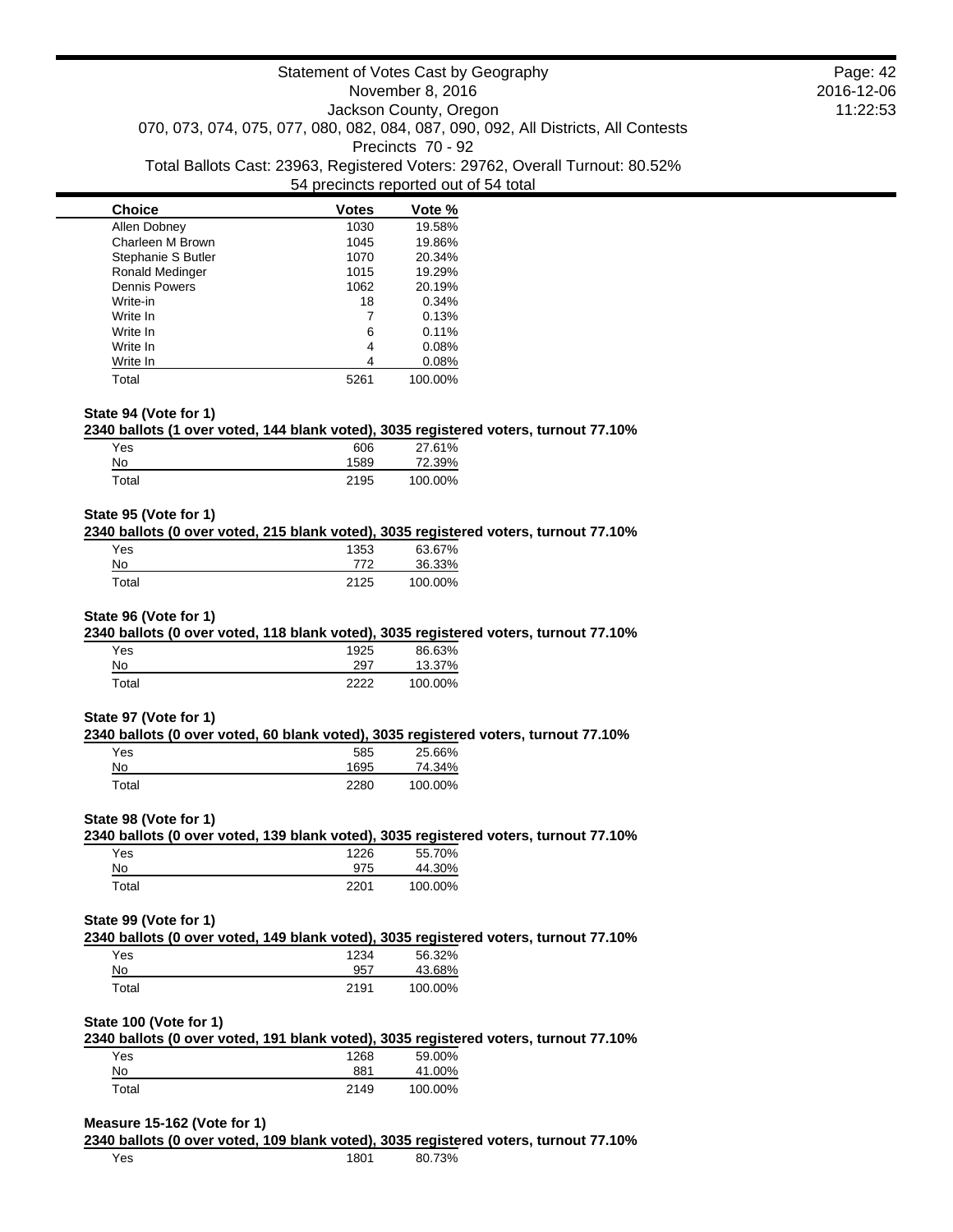|                                                                                      | Statement of Votes Cast by Geography  |                        |                                                                                    | Page: 43   |
|--------------------------------------------------------------------------------------|---------------------------------------|------------------------|------------------------------------------------------------------------------------|------------|
|                                                                                      |                                       | November 8, 2016       |                                                                                    | 2016-12-06 |
|                                                                                      |                                       | Jackson County, Oregon |                                                                                    | 11:22:53   |
|                                                                                      |                                       |                        | 070, 073, 074, 075, 077, 080, 082, 084, 087, 090, 092, All Districts, All Contests |            |
|                                                                                      |                                       | Precincts 70 - 92      |                                                                                    |            |
|                                                                                      |                                       |                        | Total Ballots Cast: 23963, Registered Voters: 29762, Overall Turnout: 80.52%       |            |
|                                                                                      | 54 precincts reported out of 54 total |                        |                                                                                    |            |
| <b>Choice</b>                                                                        | <b>Votes</b>                          | Vote %                 |                                                                                    |            |
| No                                                                                   | 430                                   | 19.27%                 |                                                                                    |            |
| Total                                                                                | 2231                                  | 100.00%                |                                                                                    |            |
| Measure 15-163 (Vote for 1)                                                          |                                       |                        |                                                                                    |            |
| 2340 ballots (0 over voted, 160 blank voted), 3035 registered voters, turnout 77.10% |                                       |                        |                                                                                    |            |
| Yes                                                                                  | 1182                                  | 54.22%                 |                                                                                    |            |
| No<br>Total                                                                          | 998<br>2180                           | 45.78%<br>100.00%      |                                                                                    |            |
|                                                                                      |                                       |                        |                                                                                    |            |
| Measure 15-146 (Vote for 1)                                                          |                                       |                        |                                                                                    |            |
| 2340 ballots (2 over voted, 95 blank voted), 3035 registered voters, turnout 77.10%  |                                       |                        |                                                                                    |            |
| Yes                                                                                  | 1363                                  | 60.77%                 |                                                                                    |            |
| No                                                                                   | 880                                   | 39.23%                 |                                                                                    |            |
| Total                                                                                | 2243                                  | 100.00%                |                                                                                    |            |
| Measure 15-147 (Vote for 1)                                                          |                                       |                        |                                                                                    |            |
| 2340 ballots (0 over voted, 99 blank voted), 3035 registered voters, turnout 77.10%  |                                       |                        |                                                                                    |            |
| Yes                                                                                  | 1209                                  | 53.95%                 |                                                                                    |            |
| No                                                                                   | 1032                                  | 46.05%                 |                                                                                    |            |
| Total                                                                                | 2241                                  | 100.00%                |                                                                                    |            |
| No<br>Total                                                                          | 454<br>2234                           | 20.32%<br>100.00%      |                                                                                    |            |
|                                                                                      |                                       |                        |                                                                                    |            |
| Measure 15-161 (Vote for 1)                                                          |                                       |                        |                                                                                    |            |
| 2340 ballots (0 over voted, 158 blank voted), 3035 registered voters, turnout 77.10% |                                       |                        |                                                                                    |            |
| Yes                                                                                  | 580<br>1602                           | 26.58%                 |                                                                                    |            |
| No<br>Total                                                                          | 2182                                  | 73.42%<br>100.00%      |                                                                                    |            |
|                                                                                      |                                       |                        |                                                                                    |            |
| Measure 15-164 (Vote for 1)                                                          |                                       |                        |                                                                                    |            |
| 2340 ballots (0 over voted, 212 blank voted), 3035 registered voters, turnout 77.10% |                                       |                        |                                                                                    |            |
| Yes<br>No                                                                            | 516<br>1612                           | 24.25%<br>75.75%       |                                                                                    |            |
| Total                                                                                | 2128                                  | 100.00%                |                                                                                    |            |
|                                                                                      |                                       |                        |                                                                                    |            |
| Precinct 092                                                                         |                                       |                        |                                                                                    |            |
| United States President and Vice President (Vote for 1)                              |                                       |                        |                                                                                    |            |
| 2897 ballots (0 over voted, 51 blank voted), 3628 registered voters, turnout 79.85%  |                                       |                        |                                                                                    |            |
| Donald Trump/Mike Pence                                                              | 1719                                  | 60.40%                 |                                                                                    |            |
| Hillary Clinton/Tim Kaine                                                            | 853                                   | 29.97%                 |                                                                                    |            |
| Jill Stein/Ajamu Baraka<br>Gary Johnson/Bill Weld                                    | 36<br>136                             | 1.26%<br>4.78%         |                                                                                    |            |
| Write-in                                                                             | 102                                   | 3.58%                  |                                                                                    |            |
| Total                                                                                | 2846                                  | 100.00%                |                                                                                    |            |
|                                                                                      |                                       |                        |                                                                                    |            |
| US Senator (Vote for 1)                                                              |                                       |                        |                                                                                    |            |
| 2897 ballots (0 over voted, 108 blank voted), 3628 registered voters, turnout 79.85% |                                       |                        |                                                                                    |            |
| Steven C Reynolds                                                                    | 63                                    | 2.26%                  |                                                                                    |            |
| Ron Wyden<br>Mark Callahan                                                           | 1219<br>1394                          | 43.71%<br>49.98%       |                                                                                    |            |
| Eric Navickas                                                                        | 23                                    | 0.82%                  |                                                                                    |            |
| Jim Lindsay                                                                          | 19                                    | 0.68%                  |                                                                                    |            |
| Shanti S Lewallen                                                                    | 67                                    | 2.40%                  |                                                                                    |            |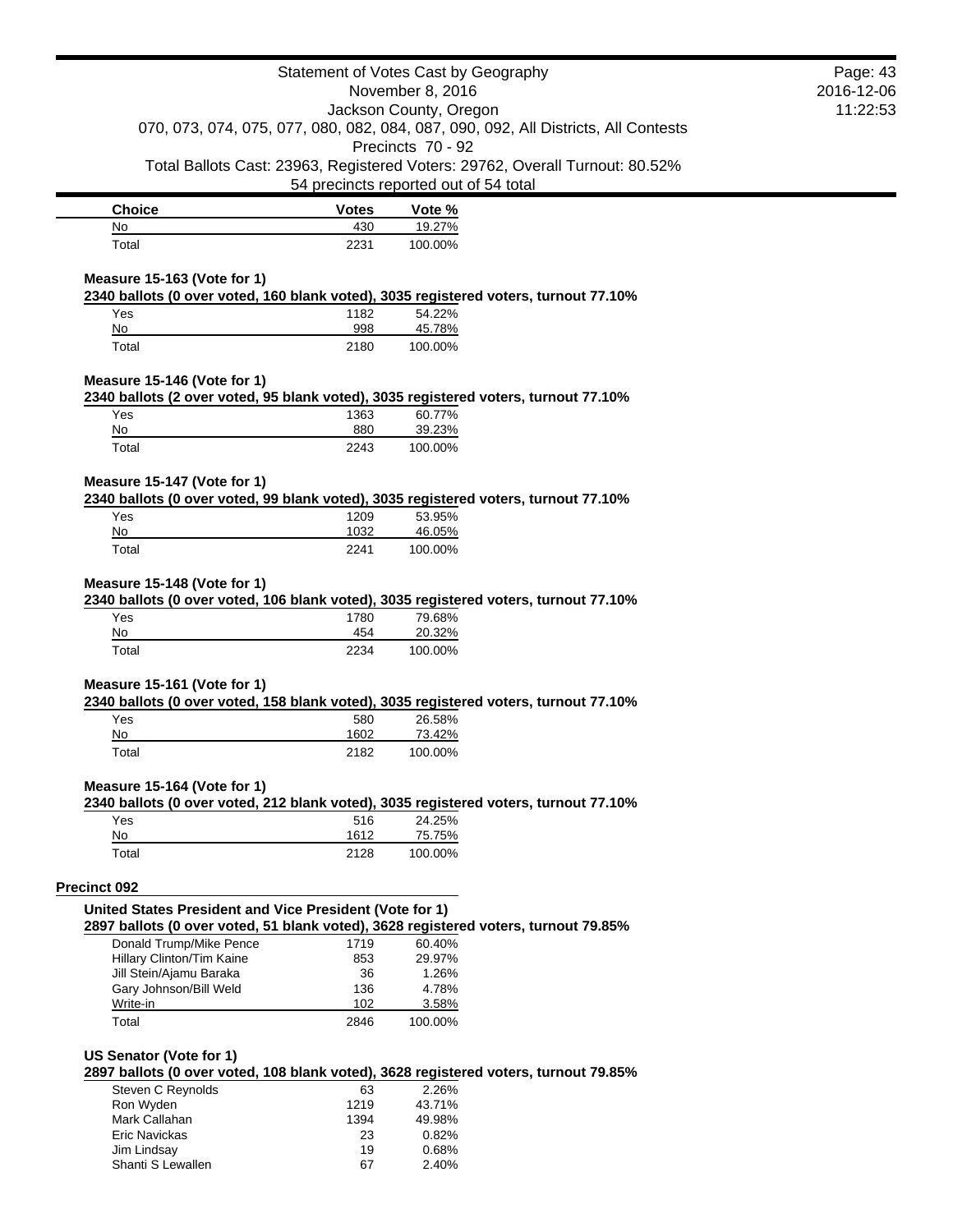| <b>Choice</b> | <b>Votes</b> | Vote %  |
|---------------|--------------|---------|
| Write-in      |              | 0.14%   |
| Total         | 2789         | 100.00% |

# **US Representative, District 2 (Vote for 1)**

**2897 ballots (0 over voted, 128 blank voted), 3628 registered voters, turnout 79.85%**

| Greg Walden | 2198 | 79.38%   |
|-------------|------|----------|
| James Crary | 562  | 20.30%   |
| Write-in    | 9    | $0.33\%$ |
| Total       | 2769 | 100.00%  |

### **Governor (Vote for 1)**

**2897 ballots (0 over voted, 133 blank voted), 3628 registered voters, turnout 79.85%**

| James Foster      | 47   | 1.70%   |
|-------------------|------|---------|
| Kate Brown        | 876  | 31.68%  |
| Cliff Thomason    | 59   | 2.13%   |
| Aaron Donald Auer | 32   | 1.16%   |
| <b>Bud Pierce</b> | 1746 | 63.15%  |
| Write-in          | 5    | 0.18%   |
| Total             | 2765 | 100.00% |

# **Secretary of State (Vote for 1)**

**2897 ballots (0 over voted, 153 blank voted), 3628 registered voters, turnout 79.85%**

| Sharon L Durbin   | 45   | 1.64%   |
|-------------------|------|---------|
| Dennis Richardson | 1989 | 72.49%  |
| Paul Damian Wells | 65   | 2.37%   |
| Brad Avakian      | 600  | 21.87%  |
| Alan Zundel       | 25   | 0.91%   |
| Michael Marsh     | 18   | 0.66%   |
| Write-in          | 2    | 0.07%   |
| Total             | 2744 | 100.00% |

## **State Treasurer (Vote for 1)**

#### **2897 ballots (0 over voted, 262 blank voted), 3628 registered voters, turnout 79.85%**

| Chris Henry         | 77   | 2.92%   |
|---------------------|------|---------|
| <b>Tobias Read</b>  | 683  | 25.92%  |
| Jeff Gudman         | 1656 | 62.85%  |
| <b>Chris Telfer</b> | 213  | 8.08%   |
| Write-in            | ิค   | 0.23%   |
| Total               | 2635 | 100.00% |

# **Attorney General (Vote for 1)**

**2897 ballots (1 over voted, 287 blank voted), 3628 registered voters, turnout 79.85%**

| Lars D H Hedbor   | 60   | 2.30%   |
|-------------------|------|---------|
| Ellen Rosenblum   | 868  | 33.27%  |
| Daniel Zene Crowe | 1674 | 64.16%  |
| Write-in          |      | 0.27%   |
| Total             | 2609 | 100.00% |

# **State Senator, 2nd District (Vote for 1)**

**2897 ballots (0 over voted, 1057 blank voted), 3628 registered voters, turnout 79.85%**

| Herman Baertschiger | 1801 | 97.83%  |
|---------------------|------|---------|
| Write-in            | 40   | 2.17%   |
| Total               | 1841 | 100.00% |

## **State Representative, 4th District (Vote for 1)**

**2897 ballots (0 over voted, 1023 blank voted), 3628 registered voters, turnout 79.85%**

| Duane A Stark | 1846 | 98.45% |
|---------------|------|--------|
| Write-in      | 29   | 1.55%  |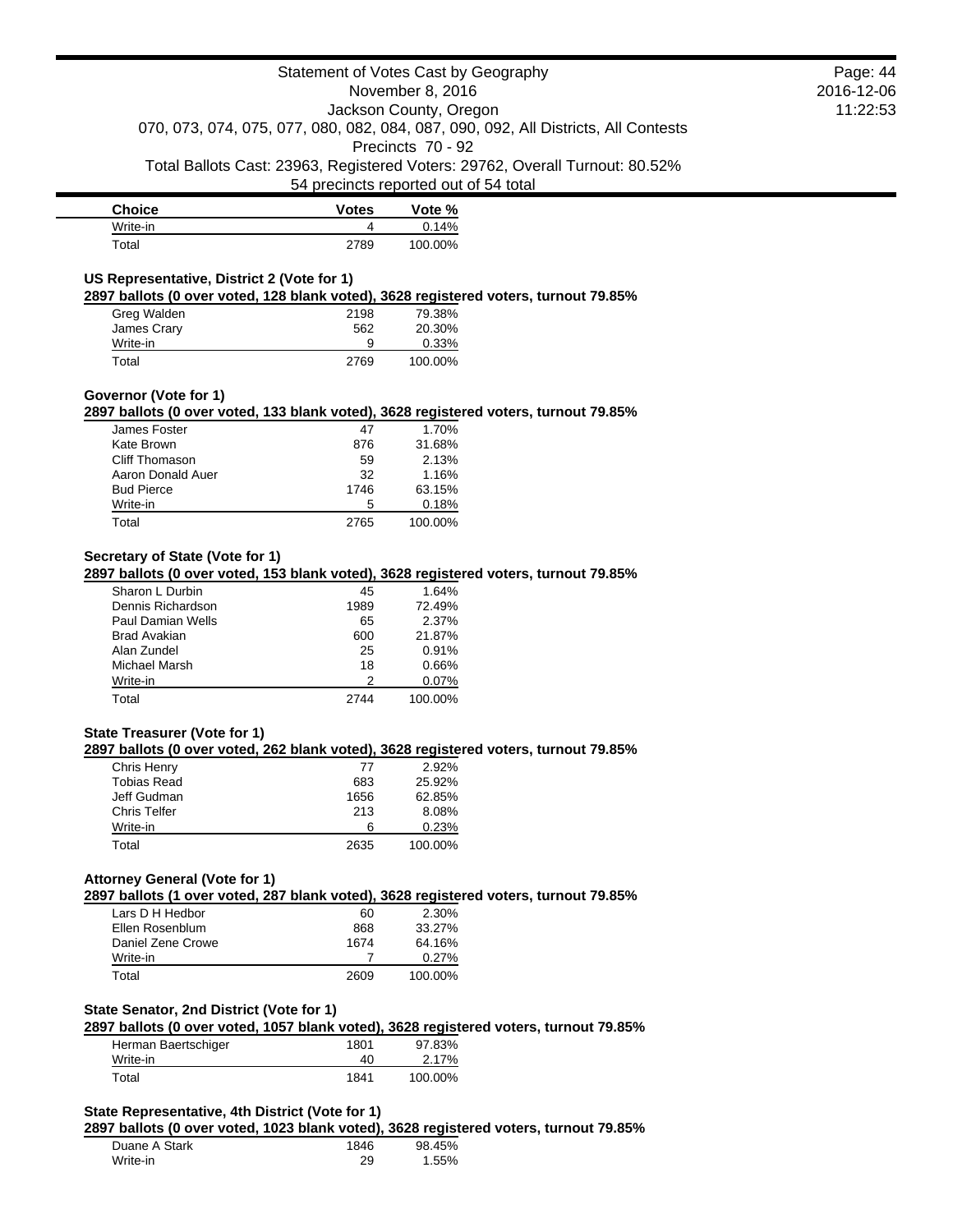|                                                                                                                                                              |              | Statement of Votes Cast by Geography                                               |            | Page: 45 |
|--------------------------------------------------------------------------------------------------------------------------------------------------------------|--------------|------------------------------------------------------------------------------------|------------|----------|
| November 8, 2016                                                                                                                                             |              |                                                                                    | 2016-12-06 |          |
|                                                                                                                                                              |              | Jackson County, Oregon                                                             |            | 11:22:53 |
|                                                                                                                                                              |              | 070, 073, 074, 075, 077, 080, 082, 084, 087, 090, 092, All Districts, All Contests |            |          |
|                                                                                                                                                              |              | Precincts 70 - 92                                                                  |            |          |
|                                                                                                                                                              |              | Total Ballots Cast: 23963, Registered Voters: 29762, Overall Turnout: 80.52%       |            |          |
|                                                                                                                                                              |              | 54 precincts reported out of 54 total                                              |            |          |
| <b>Choice</b>                                                                                                                                                | <b>Votes</b> | Vote %                                                                             |            |          |
| Total                                                                                                                                                        | 1875         | 100.00%                                                                            |            |          |
| Judge of the Supreme Court, Position 6 (Vote for 1)<br>2897 ballots (0 over voted, 1257 blank voted), 3628 registered voters, turnout 79.85%                 |              |                                                                                    |            |          |
| Lynn R Nakamoto                                                                                                                                              | 1613         | 98.29%                                                                             |            |          |
| Write-in                                                                                                                                                     | 28           | 1.71%                                                                              |            |          |
| Total                                                                                                                                                        | 1641         | 100.00%                                                                            |            |          |
| Judge of the Court of Appeals, Position 5 (Vote for 1)                                                                                                       |              |                                                                                    |            |          |
| 2897 ballots (0 over voted, 1301 blank voted), 3628 registered voters, turnout 79.85%                                                                        |              |                                                                                    |            |          |
| <b>Scott Shorr</b>                                                                                                                                           | 1576<br>21   | 98.69%                                                                             |            |          |
| Write-in                                                                                                                                                     | 1597         | 1.31%<br>100.00%                                                                   |            |          |
| Total                                                                                                                                                        |              |                                                                                    |            |          |
| Judge of the Court of Appeals, Position 8 (Vote for 1)<br>2897 ballots (0 over voted, 1355 blank voted), 3628 registered voters, turnout 79.85%              |              |                                                                                    |            |          |
| Roger J DeHoog                                                                                                                                               | 1524         | 98.77%                                                                             |            |          |
| Write-in                                                                                                                                                     | 19           | 1.23%                                                                              |            |          |
| Total                                                                                                                                                        | 1543         | 100.00%                                                                            |            |          |
| <b>County Commissioner, Pos 2 (Vote for 1)</b><br>2897 ballots (1 over voted, 366 blank voted), 3628 registered voters, turnout 79.85%<br><b>Jeff Thomas</b> | 725          | 28.64%                                                                             |            |          |
| <b>Robert Strosser</b>                                                                                                                                       | 1800         | 71.12%                                                                             |            |          |
| Write-in                                                                                                                                                     | 6            | 0.24%                                                                              |            |          |
| Total                                                                                                                                                        | 2531         | 100.00%                                                                            |            |          |
| <b>County Assessor (Vote for 1)</b>                                                                                                                          |              |                                                                                    |            |          |
| 2897 ballots (0 over voted, 808 blank voted), 3628 registered voters, turnout 79.85%                                                                         |              |                                                                                    |            |          |
| David Arrasmith                                                                                                                                              | 1292         | 61.82%                                                                             |            |          |
| Angela Stuhr                                                                                                                                                 | 784          | 37.51%                                                                             |            |          |
| Write-in                                                                                                                                                     | 14           | 0.67%                                                                              |            |          |
| Total                                                                                                                                                        | 2090         | 100.00%                                                                            |            |          |
| City of Central Point, Mayor (Vote for 1)                                                                                                                    |              |                                                                                    |            |          |
| 2897 ballots (0 over voted, 462 blank voted), 3628 registered voters, turnout 79.85%<br>Henry Williams                                                       | 1297         | 53.24%                                                                             |            |          |
| Bret J Barlow Jr                                                                                                                                             | 187          | 7.68%                                                                              |            |          |
| <b>Rich Samuelson</b>                                                                                                                                        | 936          | 38.42%                                                                             |            |          |
| Write-in                                                                                                                                                     | 16           | 0.66%                                                                              |            |          |
| Total                                                                                                                                                        | 2436         | 100.00%                                                                            |            |          |
| Central Point Ward 4 Councilmember (Vote for 1)                                                                                                              |              |                                                                                    |            |          |
| 2897 ballots (0 over voted, 1410 blank voted), 3628 registered voters, turnout 79.85%                                                                        |              |                                                                                    |            |          |
| Taneea Browning                                                                                                                                              | 1461         | 98.19%                                                                             |            |          |
| Write-in                                                                                                                                                     | 27           | 1.81%                                                                              |            |          |
| Total                                                                                                                                                        | 1488         | 100.00%                                                                            |            |          |
| Central Point Councilmember, At Large (Vote for 2)                                                                                                           |              |                                                                                    |            |          |
| 2897 ballots (2 over voted, 2496 undervotes), 3628 registered voters, turnout 79.85%                                                                         |              |                                                                                    |            |          |
| Rob Hernandez                                                                                                                                                | 1353         | 41.05%                                                                             |            |          |
| <b>Richard Wedsted</b>                                                                                                                                       | 593          | 17.99%                                                                             |            |          |
| Allen Broderick                                                                                                                                              | 1322         | 40.11%                                                                             |            |          |
| Write-in                                                                                                                                                     | 25           | 0.76%                                                                              |            |          |
| Write In                                                                                                                                                     | 3            | 0.09%                                                                              |            |          |
| Total                                                                                                                                                        | 3296         | 100.00%                                                                            |            |          |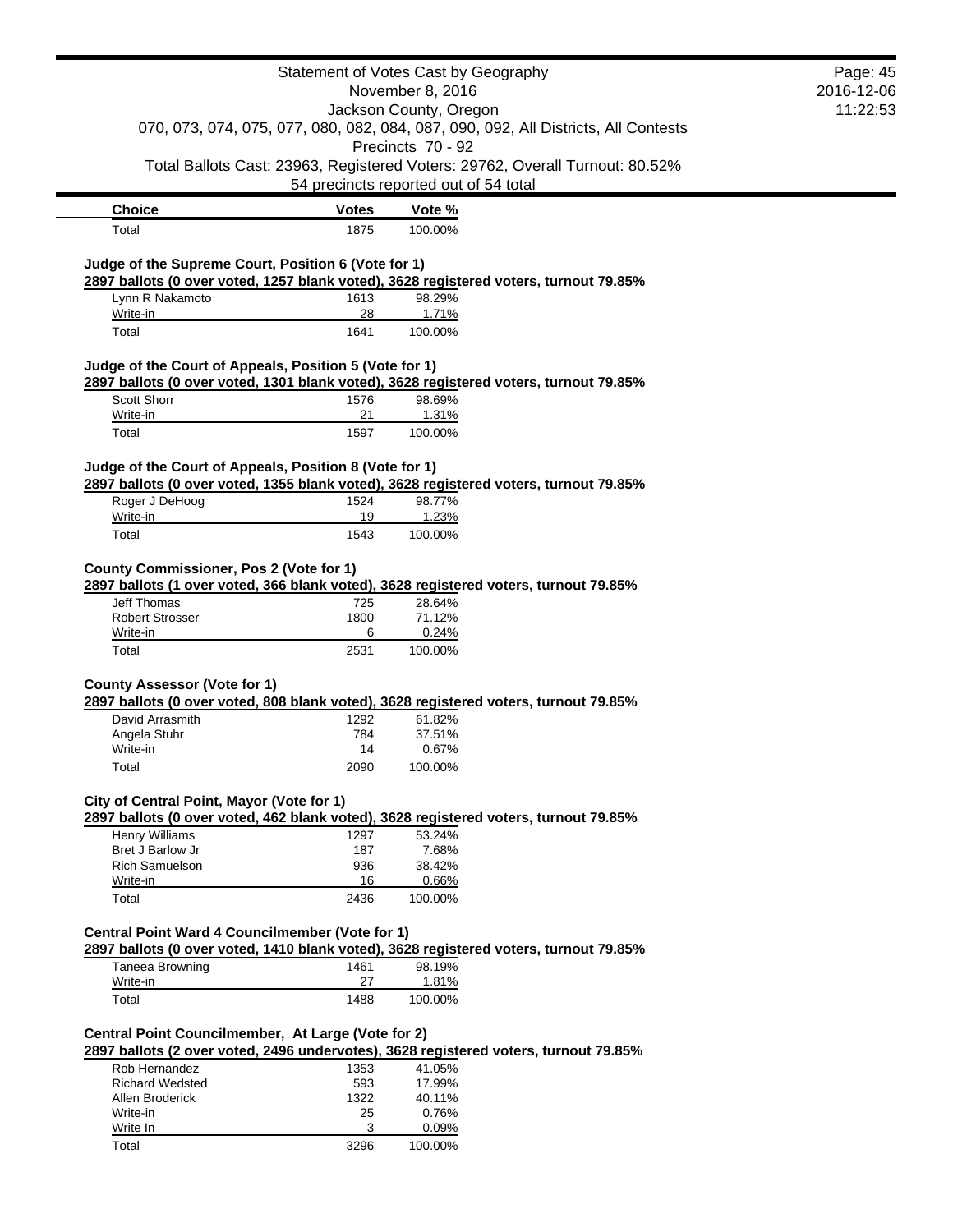|                                                                                                                                                   |              | Statement of Votes Cast by Geography  |                                                                                    | Page: 46 |
|---------------------------------------------------------------------------------------------------------------------------------------------------|--------------|---------------------------------------|------------------------------------------------------------------------------------|----------|
| November 8, 2016                                                                                                                                  |              |                                       | 2016-12-06                                                                         |          |
| Jackson County, Oregon                                                                                                                            |              |                                       | 11:22:53                                                                           |          |
|                                                                                                                                                   |              |                                       | 070, 073, 074, 075, 077, 080, 082, 084, 087, 090, 092, All Districts, All Contests |          |
|                                                                                                                                                   |              | Precincts 70 - 92                     |                                                                                    |          |
|                                                                                                                                                   |              |                                       |                                                                                    |          |
|                                                                                                                                                   |              |                                       | Total Ballots Cast: 23963, Registered Voters: 29762, Overall Turnout: 80.52%       |          |
|                                                                                                                                                   |              | 54 precincts reported out of 54 total |                                                                                    |          |
| <b>Choice</b>                                                                                                                                     | <b>Votes</b> | Vote %                                |                                                                                    |          |
| Jackson Soil & Water Dist. Director, Zone 1 (Vote for 1)                                                                                          |              |                                       |                                                                                    |          |
| 2897 ballots (1 over voted, 1309 blank voted), 3628 registered voters, turnout 79.85%                                                             |              |                                       |                                                                                    |          |
| Marilyn Rice                                                                                                                                      | 1568         | 98.74%                                |                                                                                    |          |
| Write-in<br>Total                                                                                                                                 | 20<br>1588   | 1.26%<br>100.00%                      |                                                                                    |          |
|                                                                                                                                                   |              |                                       |                                                                                    |          |
| Jackson Soil & Water Dist, Director Zone 2 (Vote for 1)<br>2897 ballots (0 over voted, 1315 blank voted), 3628 registered voters, turnout 79.85%  |              |                                       |                                                                                    |          |
| Barbara Niedermeyer                                                                                                                               | 1566         | 98.93%                                |                                                                                    |          |
| Write-in                                                                                                                                          | 17           | 1.07%                                 |                                                                                    |          |
| Total                                                                                                                                             | 1583         | 100.00%                               |                                                                                    |          |
|                                                                                                                                                   |              |                                       |                                                                                    |          |
| Jackson Soil & Water Dist. Director, Zone 3 (Vote for 1)<br>2897 ballots (0 over voted, 1356 blank voted), 3628 registered voters, turnout 79.85% |              |                                       |                                                                                    |          |
| Juanita Wright                                                                                                                                    |              |                                       |                                                                                    |          |
|                                                                                                                                                   | 1523         | 98.77%                                |                                                                                    |          |
| Write-in                                                                                                                                          | 19           | 1.23%                                 |                                                                                    |          |
| Total                                                                                                                                             | 1542         | 100.00%                               |                                                                                    |          |
|                                                                                                                                                   |              |                                       |                                                                                    |          |
| Jackson Soil & Water Dist. Director, Zone 4 (Vote for 1)                                                                                          |              |                                       |                                                                                    |          |
| 2897 ballots (0 over voted, 1355 blank voted), 3628 registered voters, turnout 79.85%                                                             |              |                                       |                                                                                    |          |
| Don Hamann                                                                                                                                        | 1524         | 98.77%                                |                                                                                    |          |
| Write-in                                                                                                                                          | 19           | 1.23%                                 |                                                                                    |          |
| Total                                                                                                                                             | 1543         | 100.00%                               |                                                                                    |          |
|                                                                                                                                                   |              |                                       |                                                                                    |          |
| Jackson Soil & Water Dist. Director, Zone 5 (Vote for 1)                                                                                          |              |                                       |                                                                                    |          |
| 2897 ballots (0 over voted, 1358 blank voted), 3628 registered voters, turnout 79.85%                                                             |              |                                       |                                                                                    |          |
| Ronald W Hillers                                                                                                                                  | 1520         | 98.70%                                |                                                                                    |          |
| Write-in                                                                                                                                          | 20           | 1.30%                                 |                                                                                    |          |
| Total                                                                                                                                             | 1540         | 100.00%                               |                                                                                    |          |
|                                                                                                                                                   |              |                                       |                                                                                    |          |
| Jackson Soil & Water Dist.Dir.At Large, #2 (Vote for 1)                                                                                           |              |                                       |                                                                                    |          |
| 2897 ballots (0 over voted, 1360 blank voted), 3628 registered voters, turnout 79.85%                                                             |              |                                       |                                                                                    |          |
| Stan Dean                                                                                                                                         | 1520         | 98.83%                                |                                                                                    |          |
| Write-in                                                                                                                                          | 18           | 1.17%                                 |                                                                                    |          |
| Total                                                                                                                                             | 1538         | 100.00%                               |                                                                                    |          |
|                                                                                                                                                   |              |                                       |                                                                                    |          |
| Rogue Valley Heritage District, Director (Vote for 5)<br>2897 ballots (5 over voted, 8130 undervotes), 3628 registered voters, turnout 79.85%     |              |                                       |                                                                                    |          |
|                                                                                                                                                   |              |                                       |                                                                                    |          |
| Allen Dobney                                                                                                                                      | 1244         | 19.64%                                |                                                                                    |          |
| Charleen M Brown                                                                                                                                  | 1262         | 19.92%                                |                                                                                    |          |
| Stephanie S Butler<br>Ronald Medinger                                                                                                             | 1275<br>1231 | 20.13%<br>19.43%                      |                                                                                    |          |
| <b>Dennis Powers</b>                                                                                                                              | 1277         | 20.16%                                |                                                                                    |          |
| Write-in                                                                                                                                          | 21           | 0.33%                                 |                                                                                    |          |
| Write In                                                                                                                                          | 9            | 0.14%                                 |                                                                                    |          |
| Write In                                                                                                                                          | 6            | 0.09%                                 |                                                                                    |          |
| Write In                                                                                                                                          | 5            | 0.08%                                 |                                                                                    |          |
| Write In                                                                                                                                          | 5            | 0.08%                                 |                                                                                    |          |
| Total                                                                                                                                             | 6335         | 100.00%                               |                                                                                    |          |
|                                                                                                                                                   |              |                                       |                                                                                    |          |
| State 94 (Vote for 1)                                                                                                                             |              |                                       |                                                                                    |          |
| 2897 ballots (2 over voted, 174 blank voted), 3628 registered voters, turnout 79.85%                                                              |              |                                       |                                                                                    |          |
| Yes                                                                                                                                               | 822          | 30.21%                                |                                                                                    |          |
| No                                                                                                                                                | 1899         | 69.79%                                |                                                                                    |          |
| Total                                                                                                                                             | 2721         | 100.00%                               |                                                                                    |          |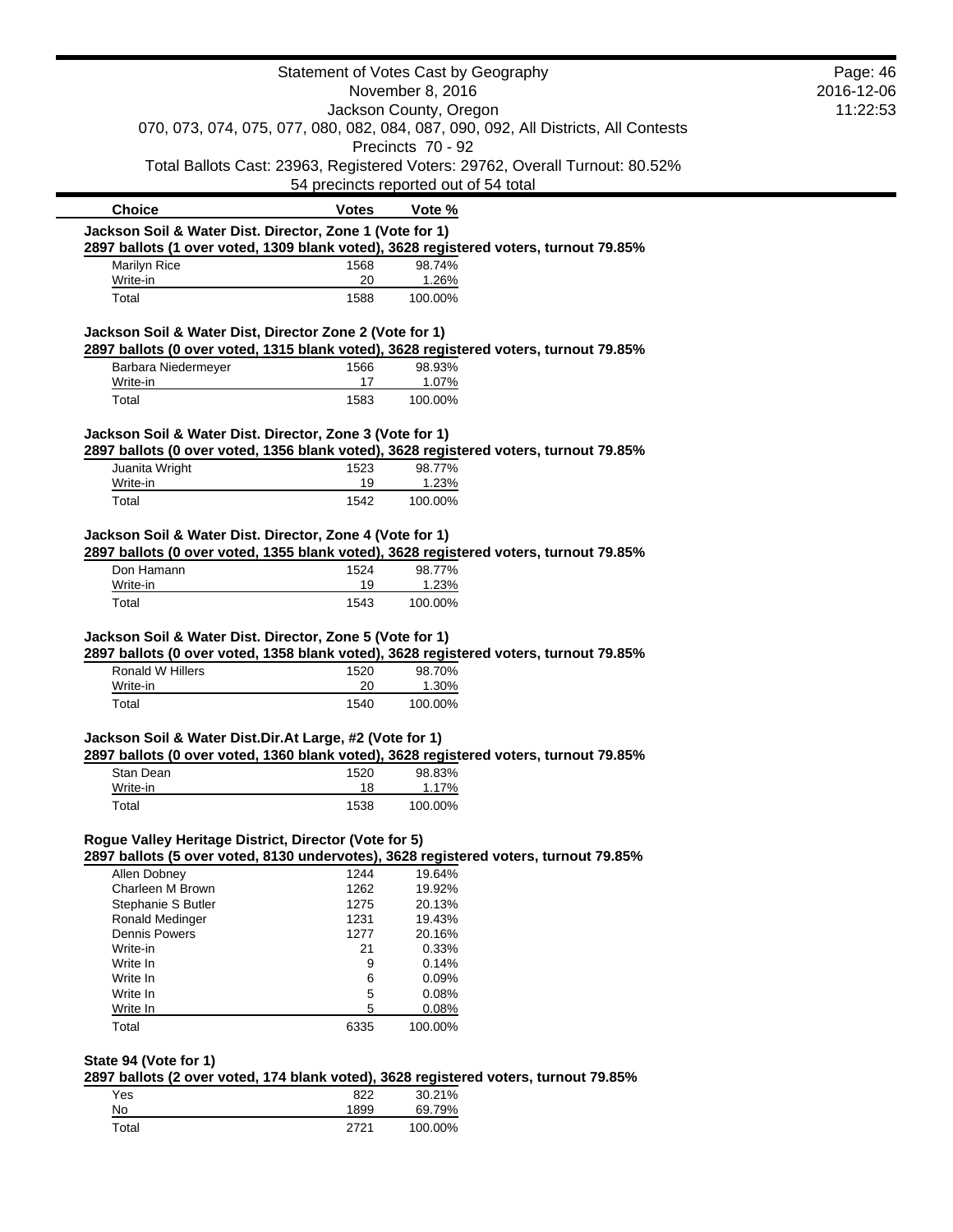|                                                                                                               | Statement of Votes Cast by Geography |                                       |                                                                                    | Page: 47   |
|---------------------------------------------------------------------------------------------------------------|--------------------------------------|---------------------------------------|------------------------------------------------------------------------------------|------------|
| November 8, 2016                                                                                              |                                      |                                       |                                                                                    | 2016-12-06 |
|                                                                                                               |                                      | Jackson County, Oregon                |                                                                                    | 11:22:53   |
|                                                                                                               |                                      | Precincts 70 - 92                     | 070, 073, 074, 075, 077, 080, 082, 084, 087, 090, 092, All Districts, All Contests |            |
|                                                                                                               |                                      |                                       | Total Ballots Cast: 23963, Registered Voters: 29762, Overall Turnout: 80.52%       |            |
|                                                                                                               |                                      | 54 precincts reported out of 54 total |                                                                                    |            |
| <b>Choice</b>                                                                                                 | <b>Votes</b>                         | Vote %                                |                                                                                    |            |
| State 95 (Vote for 1)<br>2897 ballots (0 over voted, 263 blank voted), 3628 registered voters, turnout 79.85% |                                      |                                       |                                                                                    |            |
| Yes                                                                                                           | 1722                                 | 65.38%                                |                                                                                    |            |
| No                                                                                                            | 912                                  | 34.62%                                |                                                                                    |            |
| Total                                                                                                         | 2634                                 | 100.00%                               |                                                                                    |            |
| State 96 (Vote for 1)                                                                                         |                                      |                                       |                                                                                    |            |
| 2897 ballots (0 over voted, 154 blank voted), 3628 registered voters, turnout 79.85%                          |                                      |                                       |                                                                                    |            |
| Yes                                                                                                           | 2301                                 | 83.89%                                |                                                                                    |            |
| No<br>Total                                                                                                   | 442<br>2743                          | 16.11%<br>100.00%                     |                                                                                    |            |
|                                                                                                               |                                      |                                       |                                                                                    |            |
| State 97 (Vote for 1)                                                                                         |                                      |                                       |                                                                                    |            |
| 2897 ballots (1 over voted, 57 blank voted), 3628 registered voters, turnout 79.85%                           |                                      |                                       |                                                                                    |            |
| Yes<br>No                                                                                                     | 750<br>2089                          | 26.42%<br>73.58%                      |                                                                                    |            |
| Total                                                                                                         | 2839                                 | 100.00%                               |                                                                                    |            |
|                                                                                                               |                                      |                                       |                                                                                    |            |
| State 98 (Vote for 1)<br>2897 ballots (1 over voted, 178 blank voted), 3628 registered voters, turnout 79.85% |                                      |                                       |                                                                                    |            |
| Yes                                                                                                           | 1533                                 | 56.40%                                |                                                                                    |            |
| No                                                                                                            | 1185                                 | 43.60%                                |                                                                                    |            |
| Total                                                                                                         | 2718                                 | 100.00%                               |                                                                                    |            |
| State 99 (Vote for 1)                                                                                         |                                      |                                       |                                                                                    |            |
| 2897 ballots (0 over voted, 189 blank voted), 3628 registered voters, turnout 79.85%                          |                                      |                                       |                                                                                    |            |
| Yes                                                                                                           | 1543                                 | 56.98%                                |                                                                                    |            |
| No<br>Total                                                                                                   | 1165<br>2708                         | 43.02%<br>100.00%                     |                                                                                    |            |
|                                                                                                               |                                      |                                       |                                                                                    |            |
| State 100 (Vote for 1)                                                                                        |                                      |                                       |                                                                                    |            |
| 2897 ballots (0 over voted, 266 blank voted), 3628 registered voters, turnout 79.85%                          |                                      |                                       |                                                                                    |            |
| Yes<br>No                                                                                                     | 1598<br>1033                         | 60.74%                                |                                                                                    |            |
| Total                                                                                                         | 2631                                 | 39.26%<br>100.00%                     |                                                                                    |            |
|                                                                                                               |                                      |                                       |                                                                                    |            |
| Measure 15-162 (Vote for 1)                                                                                   |                                      |                                       |                                                                                    |            |
| 2897 ballots (1 over voted, 116 blank voted), 3628 registered voters, turnout 79.85%                          |                                      |                                       |                                                                                    |            |
| Yes<br>No                                                                                                     | 2238<br>542                          | 80.50%<br>19.50%                      |                                                                                    |            |
| Total                                                                                                         | 2780                                 | 100.00%                               |                                                                                    |            |
|                                                                                                               |                                      |                                       |                                                                                    |            |
| Measure 15-163 (Vote for 1)                                                                                   |                                      |                                       |                                                                                    |            |
| 2897 ballots (0 over voted, 195 blank voted), 3628 registered voters, turnout 79.85%                          |                                      |                                       |                                                                                    |            |
| Yes                                                                                                           | 1472                                 | 54.48%                                |                                                                                    |            |
| No<br>Total                                                                                                   | 1230<br>2702                         | 45.52%<br>100.00%                     |                                                                                    |            |
|                                                                                                               |                                      |                                       |                                                                                    |            |
| Measure 15-146 (Vote for 1)                                                                                   |                                      |                                       |                                                                                    |            |
| 2897 ballots (0 over voted, 108 blank voted), 3628 registered voters, turnout 79.85%                          |                                      |                                       |                                                                                    |            |
| Yes<br>No                                                                                                     | 1796<br>993                          | 64.40%<br>35.60%                      |                                                                                    |            |
| Total                                                                                                         | 2789                                 | 100.00%                               |                                                                                    |            |
|                                                                                                               |                                      |                                       |                                                                                    |            |